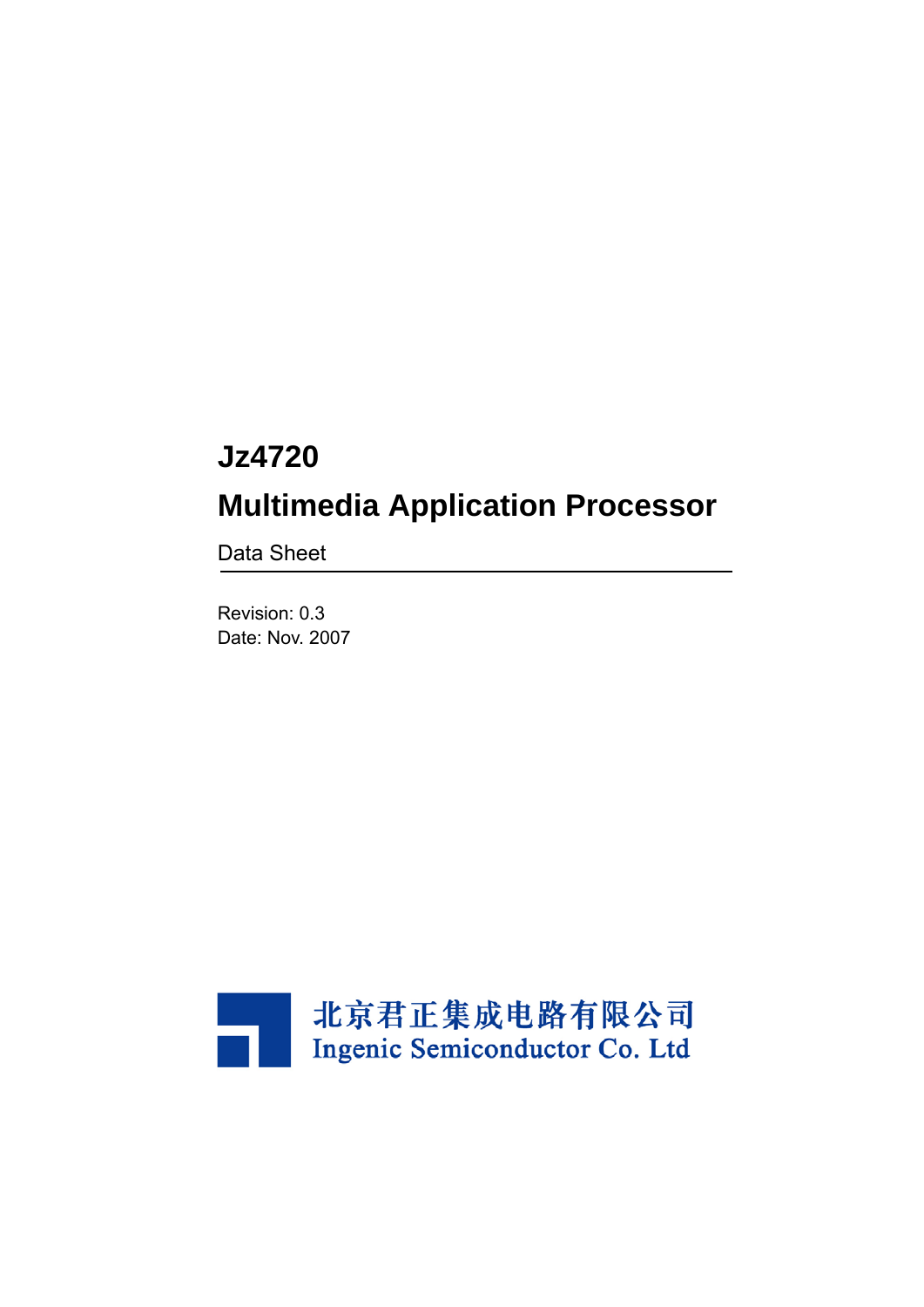# **Jz4720 32 Bits Microprocessor**

# **Data Sheet**

Copyright © Ingenic Semiconductor Co. Ltd 2007. All rights reserved.

### **Release history**

| <b>Date</b> | <b>Revision</b> | Change                                             |
|-------------|-----------------|----------------------------------------------------|
| Aug. 2007   | 0.1             |                                                    |
| Oct. 2007   | 0.2             | Add 4 LCD pins to support special LCD panel        |
|             |                 | Add ADIN1                                          |
|             |                 | Add some CIM pins which can be used as GPIO        |
| Nov. 2007   | 0.3             | bonding PAD location figures in "Jz4720 PAD<br>Add |
|             |                 | Diagram"                                           |
|             |                 | Add note 11 for "Pin Description [1][2]"           |
|             |                 |                                                    |

## **Disclaimer**

This documentation is provided for use with Ingenic products. No license to Ingenic property rights is granted. Ingenic assumes no liability, provides no warranty either expressed or implied relating to the usage, or intellectual property right infringement except as provided for by Ingenic Terms and Conditions of Sale.

Ingenic products are not designed for and should not be used in any medical or life sustaining or supporting equipment.

All information in this document should be treated as preliminary. Ingenic may make changes to this document without notice. Anyone relying on this documentation should contact Ingenicfor the current documentation and errata.

### **Ingenic Semiconductor Co., Ltd.**

**Room 801C, Power Creative E, No.1 B/D ShangDi East Road, Haidian District, Beijing 100085, China Tel: 86-10-58851008 Fax: 86-10-58851005 Http: //www.ingenic.cn**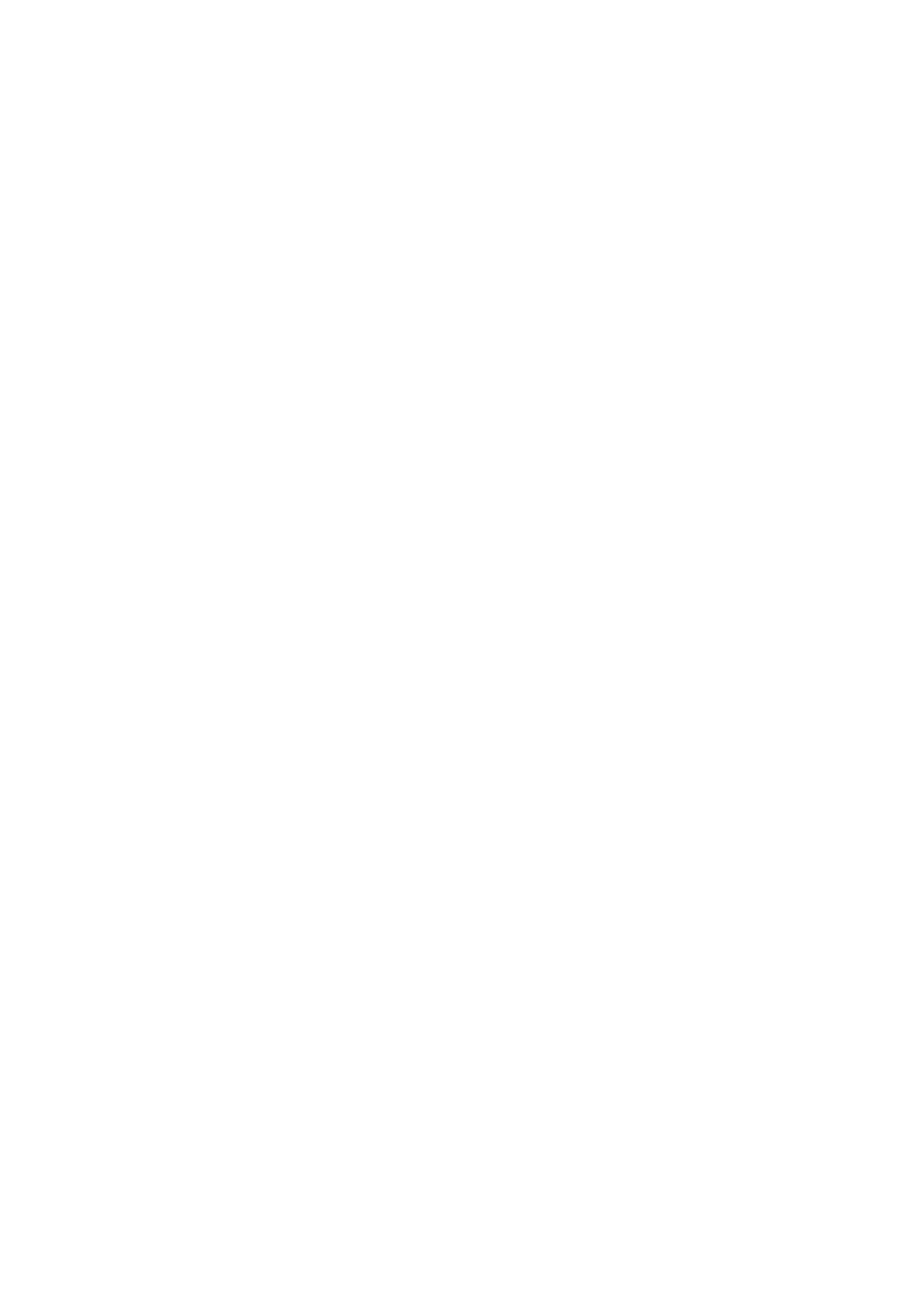

# Content

| $\mathbf 1$    |       |  |
|----------------|-------|--|
| 1.1            |       |  |
| 1.2            |       |  |
|                | 1.2.1 |  |
|                | 1.2.2 |  |
|                | 1.2.3 |  |
|                | 1.2.4 |  |
|                | 1.2.5 |  |
| 1.3            |       |  |
| $\overline{2}$ |       |  |
| 2.1            |       |  |
| 2.2            |       |  |
| 2.3            |       |  |
| 2.4            |       |  |
| 3              |       |  |
| 3.1            |       |  |
| 3.2            |       |  |
| 3.3            |       |  |
| 3.4            |       |  |
| 3.5            |       |  |
| 3.6            |       |  |
| 3.6.1          |       |  |
|                | 3.6.2 |  |
| 3.7            |       |  |
|                | 3.7.1 |  |
|                | 3.7.2 |  |
|                | 3.7.3 |  |
| 3.8            |       |  |
| 3.9            |       |  |
|                | 3.9.1 |  |
|                | 3.9.2 |  |
|                | 3.9.3 |  |

 $\mathbf i$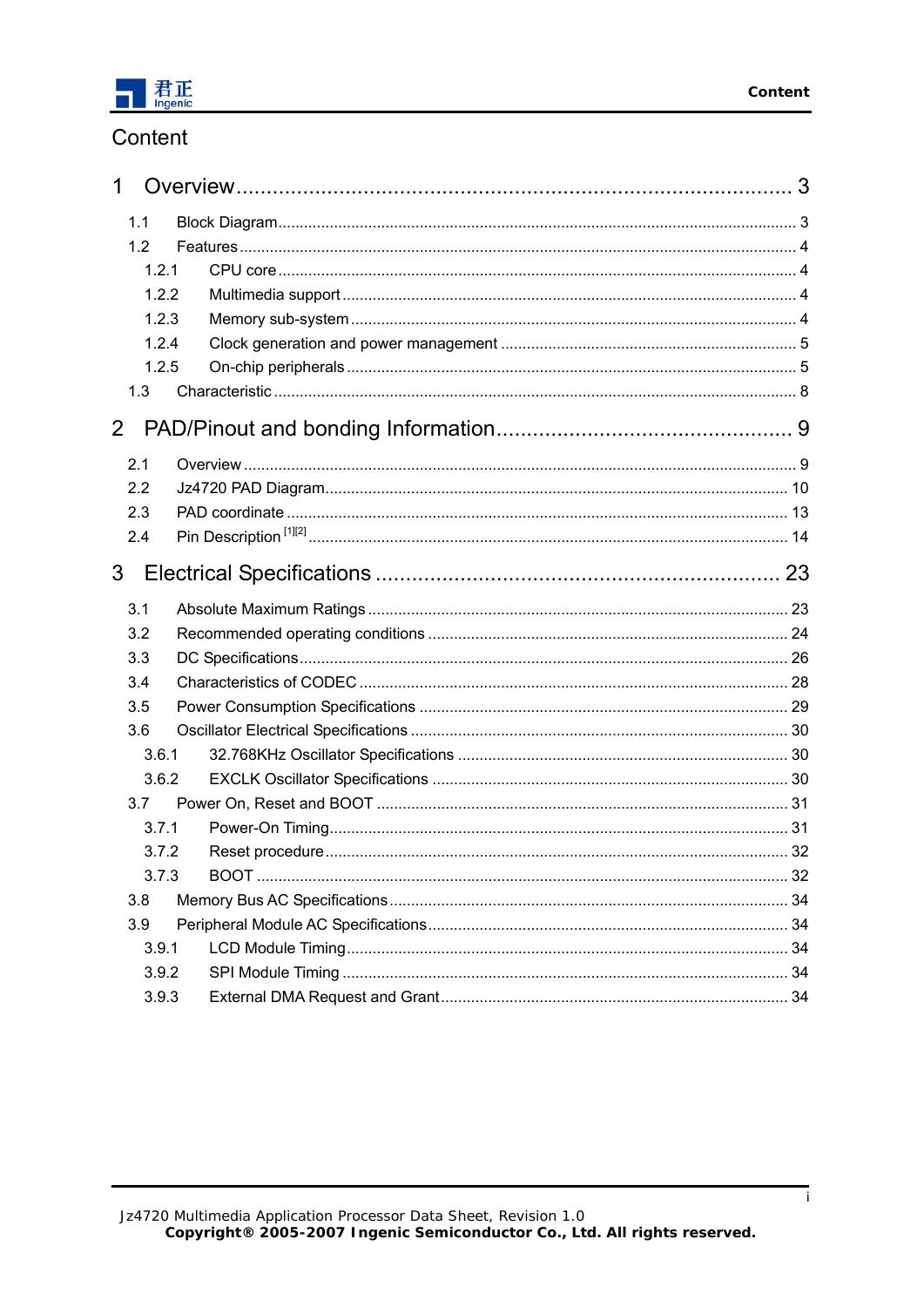ii

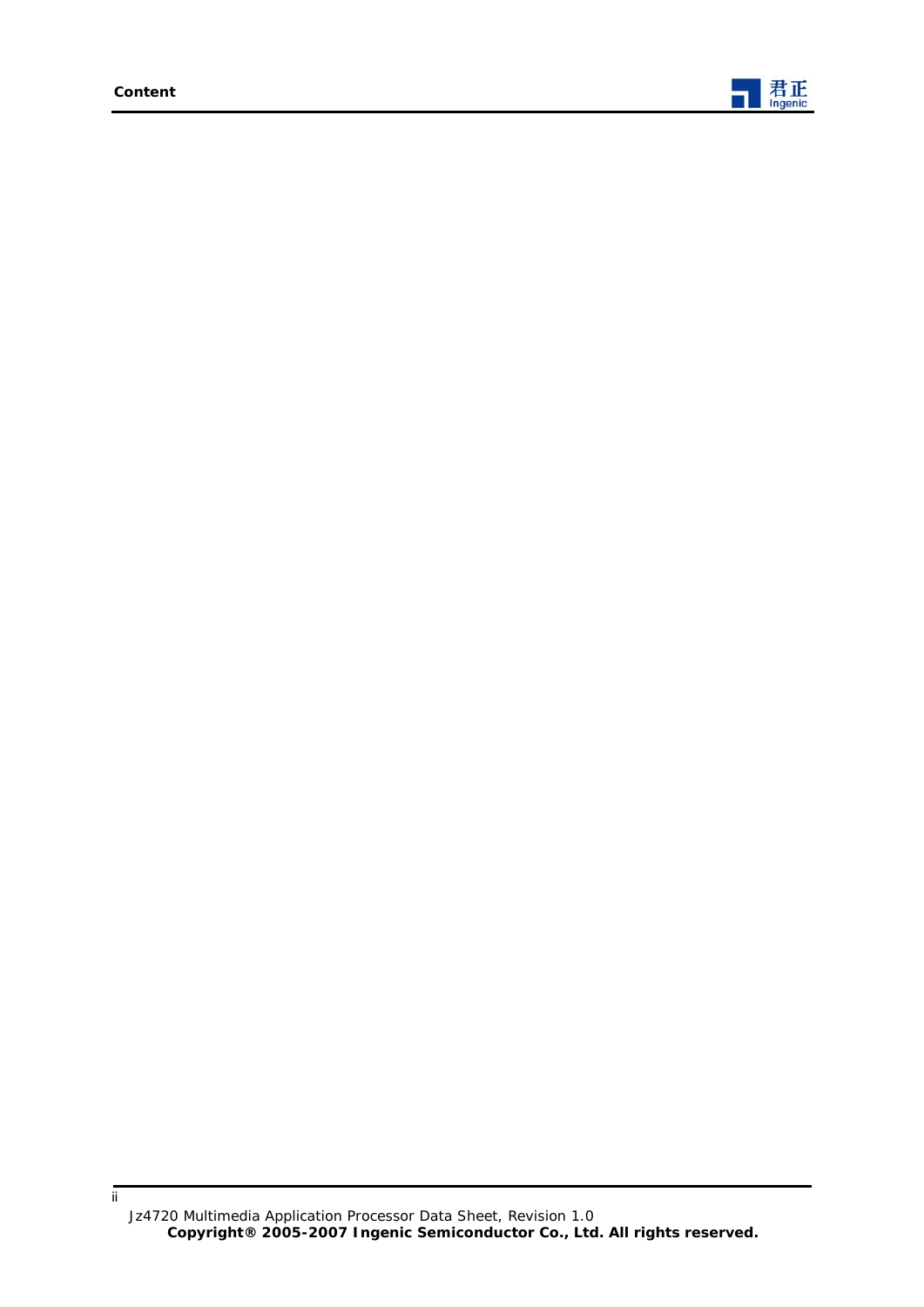<span id="page-6-0"></span>

# **1 Overview**

Jz4720 is a low cost multimedia application processor targeting for mobie devices like MP4, electronic dictionary. Incorporate the XBurst® CPU core based on leading micro-architecture technology, this processor provides high integration, high performance and low power consumption solution for embedded device.

XBurst<sup>®</sup> is a high performance and power-efficient 32-bit RISC core with 16K instruction cache and 16K data cache, operating at speed up to 240MHz. The SIMD instruction set implemented by XBurst<sup>®</sup> core, in together with the on chip Image Processing Unit, provides MPEG-4 decoding capability up to CIF resolution at 25 frames per second. The memory interface supports a variety of memory types that allow flexible design requirements, include the glueless connection to SLC/MLC NAND Flash for cost sensitive applications. On-chip modules such as LCD controller, audio CODEC, multi-channel SAR-ADC, AC97/I2S controller and camera interface offer designers a rich suite of peripherals for multimedia application. WLAN, Bluetooth and expansion options are supported through the USB 1.1 and MMC/SD/SDIO host controllers. And the other peripherals such as USB 2.0 device, UART and SPI as well as general system resources provide enough computing and connectivity capability for many applications.



# **1.1 Block Diagram**

**Figure 1-1 Jz4720 Diagram**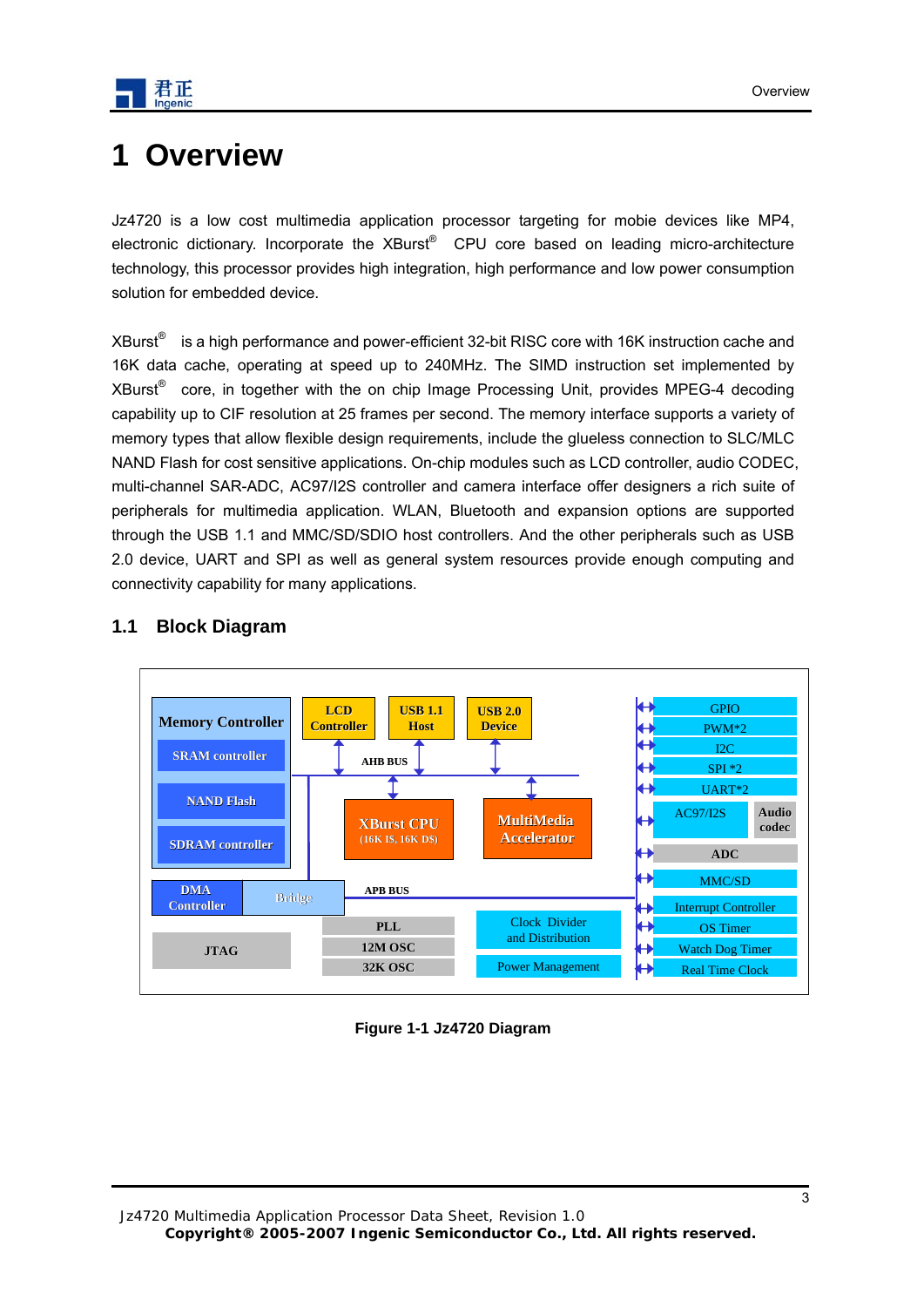

# <span id="page-7-0"></span>**1.2 Features**

## **1.2.1 CPU core**

- XBurst<sup>®</sup> RISC instruction set to support Linux and WinCE
- XBurst<sup>®</sup> SIMD instruction set to support multimedia acceleration
- ― XBurst® 8-stage pipeline micro-architecture up to 240MHz
- ― 16K I-Cache, 16K D-Cache
- ― 32-entry dual-pages joint-TLB, 4 entry Instruction TLB and 4 entry data TLB
- ― Hardware Debug support via JTAG port
- Smart prefetch to accelerate multimedia applications

## **1.2.2 Multimedia support**

- IPU (Image Processing Unit)
	- ― Video frame resize
	- ― Color space conversion: 420/444/422 YUV to RGB convert

### **1.2.3 Memory sub-system**

- Static memory interface
	- ― Direct interface to SRAM, ROM, Burst ROM, and NOR Flash
	- ― Six chip-select pin for static memory, each can be configured separately
	- ― Support 8 or 16 bits data width
	- ― The size and base address of static memory banks are programmable
- NAND Flash interface
	- ― Support MLC NAND as well as SLC NAND
	- ― Support all 8-bit/16-bit NAND Flash devices regardless of density and organization
	- ― Hamming and Reed-Solomon Hardware ECC for error detection and correction
	- ― Support automatic boot up from NAND Flash devices
- Synchronous DRAM Interface
	- ― 1 banks with programmable size and base address
	- ― 16-bit data bus width is supported
	- ― Multiplexes row/column addresses according to SDRAM capacity
	- ― Two-bank or four-bank SDRAM is supported
	- ― Supports auto-refresh and self-refresh functions
	- ― Supports power-down mode to minimize the power consumption of SDRAM
	- ― Supports page mode
- Direct Memory Access Controller
	- ― Six independent DMA channels
	- ― Descriptor supported

4

- ― Transfer data units: 8-bit, 16-bit, 32-bit, 16-byte or 32-byte
- ― Transfer requests can be: auto-request within DMA; and on-chip peripheral module request
- Interrupt on transfer completion or transfer error

Jz4720 Multimedia Application Processor Data Sheet, Revision 1.0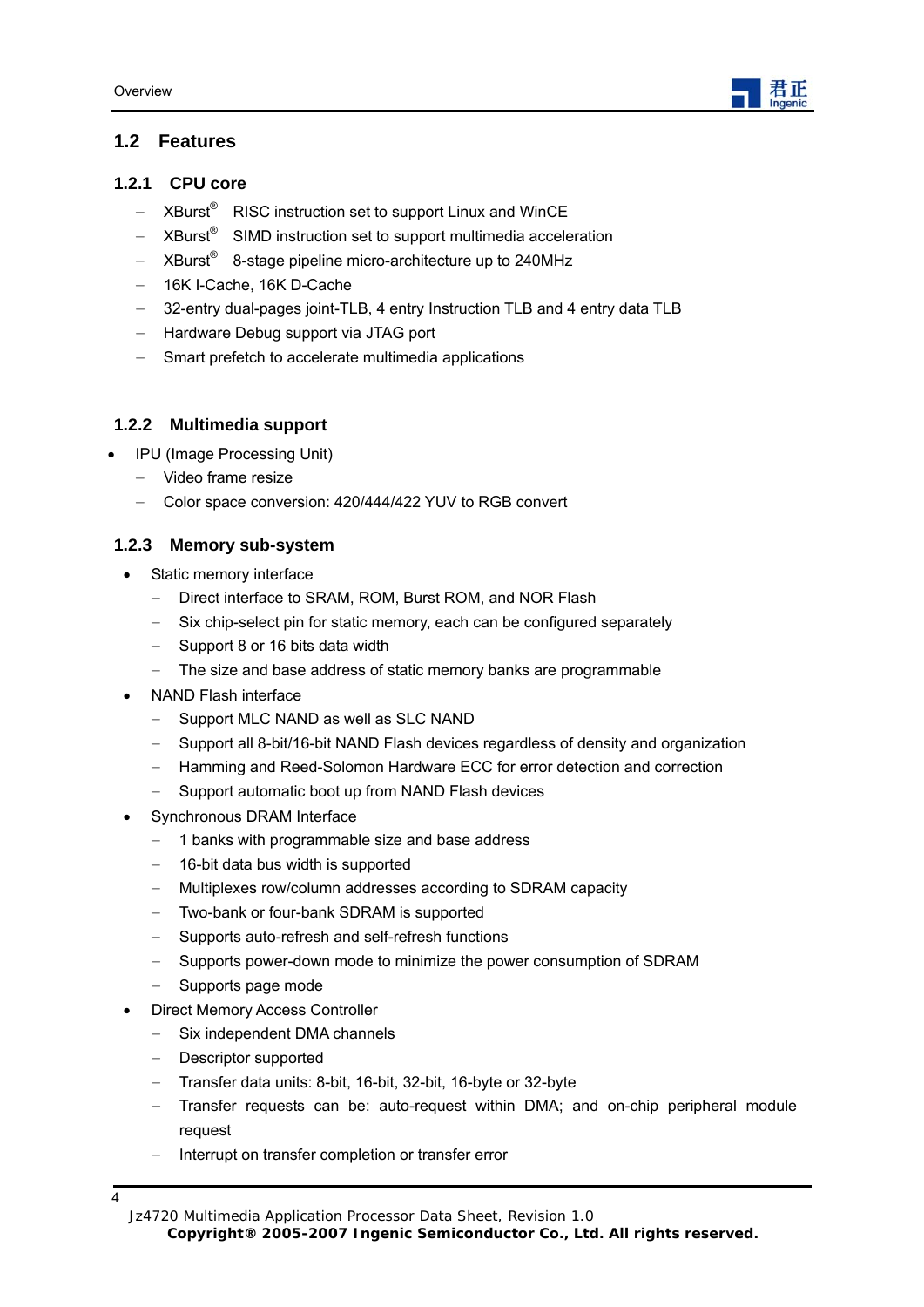<span id="page-8-0"></span>

- Supports two transfer modes: single mode or block mode
- The Jz4720 processor system supports little endian only

### **1.2.4 Clock generation and power management**

- ― On-chip oscillator circuit for an 32768Hz clock and an 12MHz clock
- ― One On-chip phase-locked loops (PLL) with programmable multiple-ratio. Internal counter are used to ensure PLL stabilize time
- ― PLL on/off is programmable by software
- ― ICLK, PCLK, SCLK, MCLK and LCLK frequency can be changed separately for software by setting division ratio
- ― Supports six low-power modes and function: NORMAL mode; DOZE mode; IDLE mode; SLEEP mode; HIBERNATE mode; and MODULE-STOP function.

## **1.2.5 On-chip peripherals**

- General-Purpose I/O ports
	- ― Total GPIO pin number is 90
	- ― Each pin can be configured as general-purpose input or output or multiplexed with internal chip functions
	- ― Each pin can act as a interrupt source and has configurable rising/falling edge or high/low level detect manner, and can be masked independently
	- ― Each pin can be configured as open-drain when output
	- ― Each pin can be configured as internal resistor pull-up
- Interrupt controller
	- ― Total 28 maskable interrupt sources from on-chip peripherals and external request through GPIO ports
	- ― Interrupt source and pending registers for software handling
	- ― Unmasked interrupts can wake up the chip in sleep or standby mode
- Timer and counter unit with PWM output
	- ― Provide eight separate channels
	- ― 16-bit A counter and 16-bit B counter with auto-reload function every channel
	- ― Support interrupt generation when the A counter underflows
	- ― Three clock sources: RTCLK (real time clock), EXCLK (external clock input), PCLK (APB Bus clock) selected with 1, 4, 16, 64, 256 and 1024 clock dividing selected
	- ― PWM output supported
- Watchdog timer
	- ― 16-bit counter in RTC clock with 1, 4, 16, 64, 256 and 1024 clock dividing selected
	- ― Generate power-on reset
- RTC (Real Time Clock)
	- ― 32-bit second counter
	- ― 1Hz from 32768hz
	- ― Alarm interrupt
	- ― Independent power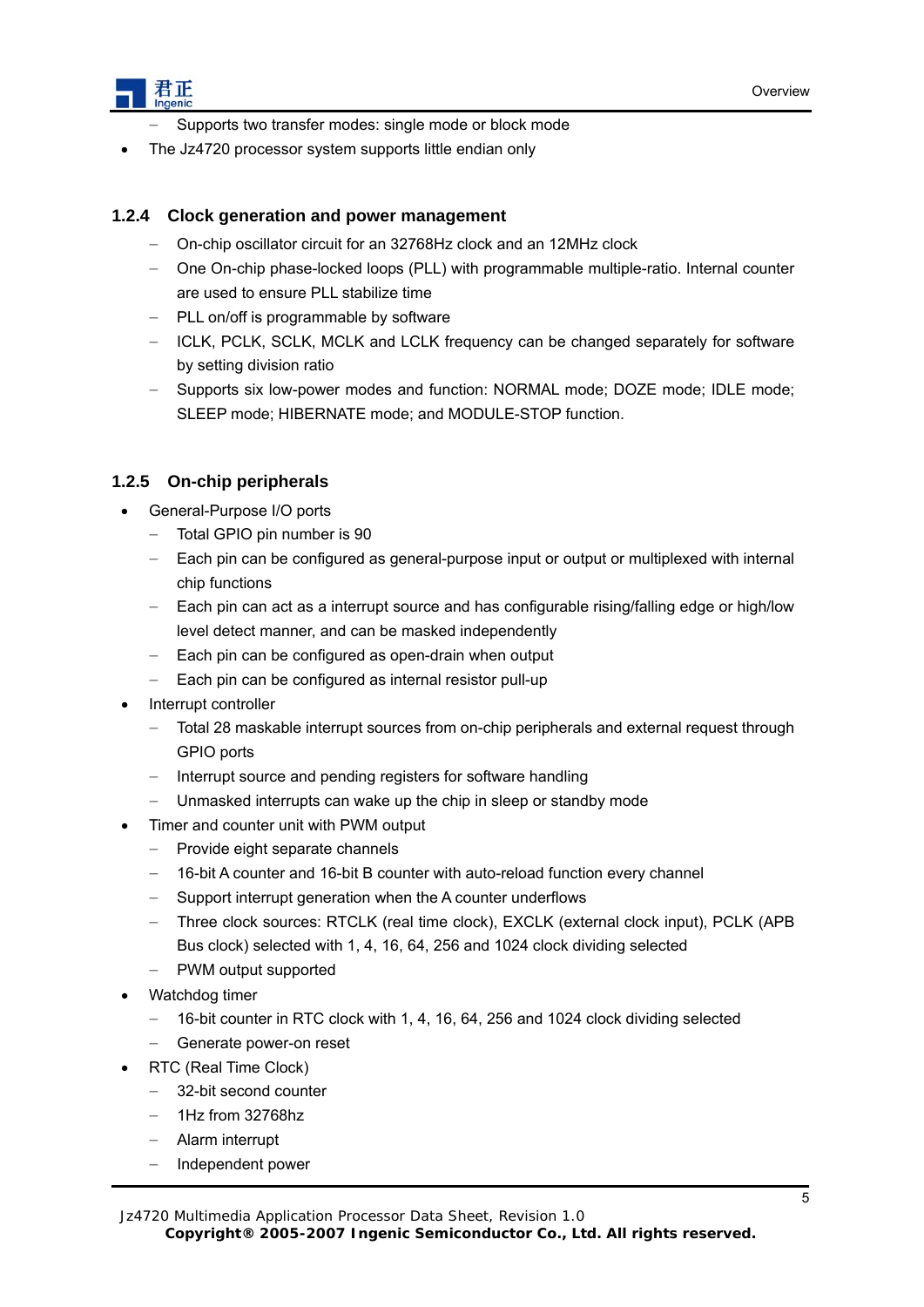

- ― A 32-bits scratch register used to indicate whether power down happens for RTC power
- LCD controller
	- ― Single-panel display in active mode, and single- or dual-panel displays in passive mode
	- ― 2, 4, 16 grayscales and up to 4096 colors in STN mode
	- ― 2, 4, 16, 256, 4K, 32K, 64K, 256K and 16M colors in TFT mode
	- ― 18 bit data bus support 1,2,4,8 pins STN panel, 16bit and 18bit TFT and 8bit I/F TFT
	- $-$  Display size up to 800 $\times$ 600 pixels
	- $-$  256 $\times$ 16 bits internal palette RAM
	- ― Support ITU601/656 data format
	- ― Support smart LCD (SRAM-like interface LCD module)
- AC97/I2S controller
	- ― Supports 8, 16, 18, 20 and 24 bit for sample for AC-link and I2S/MSB-Justified format
	- ― DMA transfer mode support
	- ― Support variable sample rate mode for AC-link format
	- ― Power down mode and two wake-up mode support for AC-link format
	- ― Programmable Interrupt function support
	- ― Support the embedded CODEC
- Embedded Audio CODEC
	- ― 18-bit DAC, SNR: 88dB
	- ― 16-bit ADC, SNR: 85dB
	- ― Sample rate: 8/11.025/12/16/22.05/24/32/44.1/48kHz
	- ― MIC input
	- ― L/R channels headphone output amplifier support up to 32ohm load
- SADC
	- ― 12-bit, 2Mbps, SNR@500kHz is 61dB, THD@500kHz is -71dB
	- ― XP/XN, YP/YN inputs for touch screen
	- ― Battery voltage input
- MMC/SD/SDIO controller
	- ― Compliant with "The MultiMediaCard System Specification version 3.3"
	- ― Compliant with "SD Memory Card Specification version 1.01" and "SDIO Card Specification version 1.0" with 1 command channel and 4 data channels
	- ― 20~80 Mbps maximum data rate
	- ― Supports up to 10 cards (including one SD card)
	- ― Maskable hardware interrupt for SD I/O interrupt, internal status, and FIFO status
- I2C bus interface
	- ― Only supports single master mode
	- ― Supports I2C standard-mode and F/S-mode up to 400 kHz
- 6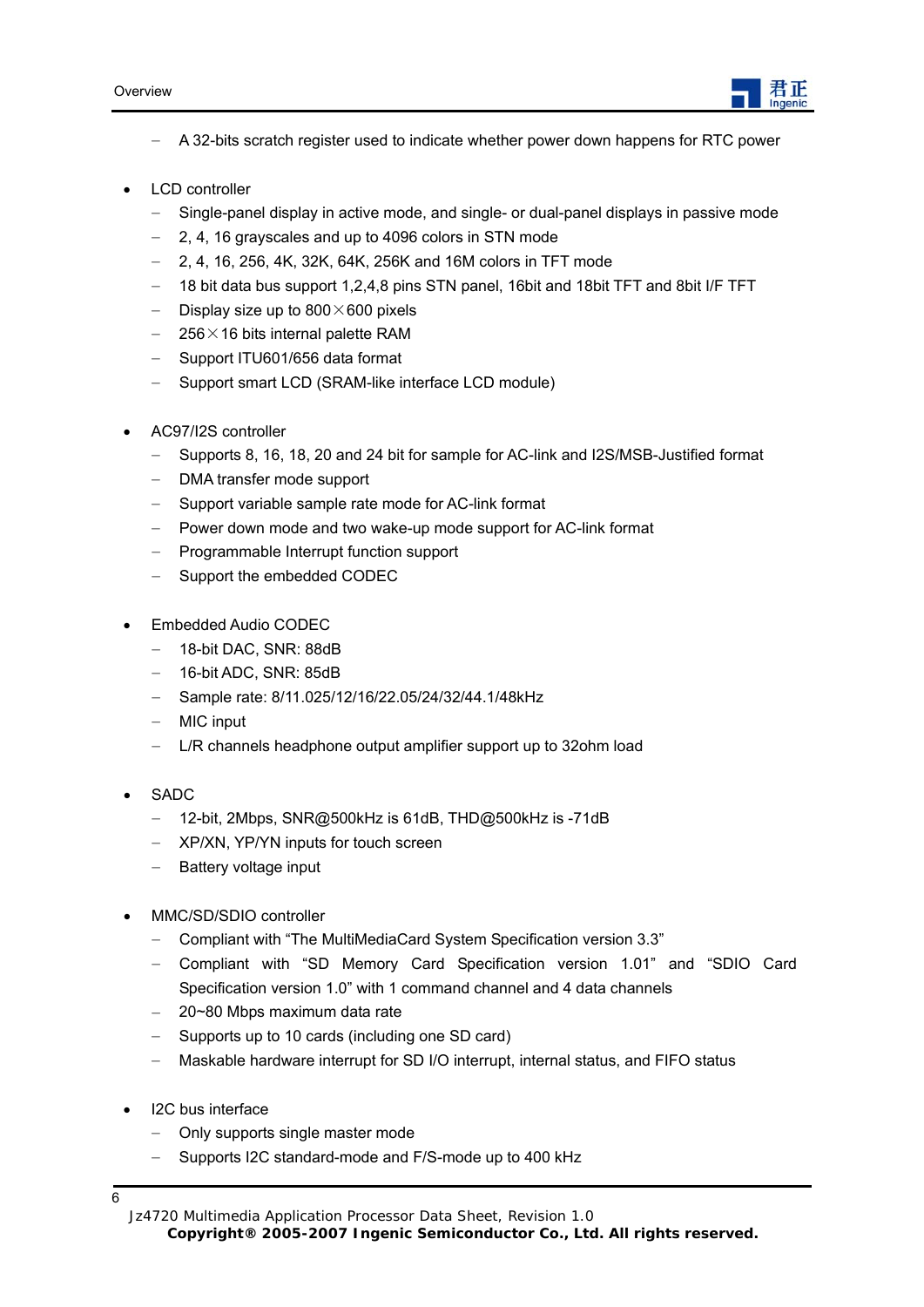

- ― Double-buffered for receiver and transmitter
- Supports general call address and START byte format after START condition
- Synchronous serial interface
	- ― Supports three formats: TI's SSP, National Microwire, and Motorola's SPI
	- ― Configurable 2 17 (or multiples of them) bits data transfer
	- ― Full-duplex/transmit-only/receive-only operation
	- ― Supports normal transfer mode or Interval transfer mode
	- ― Programmable transfer order: MSB first or LSB first
	- ― 17-bit width, 128-level deep transmit-FIFO and receive-FIFO
	- ― Programmable divider/prescaler for SSI clock
	- ― Back-to-back character transmission/reception mode
	- ― Up to 60M bps
- **Two UART** 
	- ― 5, 6, 7 or 8 data bit operation with 1 or 1.5 or 2 stop bits, programmable parity (even, odd, or none)
	- ― 16x8bit FIFO for transmit and 16x11bit FIFO for receive data
	- ― Interrupt support for transmit, receive (data ready or timeout), and line status
	- ― Supports DMA transfer mode
	- ― Provide complete serial port signal for modem control functions
	- ― Support slow infrared asynchronous interface (IrDA)
	- ― IrDA function up to 115200bps baudrate
	- ― UART function up to 921.6Kbps baudrate
- USB 1.1 host interface
	- ― Open Host Controller Interface (OHCI)-compatible and USB Revision 1.1-compatible
- USB 2.0 device interface
	- ― Compliant with USB protocol revision 2.0
	- ― High speed and full speed supported
	- ― Embedded USB 2.0 PHY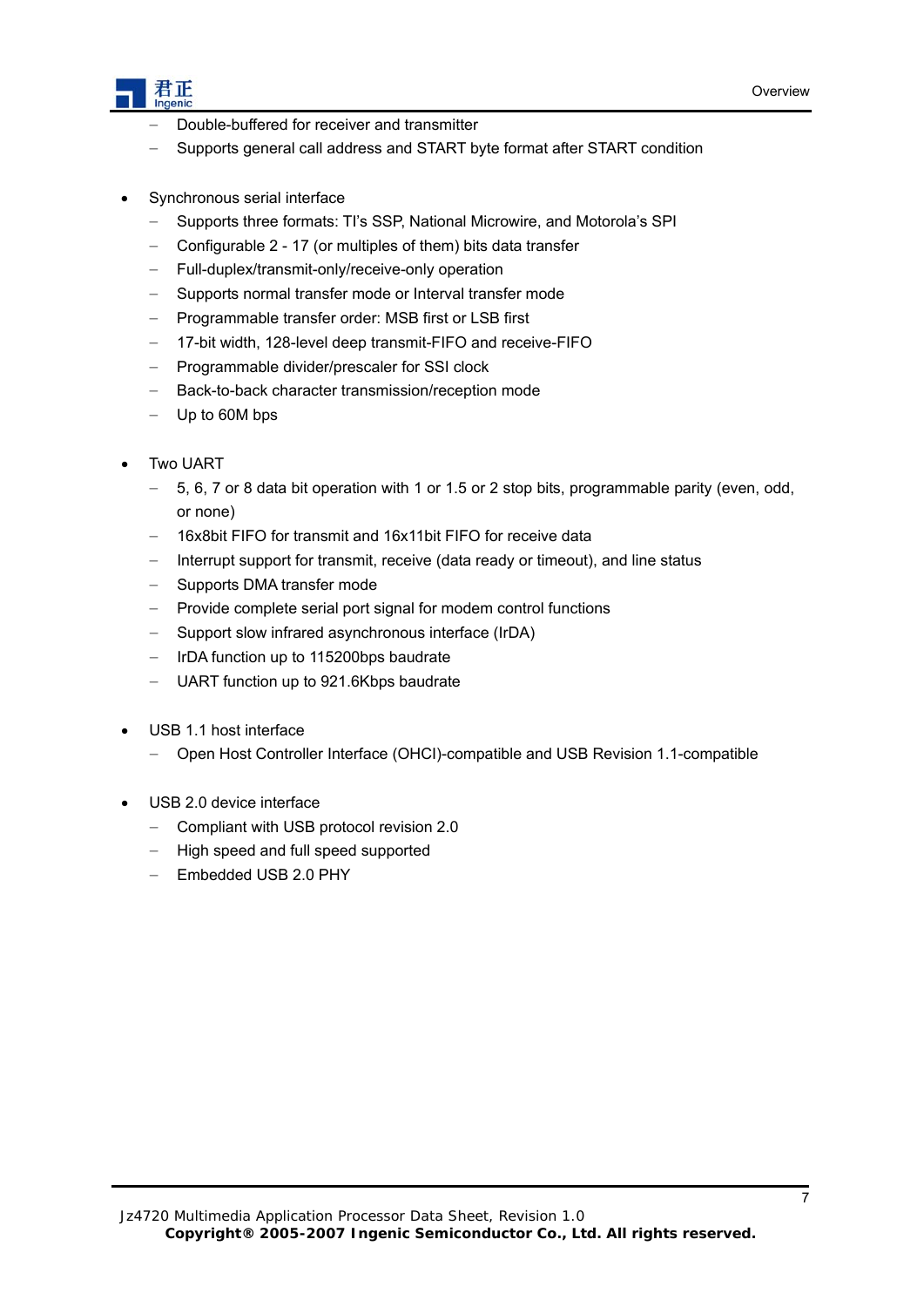

# <span id="page-11-0"></span>**1.3 Characteristic**

| <b>Item</b>          | Characteristic      |
|----------------------|---------------------|
| Process Technology   | 0.18um CMOS         |
| Power supply voltage | $I/O: 3.3 \pm 0.3V$ |
|                      | Core: $1.8 \pm 0.2$ |
| Package              | <b>COB</b>          |
| Operating frequency  | 336MHz              |
| Power consumption    | 150mw @ 240MHz      |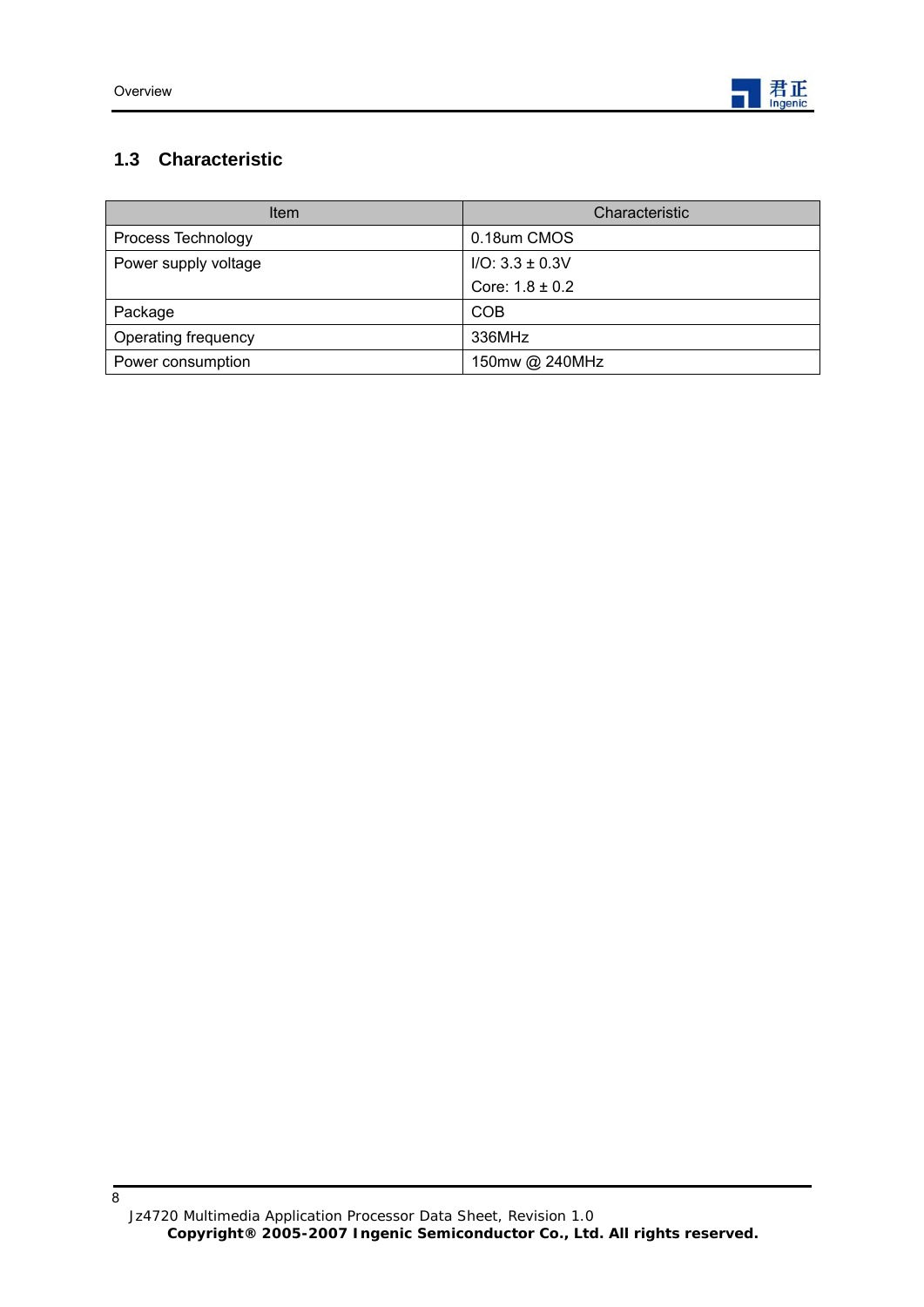<span id="page-12-0"></span>

# **2 PAD/Pinout and bonding Information**

# **2.1 Overview**

Jz4720 processor is offered in good dies. The die size is 4560um x 4960um, include scribble line. COB (Chip On Board) bonding can be applied to it.

The bonding PADs are located at four sides of the die. [Figure 2-1](#page-13-0) shows the PAD placement.

The PAD width is 60um and PAD opening window is 50um x 50um for top/left/bottom sides PADs. For right side, they are 76um and 67um x 61um. [Figure 2-2](#page-13-0) shows the PAD diagram and the size.

The PAD coordinate is listed in [Table 2-1](#page-16-0). The coordinate origin is near to die left-bottom corner. There is a logo of "J4xxx" at the left-top corner. The first "4" letter can be used to calibrate the coordinate. The coordinate of the center point of the cross at this "4" is x=11.07um, y=4810.43um. Please see [Figure 2-1](#page-13-0) for the illustration.

The detailed pin descriptions are listed in [Table 2-2](#page-17-0) ~ [Table 2-14.](#page-23-0)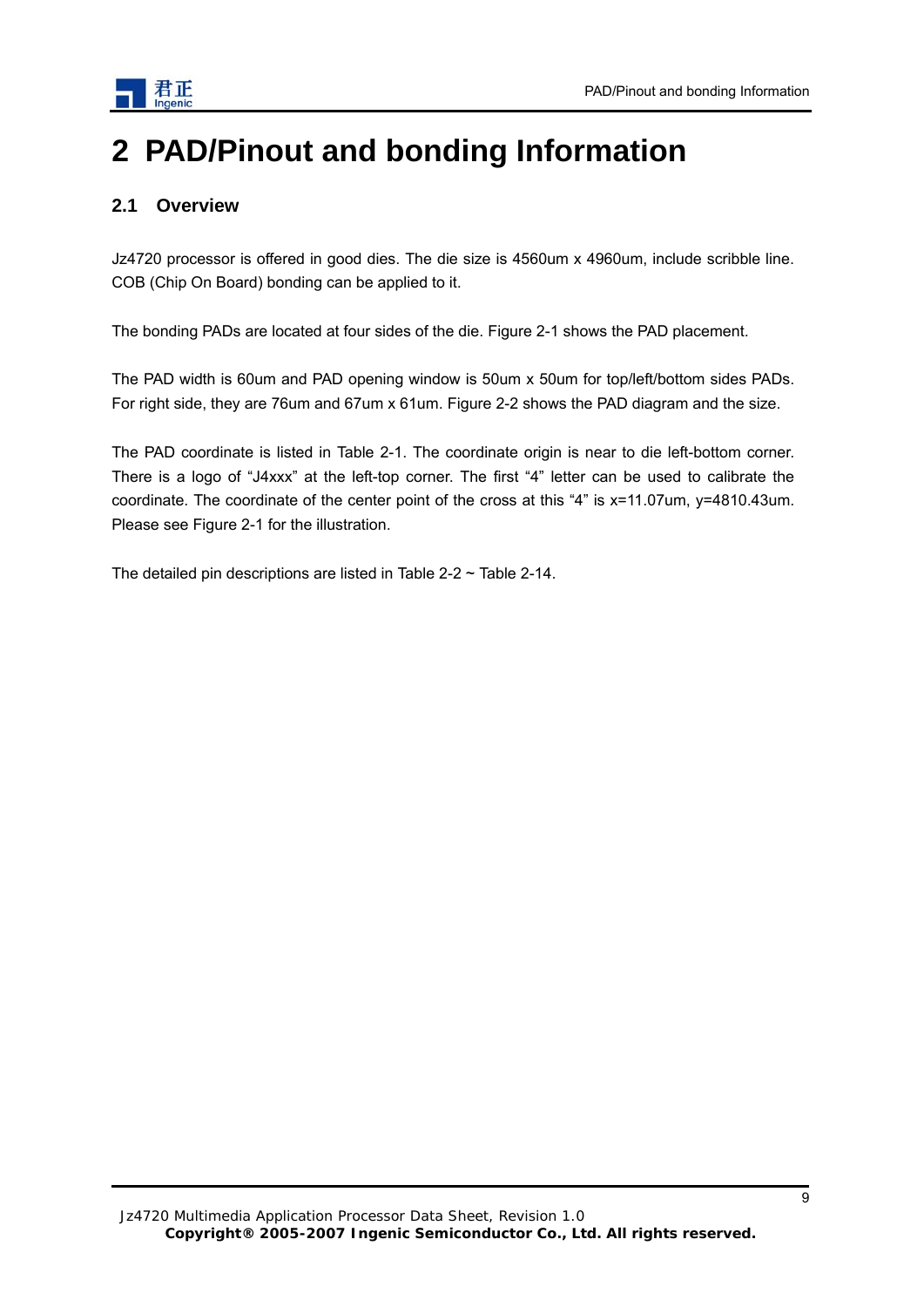

# <span id="page-13-0"></span>**2.2 Jz4720 PAD Diagram**



**Figure 2-1 Jz4720 PAD Placement Diagram** 



**Figure 2-2 Jz4720 PAD and PAD Opening Window Size (um)** 

Jz4720 Multimedia Application Processor Data Sheet, Revision 1.0 **Copyright® 2005-2007 Ingenic Semiconductor Co., Ltd. All rights reserved.**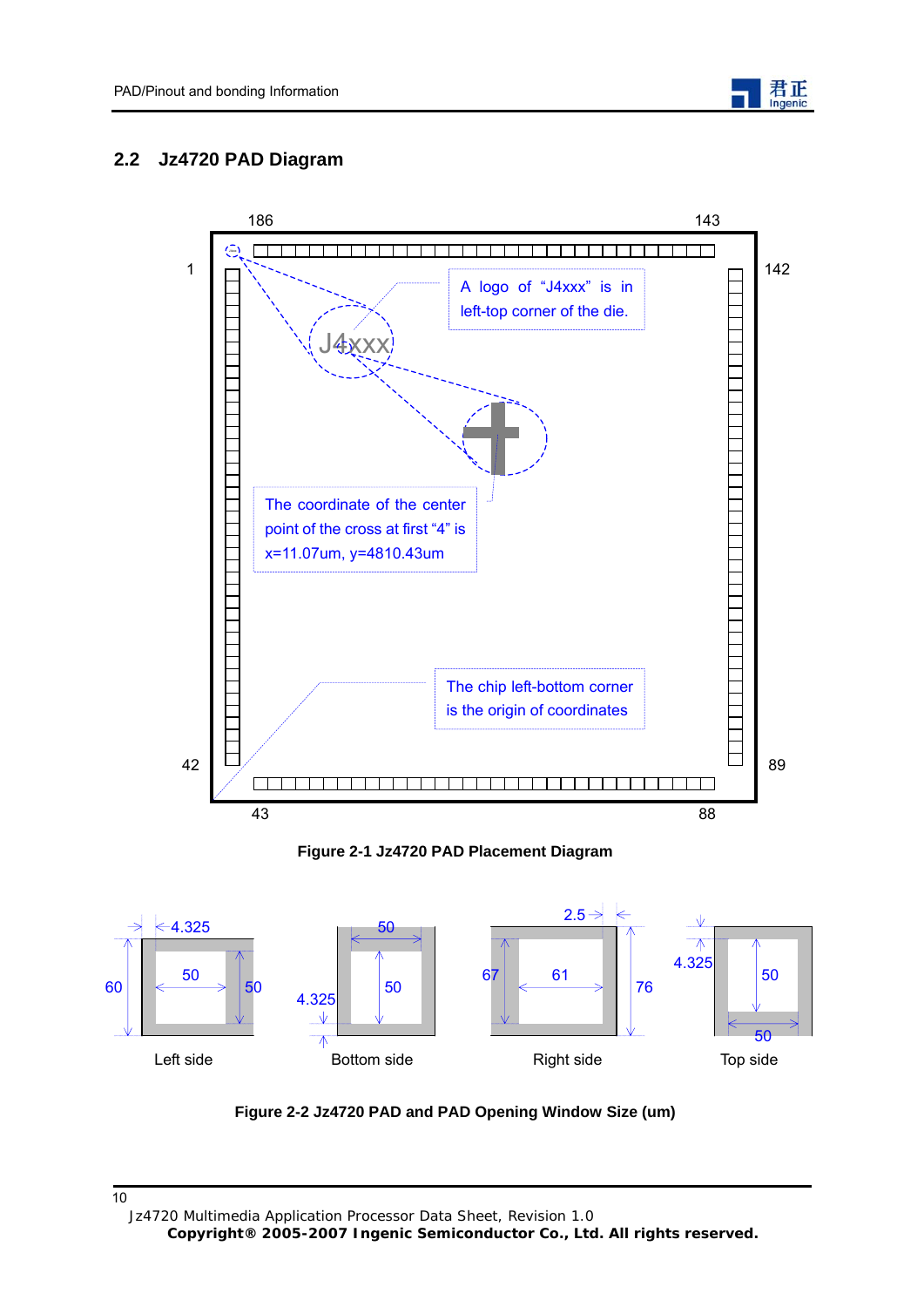



**Figure 2-3 Jz4720 Left and Right sides bounding PAD location**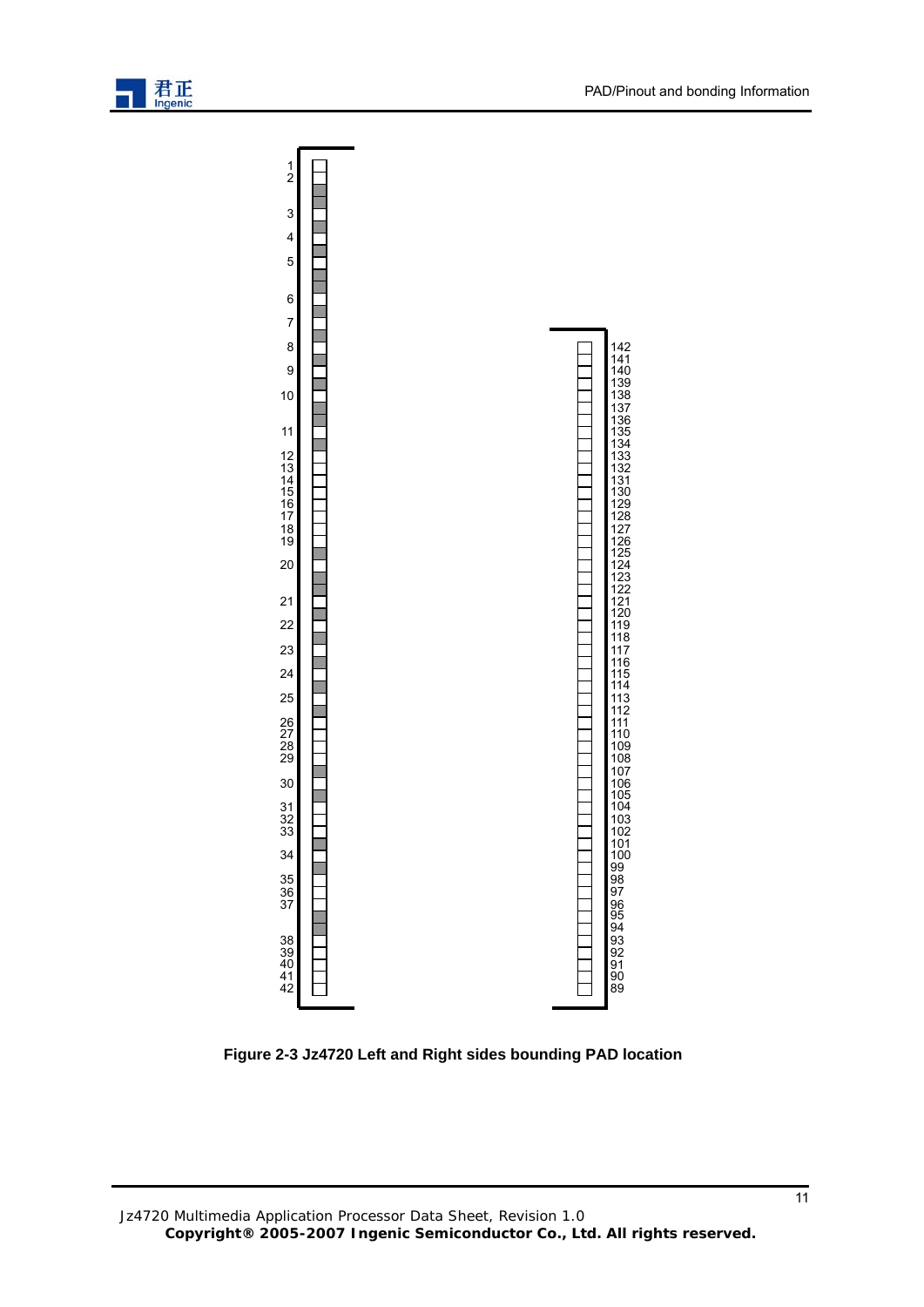



4444440<br>54000000 56 59 60 61 62 63 64 65 66 67 68 69 70 71 ~~~~~~~~~~~~~~~~~~

**Figure 2-4 Jz4720 Top and Bottom sides bounding PAD location** 

 $\overline{12}$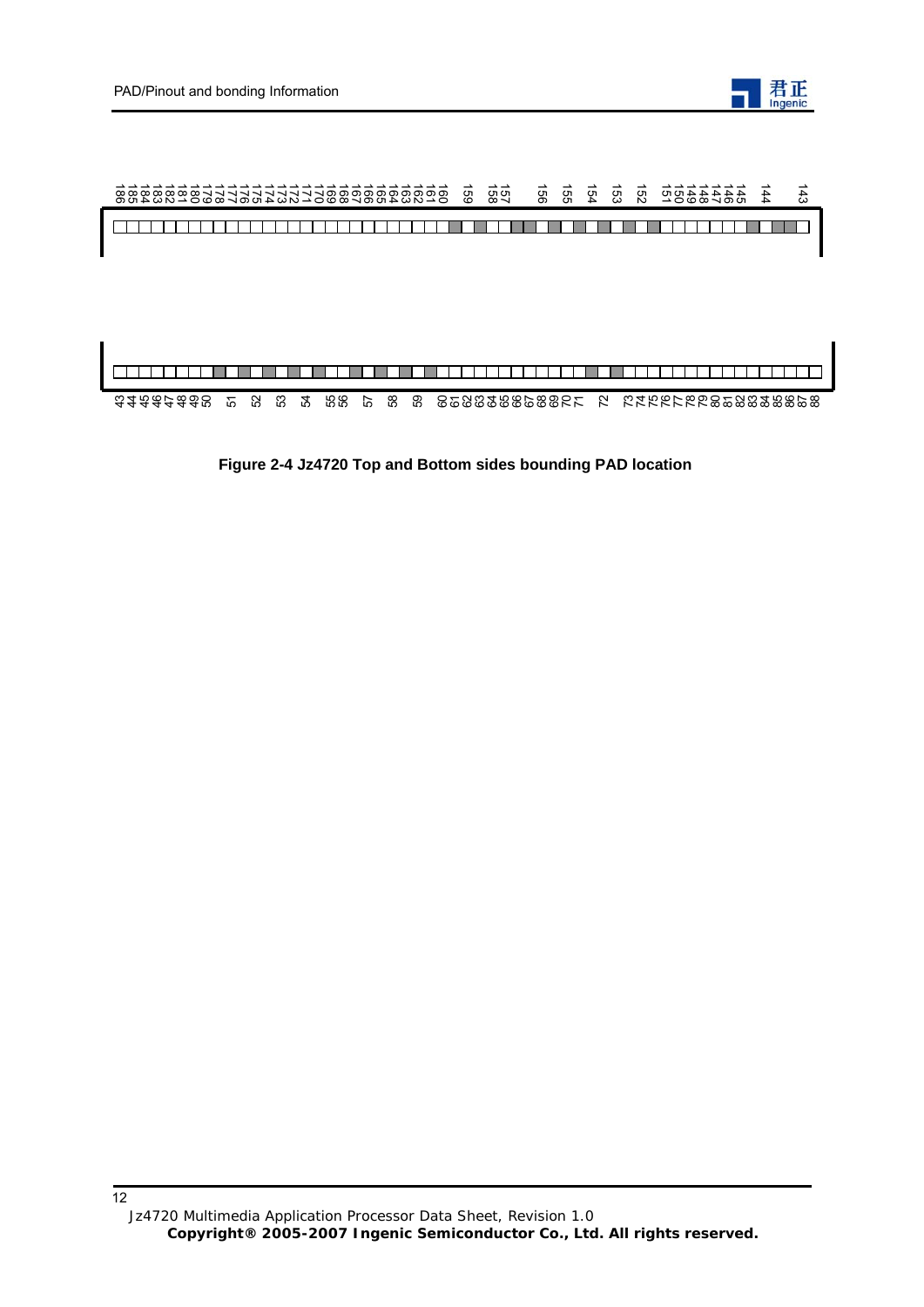<span id="page-16-0"></span>

# **2.3 PAD coordinate**

For every PAD, the PAD opening window center coordinate is provided in [Table 2-1.](#page-16-0) The PADs continued marked by same color (light blue or light green) can be bond together.

| Pad<br>Number  | X                | Y                  | Pad<br>Number | X            | Y                | Pad<br>Number | X            | Υ                  | Pad<br>Number | X            | Υ                    |
|----------------|------------------|--------------------|---------------|--------------|------------------|---------------|--------------|--------------------|---------------|--------------|----------------------|
| 1              | 29.325           | 4688.13            | 48            | 559.87       | 29.325           | 95            | 4407         | 711.87             | 141           | 4407         | 4598.13              |
| $\overline{2}$ | 29.325           | 4604.13            | 49            | 637.87       | 29.325           | 96            | 4407         | 791.87             | 142           | 4407         | 4680.13              |
| 3              | 29.325           | 4355.87            | 50            | 715.87       | 29.325           | 97            | 4407         | 871.87             | 143           | 4200         | 4810.675             |
| 4              | 29.325           | 4233.87            | 51            | 868          | 29.325           | 98            | 4407         | 951.87             | 144           | 3948         | 4810.675             |
| 5              | 29.325           | 4111.87            | 52            | 988          | 29.325           | 99            | 4407         | 1029.87            | 145           | 3750         | 4810.675             |
| 6              | 29.325           | 3931.87            | 53            | 1108         | 29.325           | 100           | 4407         | 1181.87            | 146           | 3672         | 4810.675             |
| $\overline{7}$ | 29.325           | 3811.87            | 54            | 1228         | 29.325           | 101           | 4407         | 1259.87            | 147           | 3594         | 4810.675             |
| 8              | 29.325           | 3691.87            | 55            | 1348         | 29.325           | 102           | 4407         | 1337.87            | 148           | 3516         | 4810.675             |
| 9              | 29.325           | 3571.87            | 56            | 1426         | 29.325           | 103           | 4407         | 1415.87            | 149           | 3439         | 4810.675             |
| 10             | 29.325           | 3451.87            | 57            | 1546         | 29.325           | 104           | 4407         | 1493.87            | 150           | 3362         | 4810.675             |
| 11             | 29.325           | 3271.87            | 58            | 1666         | 29.325           | 105           | 4407         | 1668.87            | 151           | 3285         | 4810.675             |
| 12             | 29.325           | 3151.87            | 59            | 1790         | 29.325           | 106           | 4407         | 1744.87            | 152           | 3161         | 4810.675             |
| 13             | 29.325           | 3073.87            | 60            | 1914         | 29.325           | 107           | 4407         | 1820.87            | 153           | 3037         | 4810.675             |
| 14             | 29.325           | 2995.87            | 61            | 1992         | 29.325           | 108           | 4407         | 1896.87            | 154           | 2913         | 4810.675             |
| 15             | 29.325           | 2917.87            | 62            | 2070         | 29.325           | 109           | 4407         | 2030.7             | 155           | 2792         | 4810.675             |
| 16             | 29.325           | 2839.87            | 63            | 2148         | 29.325           | 110           | 4407         | 2106.7             | 156           | 2670         | 4810.675             |
| 17             | 29.325           | 2761.87            | 64            | 2226         | 29.325           | 111           | 4407         | 2182.7             | 157           | 2487         | 4810.675             |
| 18             | 29.325           | 2683.87            | 65            | 2304         | 29.325           | 112           | 4407         | 2258.7             | 158           | 2426         | 4810.675             |
| 19             | 29.325           | 2605.87            | 66            | 2382         | 29.325           | 113           | 4407         | 2334.7             | 159           | 2302         | 4810.675             |
| 20             | 29.325           | 2485.87            | 67            | 2460         | 29.325           | 114           | 4407         | 2410.7             | 160           | 2178         | 4810.675             |
| 21             | 29.325           | 2305.87            | 68            | 2538         | 29.325           | 115           | 4407         | 2486.7             | 161           | 2116         | 4810.675             |
| 22             | 29.325           | 2183.87            | 69            | 2616         | 29.325           | 116           | 4407         | 2562.7             | 162           | 2039         | 4810.675             |
| 23             | 29.325           | 2061.87            | 70            | 2694         | 29.325           | 117           | 4407         | 2638.7             | 163           | 1962         | 4810.675             |
| 24             | 29.325           | 1939.87            | 71            | 2772         | 29.325           | 118           | 4407         | 2714.7             | 164           | 1885         | 4810.675             |
| 25             | 29.325           | 1817.87            | 72            | 2896         | 29.325           | 119           | 4407         | 2798.13            | 165           | 1807         | 4810.675             |
| 26             | 29.325           | 1695.87            | 73            | 3016         | 29.325           | 120           | 4407         | 2876.13            | 166           | 1729         | 4810.675             |
| 27             | 29.325           | 1617.87            | 74            | 3092         | 29.325           | 121           | 4407         | 2954.13            | 167           | 1651         | 4810.675             |
| 28<br>29       | 29.325<br>29.325 | 1539.87<br>1461.87 | 75<br>76      | 3168<br>3246 | 29.325<br>29.325 | 122<br>123    | 4407<br>4407 | 3032.13<br>3110.13 | 168<br>169    | 1573<br>1495 | 4810.675<br>4810.675 |
| 30             | 29.325           |                    | 77            | 3324         |                  | 124           | 4407         |                    | 170           | 1418         |                      |
| 31             | 29.325           | 1339.87<br>1217.87 | 78            | 3402         | 29.325<br>29.325 | 125           | 4407         | 3188.13<br>3266.13 | 171           | 1341         | 4810.675<br>4810.675 |
| 32             | 29.325           | 1139.87            | 79            | 3480         | 29.325           | 126           | 4407         | 3418.13            | 172           | 1264         | 4810.675             |
| 33             | 29.325           | 1061.87            | 80            | 3558         | 29.325           | 127           | 4407         | 3496.13            | 173           | 1187         | 4810.675             |
| 34             | 29.325           | 939.87             | 81            | 3636         | 29.325           | 128           | 4407         | 3574.13            | 174           | 1109         | 4810.675             |
| 35             | 29.325           | 818.87             | 82            | 3714         | 29.325           | 129           | 4407         | 3652.13            | 175           | 1031         | 4810.675             |
| 36             | 29.325           | 740.87             | 83            | 3792         | 29.325           | 130           | 4407         | 3730.13            | 176           | 953          | 4810.675             |
| 37             | 29.325           | 662.87             | 84            | 3870         | 29.325           | 131           | 4407         | 3808.13            | 177           | 875          | 4810.675             |
| 38             | 29.325           | 479.87             | 85            | 3948         | 29.325           | 132           | 4407         | 3886.13            | 178           | 797          | 4810.675             |
| 39             | 29.325           | 403.87             | 86            | 4032         | 29.325           | 133           | 4407         | 3964.13            | 179           | 719          | 4810.675             |
| 40             | 29.325           | 319.87             | 87            | 4116         | 29.325           | 134           | 4407         | 4042.13            | 180           | 641          | 4810.675             |
| 41             | 29.325           | 235.87             | 88            | 4200         | 29.325           | 135           | 4407         | 4120.13            | 181           | 563          | 4810.675             |
| 42             | 29.325           | 151.87             | 89            | 4407         | 159.87           | 136           | 4407         | 4198.13            | 182           | 485          | 4810.675             |
| 43             | 151.87           | 29.325             | 90            | 4407         | 235.87           | 137           | 4407         | 4276.13            | 183           | 403.87       | 4810.675             |
| 44             | 235.87           | 29.325             | 91            | 4407         | 317.87           | 138           | 4407         | 4356.13            | 184           | 319.87       | 4810.675             |
| 45             | 319.87           | 29.325             | 92            | 4407         | 469.87           | 139           | 4407         | 4436.13            | 185           | 235.87       | 4810.675             |
| 46             | 403.87           | 29.325             | 93            | 4407         | 551.87           | 140           | 4407         | 4516.13            | 186           | 151.87       | 4810.675             |
| 47             | 481.87           | 29.325             | 94            | 4407         | 631.87           |               |              |                    |               |              |                      |

**Table 2-1 Coordinate of PAD opening window center (um)**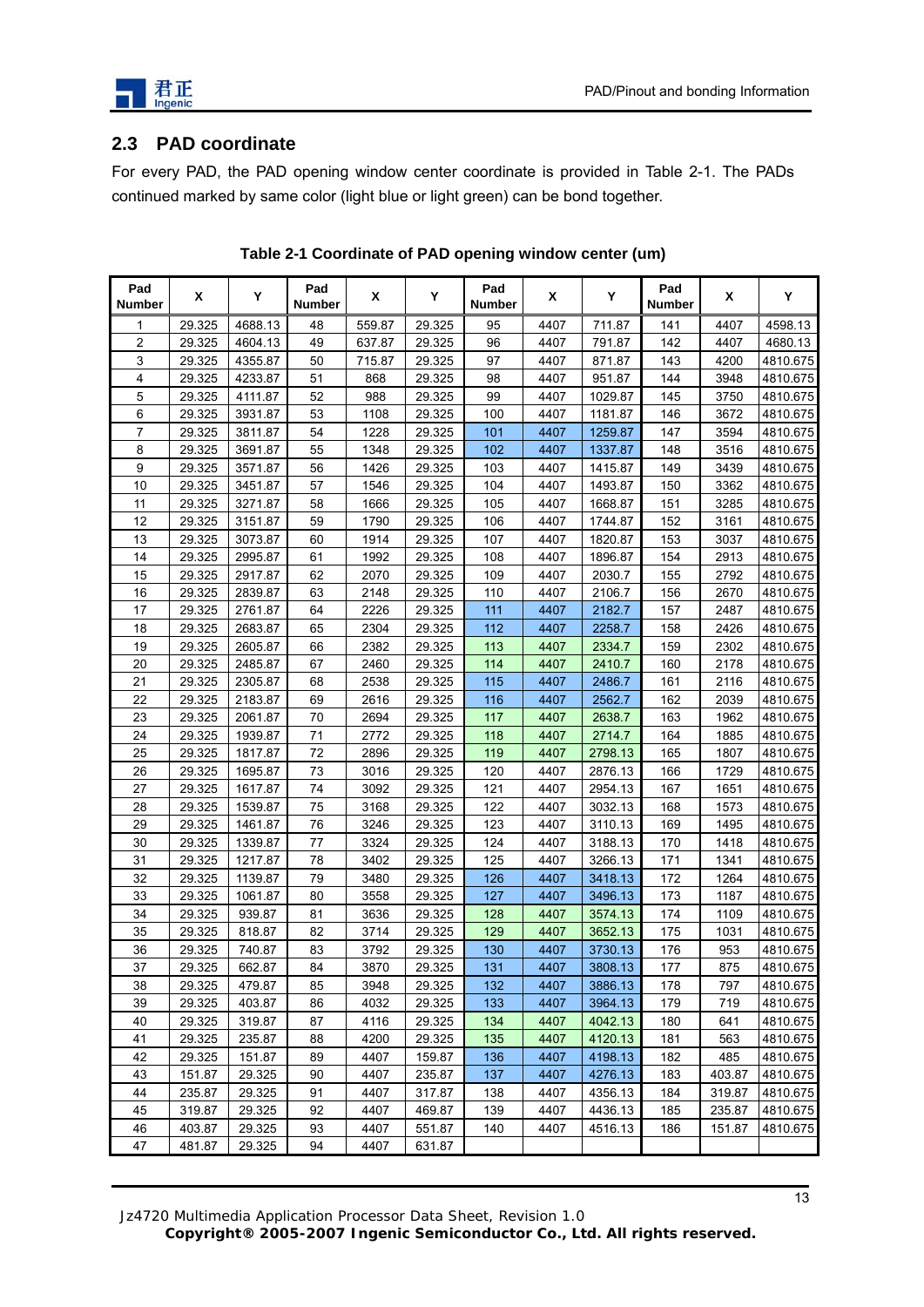

# <span id="page-17-0"></span>**2.4 Pin Description [1][2]**

| Pin<br><b>Names</b>               | IO       | <b>PAD</b><br><b>Number</b> | <b>IO Cell</b><br>Char.         | <b>Pin Description</b>                                           | <b>Power</b> |
|-----------------------------------|----------|-----------------------------|---------------------------------|------------------------------------------------------------------|--------------|
| D <sub>0</sub><br>PA1             | IO<br>IO | 52                          | 8mA.<br>pullup-pe               | D0: Memory data bus bit 0<br>PA1: GPIO group A bit 1             | VDDIO        |
| D1<br>PA <sub>3</sub>             | IО<br>IO | 53                          | 8mA,<br>pullup-pe               | D1: Memory data bus bit 1<br>PA3: GPIO group A bit 3             | VDDIO        |
| D <sub>2</sub><br>PA <sub>5</sub> | IO<br>IO | 54                          | 8mA,<br>pullup-pe               | D2: Memory data bus bit 2<br>PA5: GPIO group A bit 5             | VDDIO        |
| D <sub>3</sub><br>PA7             | IО<br>IO | 55                          | 8mA,<br>pullup-pe               | D3: Memory data bus bit 3<br>PA7: GPIO group A bit 7             | VDDIO        |
| D <sub>4</sub><br>PA <sub>8</sub> | IO<br>IO | 41                          | 8mA,<br>pullup-pe               | D4: Memory data bus bit 4<br>PA8: GPIO group A bit 8             | VDDIO        |
| D5<br>PA <sub>9</sub>             | IO<br>IO | 42                          | 8mA,<br>pullup-pe               | D5: Memory data bus bit 5<br>PA9: GPIO group A bit 9             | <b>VDDIO</b> |
| D <sub>6</sub><br><b>PA10</b>     | IO<br>IO | 43                          | 8mA,<br>pullup-pe               | D6: Memory data bus bit 6<br>PA10: GPIO group A bit 10           | VDDIO        |
| D7<br><b>PA11</b>                 | IO<br>IO | 46                          | 8mA,<br>pullup-pe               | D7: Memory data bus bit 7<br>PA11: GPIO group A bit 11           | VDDIO        |
| D <sub>8</sub><br><b>PA12</b>     | IO<br>IO | 47                          | 8mA,<br>pullup-pe               | D8: Memory data bus bit 8<br>PA12: GPIO group A bit 12           | VDDIO        |
| D <sub>9</sub><br><b>PA13</b>     | IO<br>IO | 50                          | 8mA,<br>pullup-pe               | D9: Memory data bus bit 9<br>PA13: GPIO group A bit 13           | VDDIO        |
| D <sub>10</sub><br><b>PA15</b>    | IO<br>IO | 51                          | 8mA,<br>pullup-pe               | D10: Memory data bus bit 10<br>PA15: GPIO group A bit 15         | VDDIO        |
| D11<br>PA17                       | IО<br>IO | 6                           | 8mA,<br>pullup-pe               | D11: Memory data bus bit 11<br>PA17: GPIO group A bit 17         | VDDIO        |
| D <sub>12</sub><br><b>PA22</b>    | IО<br>IO | 11                          | 8mA.<br>pullup-pe               | D12: Memory data bus bit 12<br>PA22: GPIO group A bit 22         | VDDIO        |
| D <sub>13</sub><br><b>PA26</b>    | IO<br>IO | 3                           | 8mA,<br>pullup-pe               | D13: Memory data bus bit 13<br>PA26: GPIO group A bit 26         | VDDIO        |
| D14<br><b>PA28</b>                | IO<br>IO | 4                           | 8mA,<br>pullup-pe               | D14: Memory data bus bit 14<br>PA28: GPIO group A bit 28         | VDDIO        |
| D <sub>15</sub><br><b>PA30</b>    | IO<br>IO | 5                           | 8mA,<br>pullup-pe               | D15: Memory data bus bit 15<br>PA30: GPIO group A bit 30         | VDDIO        |
| A <sub>0</sub><br>PB <sub>0</sub> | O<br>IO  | 15                          | 12mA.<br>pullup-pe              | A0: Static/SDRAM memory address bit 0<br>PB0: GPIO group B bit 0 | <b>VDDIO</b> |
| A1<br>PB1                         | O<br>IO  | 14                          | 12mA<br>pullup-pe               | A1: Static/SDRAM memory address bit 1<br>PB1: GPIO group B bit 1 | <b>VDDIO</b> |
| A2<br>PB <sub>2</sub>             | O<br>IO  | 13                          | 12mA<br>pullup-pe               | A2: Static/SDRAM memory address bit 2<br>PB2: GPIO group B bit 2 | VDDIO        |
| A <sub>3</sub><br>PB <sub>3</sub> | O<br>IO  | 12                          | 12mA.<br>pullup-pe              | A3: Static/SDRAM memory address bit 3<br>PB3: GPIO group B bit 3 | VDDIO        |
| A4<br>PB4                         | O<br>IO  | 38                          | 12mA,<br>pullup-pe              | A4: Static/SDRAM memory address bit 4<br>PB4: GPIO group B bit 4 | VDDIO        |
| A <sub>5</sub><br>PB <sub>5</sub> | O<br>IO  | 37                          | 12mA,<br>pullup-pe              | A5: Static/SDRAM memory address bit 5<br>PB5: GPIO group B bit 5 | <b>VDDIO</b> |
| A6<br>PB <sub>6</sub>             | O<br>IО  | 36                          | 12mA,<br>pullup-pe              | A6: Static/SDRAM memory address bit 6<br>PB6: GPIO group B bit 6 | <b>VDDIO</b> |
| A7<br>PB7                         | O<br>IO  | 35                          | 12 <sub>m</sub> A.<br>pullup-pe | A7: Static/SDRAM memory address bit 7<br>PB7: GPIO group B bit 7 | VDDIO        |
| A8<br>PB8                         | O<br>IO  | 32                          | 12mA,<br>pullup-pe              | A8: Static/SDRAM memory address bit 8<br>PB8: GPIO group B bit 8 | <b>VDDIO</b> |

# **Table 2-2 EMC Pins (51; all GPIO shared)**

 $\overline{14}$ 

Jz4720 Multimedia Application Processor Data Sheet, Revision 1.0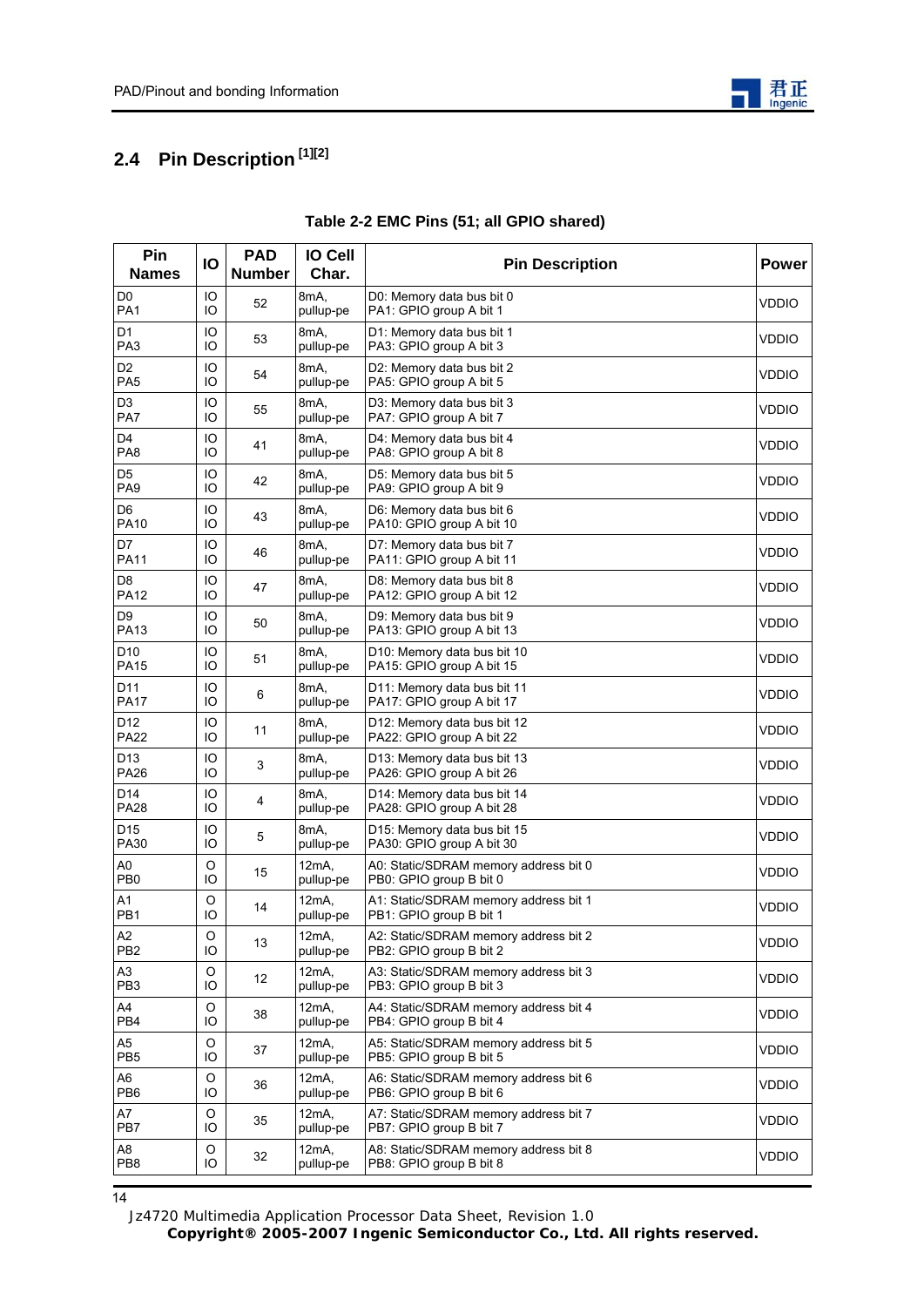

| Pin<br><b>Names</b>                  | IO                 | <b>PAD</b><br><b>Number</b> | <b>IO Cell</b><br>Char.          | <b>Pin Description</b>                                                                                                        | <b>Power</b> |
|--------------------------------------|--------------------|-----------------------------|----------------------------------|-------------------------------------------------------------------------------------------------------------------------------|--------------|
| A <sub>9</sub><br>PB <sub>9</sub>    | O<br>IО            | 31                          | 12mA,<br>pullup-pe               | A9: Static/SDRAM memory address bit 9<br>PB9: GPIO group B bit 9                                                              | VDDIO        |
| A10<br><b>PB10</b>                   | O<br>IО            | 16                          | 12mA<br>pullup-pe                | A10: Static/SDRAM memory address bit 10<br>PB10: GPIO group B bit 10                                                          | VDDIO        |
| A11<br><b>PB11</b>                   | O<br>IО            | 28                          | 12mA<br>pullup-pe                | A11: Static/SDRAM memory address bit 11<br>PB11: GPIO group B bit 11                                                          | VDDIO        |
| A12<br><b>PB12</b>                   | O<br>IО            | 27                          | 12mA<br>pullup-pe                | A12: Static/SDRAM memory address bit 12<br>PB12: GPIO group B bit 12                                                          | VDDIO        |
| A13<br><b>PB13</b>                   | O<br>IО            | 39                          | 12mA,<br>pullup-pe               | A13: Static/SDRAM memory address bit 13<br>PB13: GPIO group B bit 13                                                          | VDDIO        |
| A14<br><b>PB14</b>                   | O<br>IO            | 40                          | 12mA,<br>pullup-pe               | A14: Static/SDRAM memory address bit 14<br>PB14: GPIO group B bit 14                                                          | <b>VDDIO</b> |
| A15<br>CL<br><b>PB15</b>             | O<br>O<br>IО       | 59                          | 2mA<br>pullup-pe                 | A15: Static memory address bit 15<br>CL: NAND flash command latch<br>PB15: GPIO group B bit 15                                | VDDIO        |
| A16<br>AL<br><b>PB16</b>             | O<br>O<br>IО       | 58                          | 2mA<br>pullup-pe                 | A16: Static memory address bit 16<br>AL: NAND flash address latch<br>PB16: GPIO group B bit 16                                | VDDIO        |
| <b>DCS</b><br><b>PB19</b>            | O<br>IО            | 17                          | 8mA,<br>pullup-pe                | DCS: SDRAM chip select<br>PB19: GPIO group B bit 19                                                                           | VDDIO        |
| RAS<br><b>PB20</b>                   | O<br>IО            | 18                          | 8mA,<br>pullup-pe                | RAS : SDRAM row address strobe<br>PB20: GPIO group B bit 20                                                                   | VDDIO        |
| CAS<br><b>PB21</b>                   | O<br>IО            | 19                          | 8mA.<br>pullup-pe                | CAS : SDRAM column address strobe<br>PB21: GPIO group B bit 21                                                                | VDDIO        |
| SDWE &<br><b>BUFD</b><br><b>PB22</b> | O<br>IO            | 20                          | 12mA<br>pullup-pe                | SDWE : SDRAM write enable<br>BUFD: Select CPU to SRAM chip direction in data bi-direction buffer<br>PB22: GPIO group B bit 22 | <b>VDDIO</b> |
| <b>CKE</b><br><b>PB23</b>            | O<br>IО            | 26                          | 8mA,<br>pullup-pe                | CKE: SDRAM clock enable<br>PB23: GPIO group B bit 23                                                                          | <b>VDDIO</b> |
| $CKO^{[3]}$<br><b>PB24</b>           | O<br>IО            | 25                          | 12mA<br>pullup-pe                | <b>CKO: SDRAM clock</b><br>PB24: GPIO group B bit 24                                                                          | <b>VDDIO</b> |
| CS1<br><b>PB25</b>                   | O<br>IО            | 71                          | 2mA.<br>pullup-pe                | CS1: Static memory chip select 1<br>PB25: GPIO group B bit 25                                                                 | VDDIO        |
| $CS-$<br><b>PB26</b>                 | O<br>IО            | 70                          | 2mA<br>pullup-pe                 | CS2_: Static memory chip select 2<br>PB26: GPIO group B bit 26                                                                | <b>VDDIO</b> |
| CS <sub>3</sub><br><b>PB27</b>       | O<br>IО            | 62                          | 2mA<br>pullup-pe                 | CS3: Static memory chip select 3<br>PB27: GPIO group B bit 27                                                                 | <b>VDDIO</b> |
| CS4<br><b>PB28</b>                   | O<br>IO            | 63                          | 2mA<br>pullup-pe                 | CS4 : Static memory chip select 4<br>PB28: GPIO group B bit 28                                                                | <b>VDDIO</b> |
| RD<br><b>PB29</b>                    | O<br>IО            | 61                          | 2mA,<br>pullup-pe                | RD : Static memory read strobe<br>PB29: GPIO group B bit 29                                                                   | VDDIO        |
| WR<br><b>PB30</b>                    | O<br>IО            | 60                          | 2mA.<br>pullup-pe                | WR: Static memory write strobe<br>PB30: GPIO group B bit 30                                                                   | <b>VDDIO</b> |
| WE0<br><b>PB31</b>                   | O<br>IO            | 23                          | 8mA.<br>pullup-pe                | WE0 : SDR/Static memory byte 0 write enable<br>PB31: GPIO group B bit 31                                                      | <b>VDDIO</b> |
| WE1<br><b>PC24</b>                   | O<br>IО            | 24                          | 8mA.<br>pullup-pe                | WE1_: SDR/Static memory byte 1 write enable<br>PC24: GPIO group C bit 24                                                      | VDDIO        |
| WAIT<br>PC <sub>27</sub>             | $\mathbf{I}$<br>IО | 69                          | $2mA$ ,<br>Schmitt,<br>pullup-pe | WAIT : Slow static memory/device wait signal<br>PC27: GPIO group C bit 27                                                     | VDDIO        |
| <b>FRE</b><br><b>PC28</b>            | O<br>Ю             | 65                          | 2mA<br>pullup-pe                 | FRE : NAND flash read enable<br>PC28: GPIO group C bit 28                                                                     | VDDIO        |
| FWE<br>PC <sub>29</sub>              | O<br>IО            | 64                          | $2mA$ ,<br>pullup-pe             | FWE : NAND flash write enable<br>PC29: GPIO group C bit 29                                                                    | VDDIO        |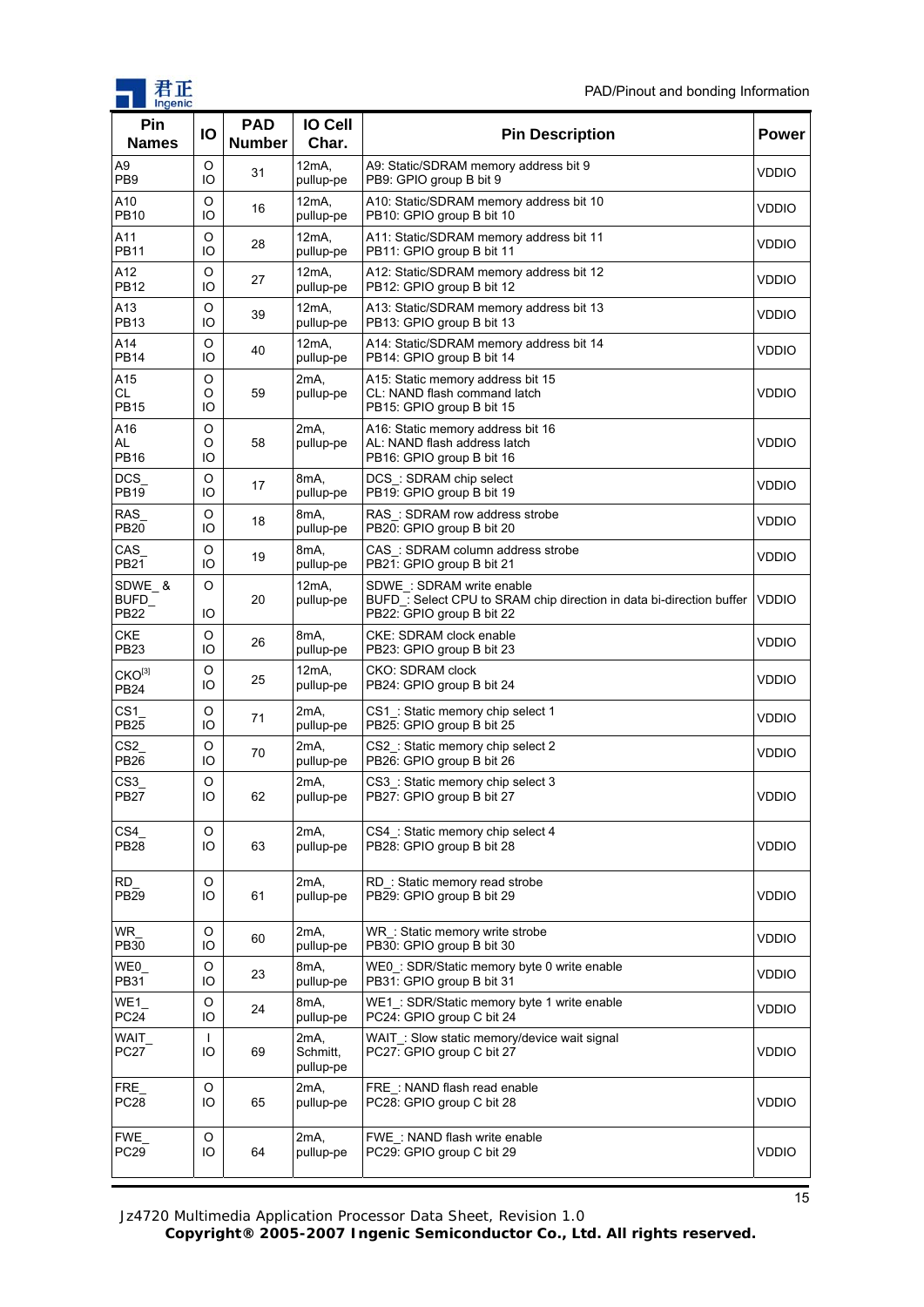

| Pin<br><b>Names</b> | IO | <b>PAD</b><br><b>Number</b> | <b>IO Cell</b><br>Char. | <b>Pin Description</b>                                                                                            | <b>Power</b> |
|---------------------|----|-----------------------------|-------------------------|-------------------------------------------------------------------------------------------------------------------|--------------|
| PC30 (FRB)          | IO | 68                          | $2mA$ .<br>pullup-pe    | IPC30: GPIO group C bit 30. If NAND flash is used, it should connect to VDDIO<br>NAND FRB (NAND flash ready/busy) |              |

### **Table 2-3 LCDC Pins (22; all GPIO shared)**

| Pin<br><b>Names</b>                   | IO            | <b>PAD</b><br><b>Number</b> | <b>IO Cell</b><br>Char. | <b>Pin Description</b>                                | <b>Power</b> |
|---------------------------------------|---------------|-----------------------------|-------------------------|-------------------------------------------------------|--------------|
| LCD D0<br>PC <sub>0</sub>             | $\circ$<br>IO | 1                           | 4mA,<br>pullup-pe       | LCD D0: LCD data bit 0<br>PC0: GPIO group C bit 0     | <b>VDDIO</b> |
| LCD D1<br>PC <sub>1</sub>             | O<br>IO       | 186                         | 4mA,<br>pullup-pe       | LCD D1: LCD data bit 1<br>PC1: GPIO group C bit 1     | <b>VDDIO</b> |
| LCD D <sub>2</sub><br>PC <sub>2</sub> | O<br>IO       | 183                         | 4mA.<br>pullup-pe       | LCD D2: LCD data bit 2<br>PC2: GPIO group C bit 2     | <b>VDDIO</b> |
| LCD_D3<br>PC <sub>3</sub>             | O<br>IO       | 182                         | 4mA,<br>pullup-pe       | LCD_D3: LCD data bit 3<br>PC3: GPIO group C bit 3     | <b>VDDIO</b> |
| LCD D4<br>PC4                         | O<br>IO       | 179                         | 4mA,<br>pullup-pe       | LCD D4: LCD data bit 4<br>PC4: GPIO group C bit 4     | <b>VDDIO</b> |
| LCD D5<br>PC <sub>5</sub>             | O<br>IO       | 178                         | 4mA.<br>pullup-pe       | LCD_D5: LCD data bit 5<br>PC5: GPIO group C bit 5     | <b>VDDIO</b> |
| LCD_D6<br>PC <sub>6</sub>             | O<br>IO       | 177                         | 4mA.<br>pullup-pe       | LCD D6: LCD data bit 6<br>PC6: GPIO group C bit 6     | <b>VDDIO</b> |
| LCD D7<br>PC7                         | O<br>IO       | 176                         | 4mA,<br>pullup-pe       | LCD D7: LCD data bit 7<br>PC7: GPIO group C bit 7     | <b>VDDIO</b> |
| LCD D8<br>PC <sub>8</sub>             | O<br>IO       | 175                         | 4mA,<br>pullup-pe       | LCD_D8: LCD data bit 8<br>PC8: GPIO group C bit 8     | <b>VDDIO</b> |
| LCD <sub>D9</sub><br>PC <sub>9</sub>  | O<br>IO       | 174                         | 4mA,<br>pullup-pe       | LCD D9: LCD data bit 9<br>PC9: GPIO group C bit 9     | <b>VDDIO</b> |
| LCD D10<br><b>PC10</b>                | O<br>IO       | 173                         | 4mA,<br>pullup-pe       | LCD D10: LCD data bit 10<br>PC10: GPIO group C bit 10 | <b>VDDIO</b> |
| LCD D11<br><b>PC11</b>                | O<br>IO       | 170                         | 4mA.<br>pullup-pe       | LCD D11: LCD data bit 11<br>PC11: GPIO group C bit 11 | <b>VDDIO</b> |
| LCD D12<br><b>PC12</b>                | O<br>IO       | 169                         | 4mA,<br>pullup-pe       | LCD D12: LCD data bit 12<br>PC12: GPIO group C bit 12 | <b>VDDIO</b> |
| LCD D13<br><b>PC13</b>                | O<br>IО       | 168                         | 4mA,<br>pullup-pe       | LCD D13: LCD data bit 13<br>PC13: GPIO group C bit 13 | <b>VDDIO</b> |
| LCD_D14<br><b>PC14</b>                | O<br>IO       | 167                         | 4mA.<br>pullup-pe       | LCD D14: LCD data bit 14<br>PC14: GPIO group C bit 14 | <b>VDDIO</b> |
| LCD_D15<br><b>PC15</b>                | $\circ$<br>IO | 166                         | 4mA,<br>pullup-pe       | LCD D15: LCD data bit 15<br>PC15: GPIO group C bit 15 | <b>VDDIO</b> |
| LCD D16<br><b>PC16</b>                | O<br>IO       | 165                         | 4mA.<br>pullup-pe       | LCD_D16: LCD data bit 16<br>PC20: GPIO group C bit 16 | <b>VDDIO</b> |

16

Jz4720 Multimedia Application Processor Data Sheet, Revision 1.0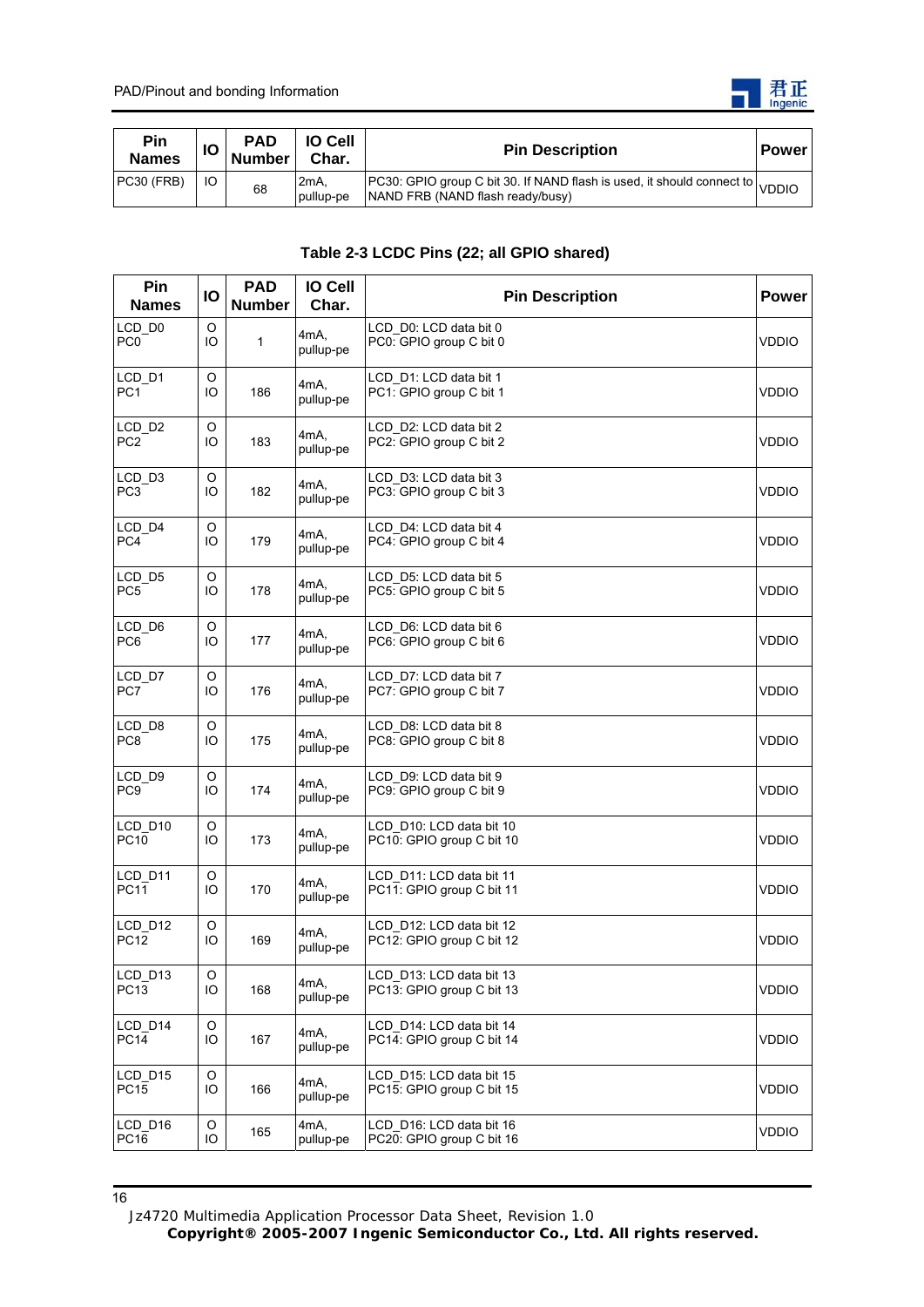| ageni<br>r. |
|-------------|

| Pin<br><b>Names</b>                  | IО                       | <b>PAD</b><br><b>Number</b> | <b>IO Cell</b><br>Char. | <b>Pin Description</b>                                                                                    | <b>Power</b> |
|--------------------------------------|--------------------------|-----------------------------|-------------------------|-----------------------------------------------------------------------------------------------------------|--------------|
| LCD_D17<br><b>PC17</b>               | $\circ$<br>IO            | 164                         | 4mA,<br>pullup-pe       | LCD_D17: LCD data bit 17<br>PC17: GPIO group C bit 17                                                     | <b>VDDIO</b> |
| LCD_PCLK<br><b>PC18</b>              | IO<br>IO                 | 2                           | 4mA,<br>pullup-pe       | LCD_PCLK: LCD pixel clock<br>PC18: GPIO group C bit 18                                                    | <b>VDDIO</b> |
| LCD HSYNC<br><b>PC19</b>             | IO<br>IO                 | 162                         | 4mA,<br>pullup-pe       | LCD HSYNC: LCD line clock/horizonal sync<br>PC19: GPIO group C bit 19                                     | <b>VDDIO</b> |
| LCD_VSYNC<br><b>PC20</b>             | IO<br>IO                 | 161                         | 4mA.<br>pullup-pe       | LCD VSYNC: LCD frame clock/vertical sync<br>PC20: GPIO group C bit 20                                     | <b>VDDIO</b> |
| LCD_DE<br><b>PC21</b>                | O<br>IO                  | 163                         | 4mA.<br>pullup-pe       | LCD DE: STN AC bias drive/non-STN data enable<br>PC21: GPIO group C bit 21                                | <b>VDDIO</b> |
| LCD_CLS<br>A21<br><b>PB17</b>        | $\circ$<br>$\circ$<br>IO | 158                         | 4mA.<br>pullup-pe       | LCD CLS: LCD CLS output<br>A21: Static memory address bit 21<br>PB17: GPIO group B bit 17                 | <b>VDDIO</b> |
| LCD_SPL<br>A22<br><b>PB18</b>        | $\circ$<br>O<br>IO       | 157                         | 4mA.<br>pullup-pe       | LCD_SPL: LCD SPL output<br>A22: Static memory address bit 22<br>PB18: GPIO group B bit 18                 | <b>VDDIO</b> |
| LCD_PS<br>A19<br><b>PC22</b>         | O<br>O<br>IO             | 160                         | 4mA.<br>pullup-pe       | LCD PS: LCD PS output for special TFT<br>A19: Static memory address bit 19<br>PC22: GPIO group C bit 22   | <b>VDDIO</b> |
| <b>LCD REV</b><br>A20<br><b>PC23</b> | $\circ$<br>$\circ$<br>IO | 159                         | 4mA.<br>pullup-pe       | LCD REV: LCD REV output for special TFT<br>A20: Static memory address bit 20<br>PC23: GPIO group C bit 23 | <b>VDDIO</b> |

# **Table 2-4 USB device 2.0 and host 1.1 Pins (14)**

| <b>Pin</b><br><b>Names</b> | IО         | <b>PAD</b><br><b>Number</b> | <b>IO Cell</b><br>Char. | <b>Pin Description</b>                                                                                                                                  | <b>Power</b>              |
|----------------------------|------------|-----------------------------|-------------------------|---------------------------------------------------------------------------------------------------------------------------------------------------------|---------------------------|
| $DPO^{[4]}$                | AIO        | 115, 116                    |                         | DP0: 2 USB 2.0 device data plus                                                                                                                         | <b>VDD<sub>USB</sub></b>  |
| DMO <sup>[4]</sup>         | <b>AIO</b> | 113, 114                    |                         | DM0: 2 USB 2.0 device data minus                                                                                                                        | <b>VDD</b> <sub>USB</sub> |
| <b>RREF</b>                | <b>AIO</b> | 110                         |                         | RREF: External Reference for USB 2.0 device, Connect a $2.5k\Omega$<br>external reference resistor, with 5% tolerance to analog ground<br><b>VSSUSB</b> | <b>VDD</b> <sub>USB</sub> |
| VDDA                       | AIO.       | 109                         |                         | VDDA: For USB 2.0 device. Connect a 0.1µF capacitor to analog<br>ground VSSUSB                                                                          | <b>VDD</b> <sub>USB</sub> |
| VDDUSB <sup>[5]</sup>      | P          | 105, 111, 112               |                         | VDDUSB: 3 USB analog power, 3.3V                                                                                                                        |                           |
| VSSUSB <sup>[5]</sup>      | P          | 108, 117, 118               |                         | VSSUSB: 3 USB analog ground                                                                                                                             |                           |
| DP <sub>1</sub>            | <b>AIO</b> | 106                         |                         | DP1: USB 1.1 host data plus                                                                                                                             | <b>VDD</b> <sub>USB</sub> |
| DM <sub>1</sub>            | AIO        | 107                         |                         | DM1: USB 1.1 host data minus                                                                                                                            | <b>VDD<sub>USB</sub></b>  |

# **Table 2-5 SSI/AIC Pins (5; all GPIO shared)**

| Pin<br><b>Names</b>                                    | IО            | <b>PAD</b><br><b>Number</b> | <b>IO Cell</b><br>Char. | <b>Pin Description</b>                                                                                            | <b>Power</b> |
|--------------------------------------------------------|---------------|-----------------------------|-------------------------|-------------------------------------------------------------------------------------------------------------------|--------------|
| <b>SSI CLK</b><br><b>SCLK RSTN</b><br>PD <sub>18</sub> | O<br>O<br>IO  | 84                          | 4mA.<br>pullup-pe       | SSI CLK: SSI clock output<br>SCLK_RSTN: I2S system clock output or AC97 reset output<br>PD18: GPIO group D bit 18 | <b>VDDIO</b> |
| SSI CEO<br><b>BCLK</b><br>PD <sub>19</sub>             | O<br>IO<br>IO | 85                          | 4mA.<br>pullup-pe       | SSI CEO: SSI chip enable 0<br>BCLK: AC97/I2S bit clock<br>PD19: GPIO group D bit 19                               | <b>VDDIO</b> |
| SSI DT<br><b>SDATO</b>                                 | O<br>O        | 87                          | 4mA.<br>pullup-pe       | SSI DT: SSI data output<br>SDATO: AC97/I2S serial data output                                                     | <b>VDDIO</b> |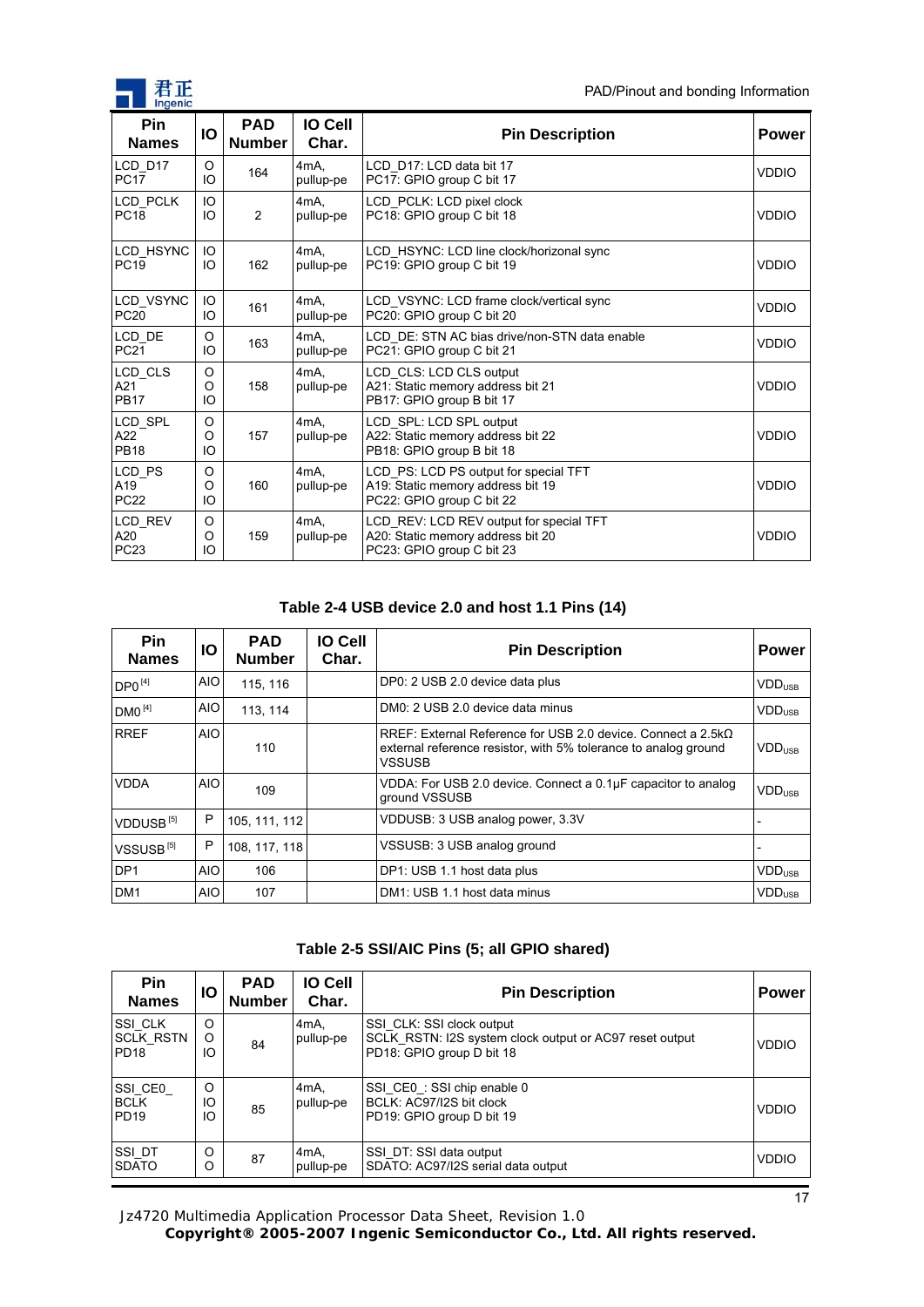

| Pin<br><b>Names</b>                                  | Ю                   | <b>PAD</b><br><b>Number</b> | <b>IO Cell</b><br>Char. | <b>Pin Description</b>                                                                                                                   | <b>Power</b> |
|------------------------------------------------------|---------------------|-----------------------------|-------------------------|------------------------------------------------------------------------------------------------------------------------------------------|--------------|
| <b>PD20</b>                                          | IO                  |                             |                         | PD20: GPIO group D bit 20                                                                                                                |              |
| SSI DR<br><b>SDATI</b><br><b>PD21</b>                | IO                  | 88                          | 2mA.<br>pullup-pe       | SSI DR: SSI data input<br>SDATI: AC97/I2S serial data input<br>PD21: GPIO group D bit 21                                                 | <b>VDDIO</b> |
| SSI CE1 G<br><b>PC</b><br><b>SYNC</b><br><b>PD22</b> | $\circ$<br>IO<br>IO | 86                          | 2mA.<br>pullup-pe       | SSI CE1 GPC: SSI chip enable 1 or general-purpose control signal<br>SYNC: AC97 frame SYNC or I2S Left/Right<br>PD22: GPIO group D bit 22 | <b>VDDIO</b> |

## **Table 2-6 TCU/I2C/UART Pins (6; all GPIO shared)**

| Pin<br><b>Names</b>                               | IO                       | <b>PAD</b><br><b>Number</b> | <b>IO Cell</b><br>Char. | <b>Pin Description</b>                                                                 | <b>Power</b> |
|---------------------------------------------------|--------------------------|-----------------------------|-------------------------|----------------------------------------------------------------------------------------|--------------|
| PWM <sub>0</sub><br>I2C SDA<br><b>PD23</b>        | $\circ$<br>IO<br>IO      | 75                          | 4mA.<br>pullup-pe       | PWM0: PWM 0 output<br>I2C SDA: I2C serial data<br>PD23: GPIO group D bit 23            | <b>VDDIO</b> |
| PWM <sub>1</sub><br><b>I2C SCK</b><br><b>PD24</b> | $\circ$<br>IO<br>IO      | 74                          | 4mA.<br>pullup-pe       | PWM1: PWM 1 output<br>I2C SCK: I2C serial clock<br>PD24: GPIO group D bit 24           | <b>VDDIO</b> |
| PWM <sub>2</sub><br>UARTO TxD<br><b>PD25</b>      | $\circ$<br>$\circ$<br>IO | 73                          | 2mA<br>pullup-pe        | PWM2: PWM 2 output<br>UART0 TxD: UART 0 transmitting data<br>PD25: GPIO group D bit 25 | <b>VDDIO</b> |
| PWM3<br>UART0_RxD<br><b>PD26</b>                  | $\Omega$<br>IO           | 72                          | $2mA$ ,<br>pullup-pe    | PWM3: PWM 3 output<br>UART0 RxD: UART 0 Receiving data<br>PD26: GPIO group D bit 26    |              |
| PWM4<br>A17<br><b>PD27</b>                        | O<br>O<br>IO             | 57                          | $2mA$ ,<br>pullup-pe    | PWM4: PWM 4 output<br>A17: Static memory address bit 17<br>PD27: GPIO group D bit 27   | <b>VDDIO</b> |
| PWM <sub>5</sub><br>A18<br>PD <sub>28</sub>       | O<br>O<br>IO             | 56                          | 2mA<br>pullup-pe        | PWM5: PWM 5 output<br>A18: Static memory address bit 18<br>PD28: GPIO group D bit 28   | <b>VDDIO</b> |

### **Table 2-7 SAR ADC Pins (7)**

| Pin<br><b>Names</b> | Ю  | <b>PAD</b><br><b>Number</b> | <b>IO Cell</b><br>Char. | <b>Pin Description</b>                                      | <b>Power</b>              |
|---------------------|----|-----------------------------|-------------------------|-------------------------------------------------------------|---------------------------|
| <b>XP</b>           | AI | 96                          |                         | XP: Touch screen X+ input                                   | VDD <sub>ADC</sub>        |
| XN                  | AI | 99                          |                         | XN: Touch screen X- input                                   | <b>VDD</b> <sub>ADC</sub> |
| YP                  | Al | 97                          |                         | YP: Touch screen Y+ input                                   | <b>VDD</b> <sub>ADC</sub> |
| YN                  | Al | 98                          |                         | YN: Touch screen Y- input                                   | <b>VDD</b> <sub>ADC</sub> |
| PBAT/ADINO          | Al | 92                          |                         | ADINO: Battery voltage input or ADC general purpose input 0 | <b>VDD</b> <sub>ADC</sub> |
| ADIN <sub>1</sub>   | AI | 93                          |                         | ADIN1: ADC general purpose input 1                          | <b>VDD</b> <sub>ADC</sub> |
| <b>VDDADC</b>       | P  | 95                          |                         | VDDADC: ADC analog power, 3.3 V                             |                           |
| <b>VSSADC</b>       | P  | 94                          |                         | VDDADC: ADC analog ground                                   |                           |

### **Table 2-8 Audio CODEC Pins (19)**

18

Jz4720 Multimedia Application Processor Data Sheet, Revision 1.0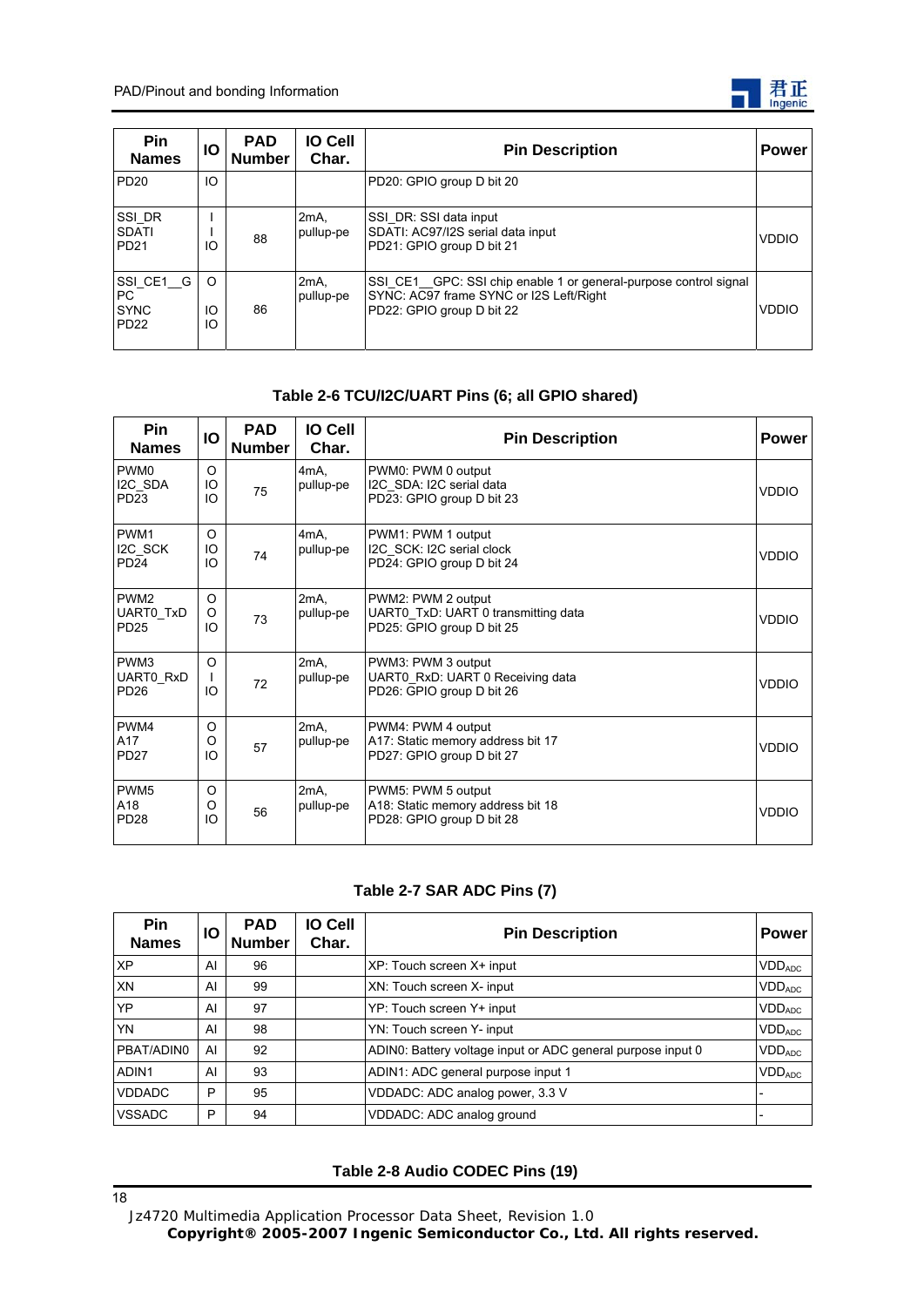

PAD/Pinout and bonding Information

| <b>Pin</b><br><b>Names</b> | IО  | <b>PAD</b><br><b>Number</b> | <b>IO Cell</b><br>Char. | <b>Pin Description</b>                                                                                                                                                                                               | <b>Power</b>             |
|----------------------------|-----|-----------------------------|-------------------------|----------------------------------------------------------------------------------------------------------------------------------------------------------------------------------------------------------------------|--------------------------|
| LHPO <sup>[6]</sup>        | AO  | 134, 135                    |                         | LHPO: 2 Left headphone out                                                                                                                                                                                           | <b>VDD<sub>LHP</sub></b> |
| $RHPO^{[6]}$               | AO  | 128, 129                    |                         | RHPO: 2 Right headphone out                                                                                                                                                                                          | $VDD$ <sub>LHP</sub>     |
| <b>MICIN</b>               | AI  | 144                         |                         | MICIN: Microphone input                                                                                                                                                                                              | <b>VDD<sub>LHP</sub></b> |
| <b>MICBIAS</b>             | AO  | 143                         |                         | MICBIAS: Microphone bias                                                                                                                                                                                             | $VDD$ <sub>LHP</sub>     |
| VREF <sup>[7]</sup>        | AO. | 140                         |                         | VREF: Voltage Reference Output. An electrolytic capacitor more than<br>$10\mu$ F in parallel with a 0.1 $\mu$ F ceramic capacitor attached from this pin<br>to VSSDAC eliminates the effects of high frequency noise | $VDD$ <sub>LHP</sub>     |
| VDDRHP <sup>[8]</sup>      | P   | 126, 127                    |                         | VDDRHP: 2 Right headphone amplifier power, 3.3V                                                                                                                                                                      |                          |
| VSSRHP <sup>[8]</sup>      | P   | 130, 131                    |                         | VSSRHP: 2 Right headphone amplifier ground                                                                                                                                                                           |                          |
| VDDLHP <sup>[8]</sup>      | P   | 136, 137                    |                         | VDDLHP: 2 Left headphone amplifier power, 3.3V                                                                                                                                                                       |                          |
| VSSLHP <sup>[8]</sup>      | P   | 132, 133                    |                         | VSSLHP: 2 Left headphone amplifier ground                                                                                                                                                                            |                          |
| VDDCDAC <sup>[9]</sup>     | P   | 139                         |                         | VDDCDAC: CODEC DAC analog power, 3.3V                                                                                                                                                                                |                          |
| VSSCDAC <sup>[9]</sup>     | P   | 138                         |                         | VSSCDAC: CODEC DAC analog ground                                                                                                                                                                                     |                          |
| <b>VDDCADC</b>             | P   | 141                         |                         | VDDCADC: CODEC ADC analog power, 3.3V                                                                                                                                                                                |                          |
| <b>VSSCADC</b>             | P   | 142                         |                         | VSSCADC: CODEC ADC analog ground                                                                                                                                                                                     |                          |

# **Table 2-9 MSC (MMC/SD) Pins (6; all GPIO shared)**

| Pin<br><b>Names</b>               | IO       | <b>PAD</b><br><b>Number</b> | <b>IO Cell</b><br>Char. | <b>Pin Description</b>                                | <b>Power</b> |
|-----------------------------------|----------|-----------------------------|-------------------------|-------------------------------------------------------|--------------|
| MSC D <sub>0</sub><br><b>PD10</b> | IO<br>IO | 81                          | 4mA,<br>pullup-pe       | MSC D0: MSC data bit 0<br>PD10: GPIO group D bit 10   | <b>VDDIO</b> |
| MSC D1<br><b>PD11</b>             | IO<br>IO | 80                          | 4mA.<br>pullup-pe       | MSC D0: MSC data bit 1<br>PD11: GPIO group D bit 11   | <b>VDDIO</b> |
| MSC D <sub>2</sub><br><b>PD12</b> | IO<br>IO | 79                          | 4mA.<br>pullup-pe       | MSC D0: MSC data bit 2<br>PD12: GPIO group D bit 12   | <b>VDDIO</b> |
| MSC D3<br>PD <sub>13</sub>        | IO<br>IO | 78                          | 4mA.<br>pullup-pe       | MSC D0: MSC data bit 3<br>PD13: GPIO group D bit 13   | <b>VDDIO</b> |
| MSC CMD<br>PD <sub>08</sub>       | IO<br>IO | 83                          | 4mA,<br>pullup-pe       | MSC CMD: MSC command<br>PD08: GPIO group D bit 8      | <b>VDDIO</b> |
| MSC CLK<br>PD <sub>09</sub>       | O<br>IO  | 82                          | 4mA,<br>pullup-pe       | MSC CLK: MSC clock output<br>PD09: GPIO group D bit 9 | <b>VDDIO</b> |

## **Table 2-10 CPM Pins (7)**

| Pin<br><b>Names</b>     | IО | <b>PAD</b><br><b>Number</b> | <b>IO Cell</b><br>Char. | <b>Pin Description</b>                          | <b>Power</b> |
|-------------------------|----|-----------------------------|-------------------------|-------------------------------------------------|--------------|
| <b>EXCLK</b>            | Al | 89                          |                         | 10~20 MHz EXCLK: OSC input or 12MHz clock input | <b>VDDIO</b> |
| <b>EXCLKO</b>           | AO | 90                          |                         | Southand, EXCLKO: OSC output                    | <b>VDDIO</b> |
| AVDDPLL <sup>[10]</sup> | P  | 100                         |                         | AVDDPLL: PLL analog power, 1.8V                 |              |
| AVSSPLL <sup>[10]</sup> | P  | 101, 102                    |                         | AVSSPLL: 2 PLL analog grounds                   |              |
| DVDDPLL[10]             | P  | 103                         |                         | DVDDPLL: PLL digital power, 1.8V                |              |
| DVSSPLL <sup>[10]</sup> | P  | 104                         |                         | DVSSPLL: PLL digital ground                     |              |

Jz4720 Multimedia Application Processor Data Sheet, Revision 1.0 **Copyright® 2005-2007 Ingenic Semiconductor Co., Ltd. All rights reserved.**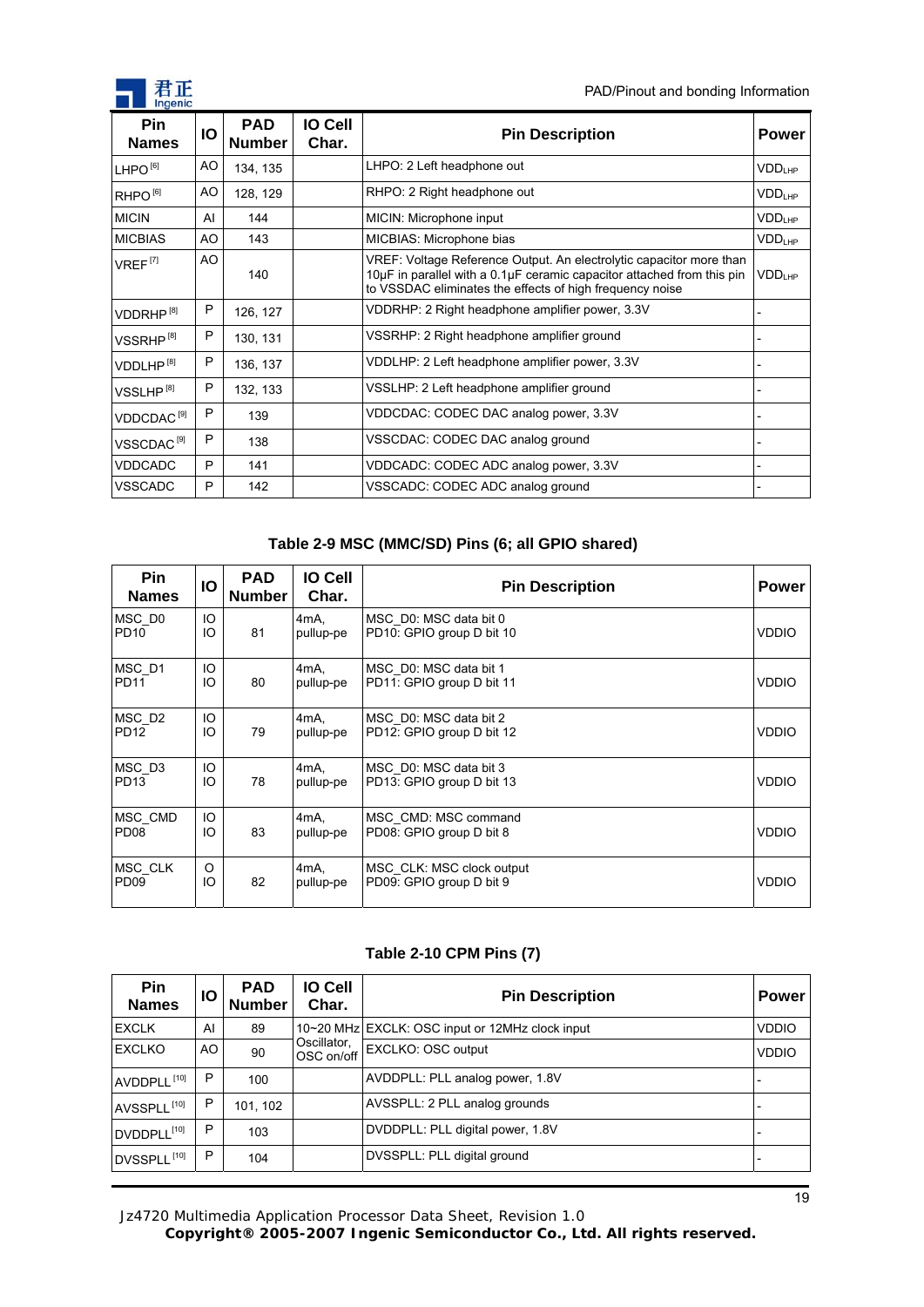

### **Table 2-11 RTC Pins (7)**

<span id="page-23-0"></span>

| Pin<br><b>Names</b>        | Ю          | <b>PAD</b><br><b>Number</b> | <b>IO Cell</b><br>Char. | <b>Pin Description</b>                                                                      | <b>Power</b>              |
|----------------------------|------------|-----------------------------|-------------------------|---------------------------------------------------------------------------------------------|---------------------------|
| <b>RTCLK</b>               | AI         | 120                         | 32768Hz                 | <b>RTCLK: OSC input</b>                                                                     | VDD <sub>RTC</sub>        |
| <b>RTCLKO</b>              | <b>AIO</b> | 121                         | Oscillator              | RTCLKO: OSC output or 32768Hz clock input                                                   | <b>VDD</b> <sub>RTC</sub> |
| <b>PWRON</b>               | AO         | 125                         | ~2mA<br>open-drain      | PWRON: Power on/off control of main power                                                   | <b>VDD</b> <sub>RTC</sub> |
| <b>WKUP</b><br><b>PD29</b> | AI<br>Al   | 124                         | Schmitt                 | WKUP : Wake signal after main power down<br>PD29: GPIO group D bit 29, input/interrupt only | VDD <sub>RTC</sub>        |
| <b>PPRST</b>               | AI         | 123                         | Schmitt                 | PPRST: RTC power on reset and RESET-KEY reset input                                         | <b>VDD</b> <sub>RTC</sub> |
| <b>VDDRTC</b>              | P          | 122                         |                         | VDDRTC: 3.3V power for RTC and hibernating mode controlling that<br>never power down        |                           |
| <b>VSSRTC</b>              | P          | 119                         |                         | VSSRTC: RTC ground                                                                          |                           |

### **Table 2-12 JTAG/UART Pins (5)**

| <b>Pin</b><br><b>Names</b> | IО     | <b>PAD</b><br><b>Number</b> | <b>IO Cell</b><br>Char. | <b>Pin Description</b>                                                                                               | <b>Power</b> |
|----------------------------|--------|-----------------------------|-------------------------|----------------------------------------------------------------------------------------------------------------------|--------------|
| TRST                       |        | 151                         | Schmitt,<br>pull-down   | TRST: JTAG reset                                                                                                     | VDDIO        |
| <b>TCK</b>                 |        | 149                         | Schmitt.<br>pull-down   | <b>TCK: JTAG clock</b>                                                                                               | <b>VDDIO</b> |
| <b>TMS</b>                 |        | 150                         | Schmitt.<br>pull-up     | TMS: JTAG mode select                                                                                                | <b>VDDIO</b> |
| <b>TDI</b><br>UART0 RxD    |        | 148                         | Schmitt.<br>pull-up     | TDI: JTAG serial data input<br>UART0 RxD: UART 0 Receiving data, PC31 is used to select<br>between JTAG and UART     | VDDIO        |
| <b>TDO</b><br>UART0_TxD    | O<br>O | 147                         | 4 <sub>m</sub> A        | TDO: JTAG serial data output<br>UARTO TxD: UART 0 transmitting data, PC31 is used to select<br>between JTAG and UART | VDDIO        |

### **Table 2-13 System Pins (3)**

| Pin<br><b>Names</b> | IО | <b>PAD</b><br><b>Number</b> | <b>IO Cell</b><br>Char. | <b>Pin Description</b>                      | <b>Power</b> |
|---------------------|----|-----------------------------|-------------------------|---------------------------------------------|--------------|
| <b>BOOT SELO</b>    |    | 146                         | Schmitt                 | BOOT SEL0: Boot select bit 0                | <b>VDDIO</b> |
| <b>BOOT SEL1</b>    |    | 145                         | Schmitt                 | BOOT SEL1: Boot select bit 1                | <b>VDDIO</b> |
| CHIP MD             |    | 180                         | Schmitt                 | CHIP MD: This pin should be bonding to 3.3V | <b>VDDIO</b> |
| PD <sub>00</sub>    | IO | 155                         | 4mA, pullup-pe          | PD00: GPIO group D bit 0                    | <b>VDDIO</b> |
| <b>PD02</b>         | IO | 154                         | 4mA, pullup-pe          | PD02: GPIO group D bit 2                    | <b>VDDIO</b> |
| PD <sub>04</sub>    | IO | 153                         | 4mA, pullup-pe          | PD04: GPIO group D bit 4                    | <b>VDDIO</b> |
| PD <sub>06</sub>    | IO | 152                         | 4mA, pullup-pe          | PD06: GPIO group D bit 6                    | <b>VDDIO</b> |
| PD <sub>15</sub>    | IO | 156                         | 4mA, pullup-pe          | PD15: GPIO group D bit 15                   | <b>VDDIO</b> |

### **Table 2-14 IO/Core power supplies (26)**

Jz4720 Multimedia Application Processor Data Sheet, Revision 1.0 **Copyright® 2005-2007 Ingenic Semiconductor Co., Ltd. All rights reserved.**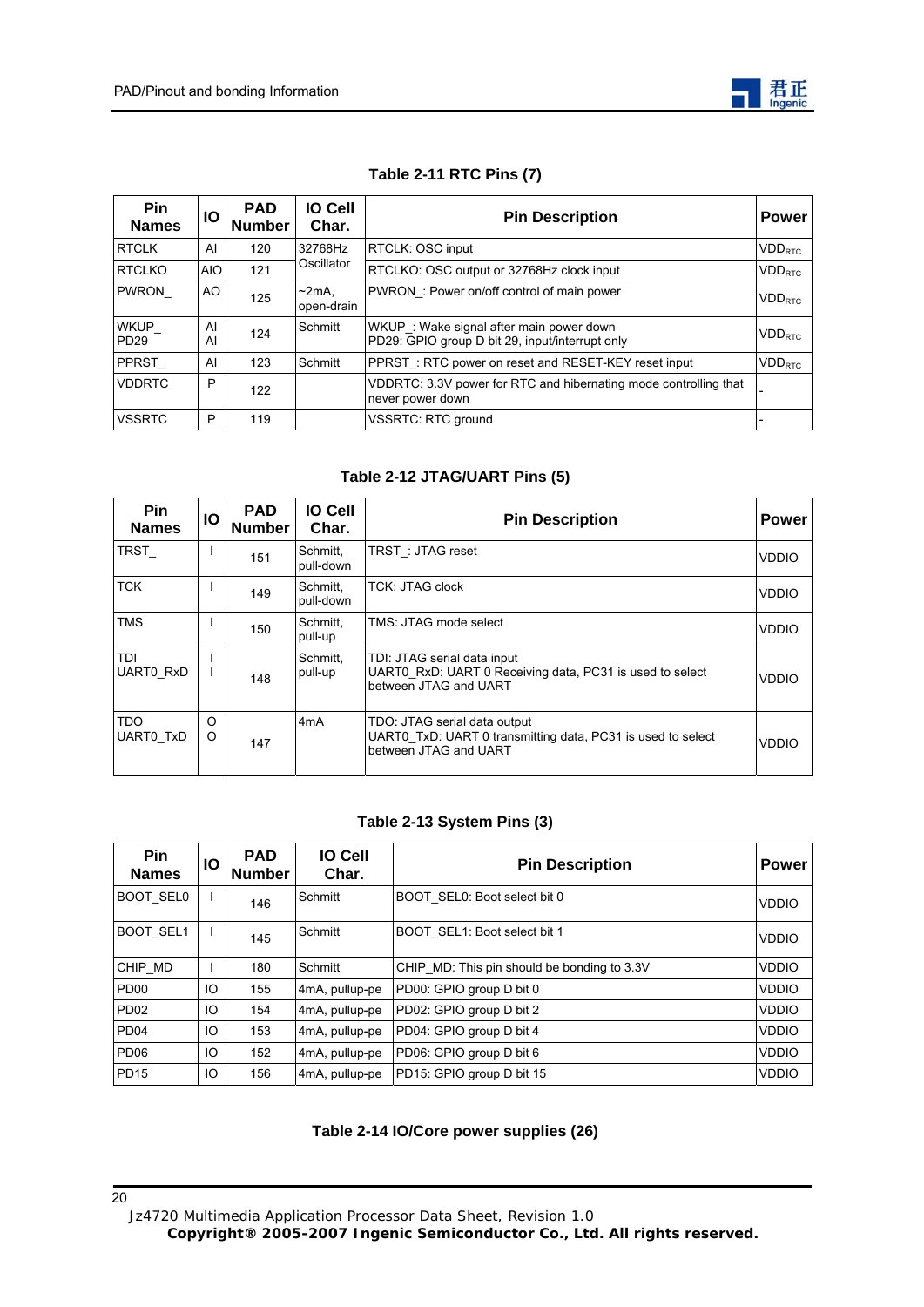

PAD/Pinout and bonding Information

| <b>Pin</b><br><b>Names</b> | IО | <b>PAD Number</b>           | <b>IO Cell</b><br>Char. | <b>Pin Description</b>              | <b>Power</b> |
|----------------------------|----|-----------------------------|-------------------------|-------------------------------------|--------------|
| <b>VDDIO</b>               | P  | 7, 33, 49, 66, 91, 185      |                         | VDDIO: 6 IO digital power, 3.3V     |              |
| <b>VSSIO</b>               | P  | 8, 34, 48, 67, 184          |                         | VSSIO: 5 IO digital ground          |              |
| <b>VDDCORE</b>             | P  | 10, 21, 30, 44, 76, 172     |                         | VDDCORE: 6 CORE digital power, 1.8V |              |
| <b>VSSCORE</b>             | P  | 9, 22, 29, 45, 77, 171, 181 |                         | VSSCORE: 7 CORE digital ground      |              |

### **Notes**:

- [1]. The meaning of phases in IO cell characteristics are
	- a) 2/4/8/12mA out: The IO cell's output driving strength is about 2/4/8/12mA
	- b) Pull-up: The IO cell contains a pull-up resistor
	- c) Pull-down: The IO cell contains a pull-down resistor
	- d) Pullup-pe: The IO cell contains a pull-up resistor and the pull-up resistor can be enabled or disabled by setting corresponding register.
	- e) Schmitt: The IO cell is Schmitt trig input
- [2]. For any GPIO shared pin except WAIT /PC27 and CKO/PB24, the reset state is GPIO input with internal pull-up. The WAIT /PC27 and CKO/PB24 are initialed to WAIT and CKO functions with internal pull-up.
- [3]. CKO can be up to 100 MHz. Please make space for other signals from it.
- [4]. DM0/DP0 are 480M USB differential signals, please make them parallel. They are noise sensitive. Please make space between it and other signals, especially strong signals.
- [5]. VDDUSB/VSSUSB is power supply, typical 10mA, for the embedded high speed (480Mbps) USB PHY, which is sensitive to noise. Please make it as short as possible to attached capacitance, and make space between it and other signals, especially strong signals.
- [6]. RHPO and LHPO are CODEC left/right channel headphone output. They are noise sensitive. Please make space between it and other signals, especially strong signals. Please make the trace  $\leq$  0.02Ω.
- [7]. VREF is very sensitive to noise. Please make it as short as possible to the attached capacitance and make space between it and other signals, especially strong signals.
- [8]. VDDRHP/VSSRHP and VDDLHP/VSSLHP are power supplies (typical 10mA each) for CODEC left/right channel headphone amplifiers respectively. They are noise sensitive. Please make them as short as possible to the attached capacitance and make space between it and other signals, especially strong signals. Please make the trace < 0.02Ω.
- [9]. VDDCDAC/VSSCDAC is the power supply for embedded audio CODEC DAC, which is noise sensitive. Please make it as short as possible to the attached capacitance and make space between it and other signals, especially strong signals. VDDRHP, VDDLHP, VDDCDAC and VDDCADC can be directly connected. VSSRHP, VSSLHP, VSSCDAC and VSSCADC can be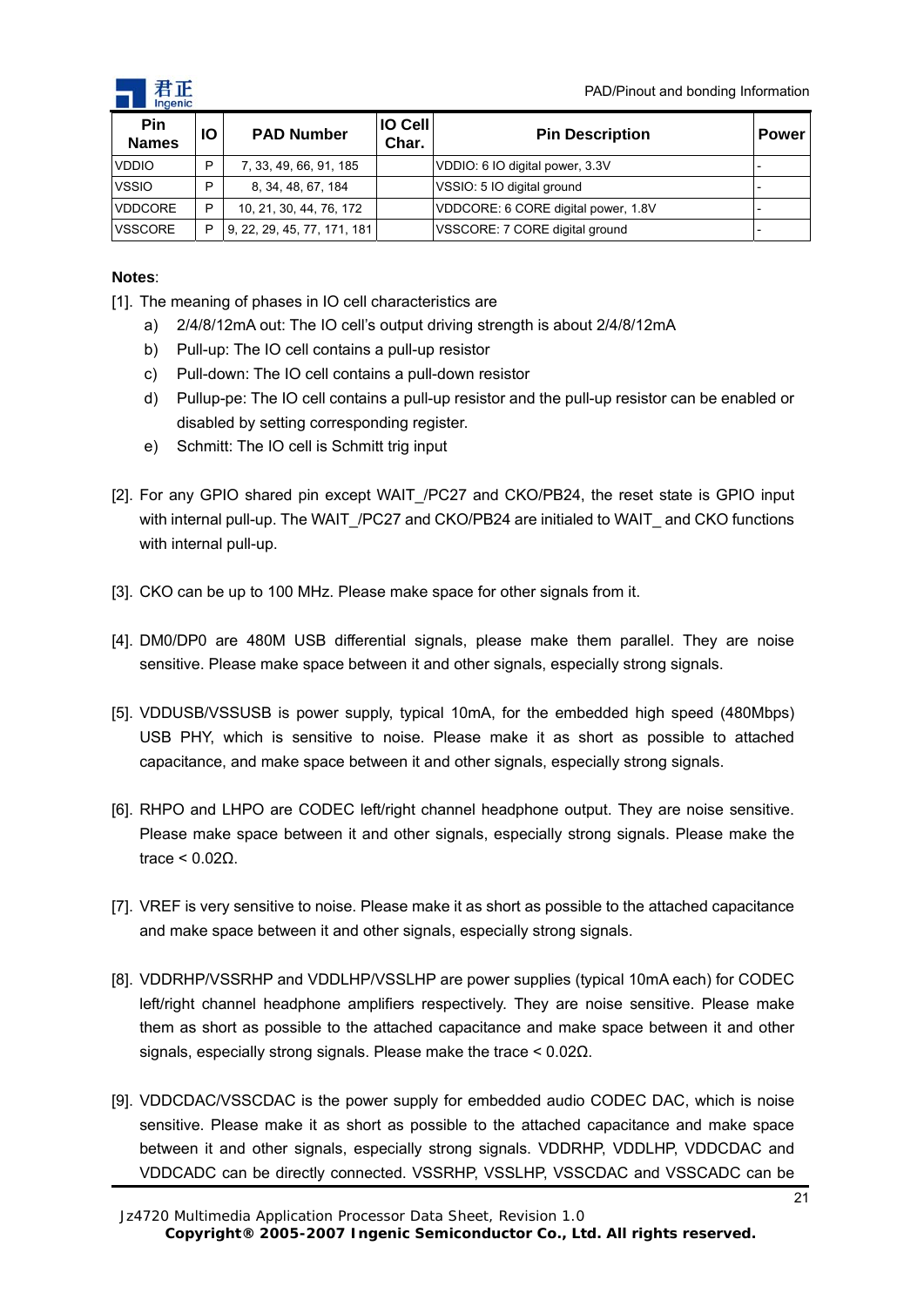

directly connected.

- [10]. AVDDPLL and DVDDPLL can be directly connected. AVSSPLL and DVSSPLL can be directly connected. Please make the bonding wire length of these PAD as short as possible to reduce inductance. PLL is noise sensitive. Please make it as short as possible to the attached capacitance and make space between it and other signals, especially strong signals.
- [\*]. When the above requirements conflict with each other, please take following priority order:

| <b>Priority</b>         | <b>Signals or Power Supplies</b>         |
|-------------------------|------------------------------------------|
| <b>Highest priority</b> | <b>VREF</b>                              |
| 2nd priority            | VDDCDAC/VSSCDAC                          |
| 3rd priority            | VDDHPR/VSSHPR, VDDHPL/VSSHPL, RHPO, LHPO |
| 4th priority            | VDDUSB/VSSUSB, DP0, DM0                  |
| 5th priority            | AVDDPLL/AVSSPLL/DVDDPLL/DVSSPLL          |

- [11]. Most of the PAD can be left not bond if it is not needed. But the following conditions must be fulfilled.
	- a) If USB1.1 host is used, the PHY power supply PAD 105 and 108 must be bonded, else, they can be left not bound.
	- b) USB2.0 PHY power supply PAD 111, 112, 117 and 118 must be bonded regardless of USB2.0 device is used or not.
	- c) SADC power supply PAD 94 and 95 must be bonded
	- d) CODEC power supply PAD 138, 139, 141, 142, and either of 126/127, either of 130/131, either of 136/137 and either of 132/133 must be bonded. It is recommended to bond both 126 and 127, 130 and 131, 136 and 137, 132 and 133, if CODEC is used.
	- e) PLL power supply PAD 100, 103, 104 and either of 101/102 must be bonded. It is recommended to bond both 101 and 102
	- f) RTC power supply PAD 119 and 122 must be bonded
	- g) VDDIO PAD 91 must be bonded. It is not recommended to bond to few VDDIO PADs.
	- h) Either of VSSIO PAD 8, 34, 48, 67 and 184 must be bonded. It is not recommended to bond to few VSSIO PADs.
	- i) Either of VDDCORE PAD 10, 21, 30, 44, 76 and 172 must be bonded. It is not recommended to bond to few VDDCORE PADs.
	- j) Either of VSSCORE PAD 9, 22, 29, 45, 77, 171 and 181 must be bonded. It is not recommended to bond to few VSSCORE PADs.

22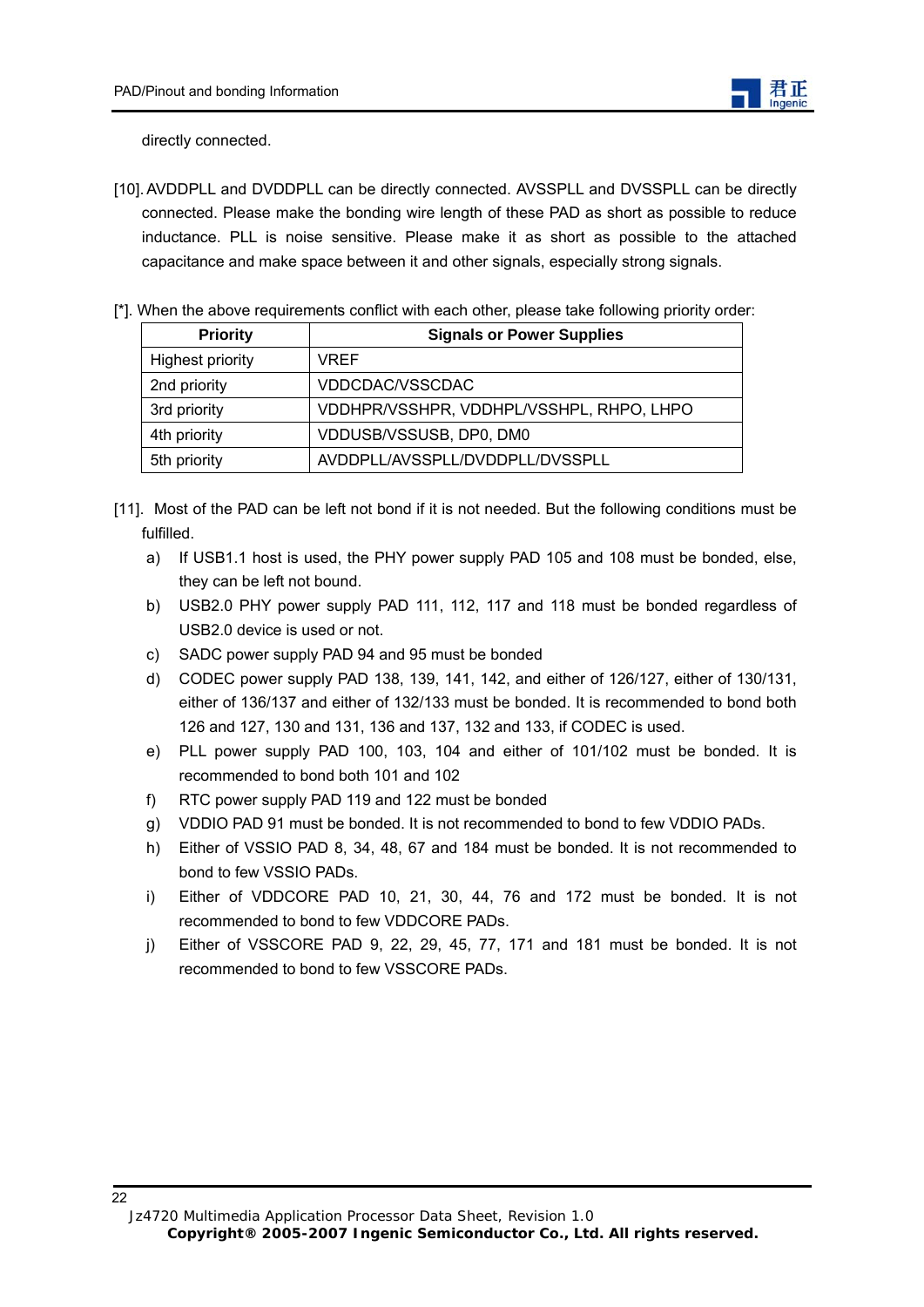<span id="page-26-0"></span>

# **3 Electrical Specifications**

# **3.1 Absolute Maximum Ratings**

The absolute maximum ratings for the processors are listed in [Table 3-1](#page-26-0). Do not exceed these parameters or the part may be damaged permanently. Operation at absolute maximum ratings is not guaranteed.

| <b>Parameter</b>                                                   | Min    | <b>Max</b> | Unit      |
|--------------------------------------------------------------------|--------|------------|-----------|
| Storage Temperature                                                | $-65$  | 150        | $\circ$ C |
| <b>Operation Temperature</b>                                       | $-40$  | 125        | $\circ$ C |
| VDDIO power supplies voltage                                       | $-0.5$ | 4.6        | V         |
| VDDUSB power supplies voltage                                      | $-0.3$ | 3.9        | $\vee$    |
| VDDCDAC power supplies voltage                                     | $-0.3$ | 4.0        | $\vee$    |
| VDDCADC power supplies voltage                                     | $-0.3$ | 4.0        | $\vee$    |
| VDDLHP/VDDRHP power supplies voltage                               | $-0.3$ | 4.0        | $\vee$    |
| VDDADC power supplies voltage                                      | $-0.3$ | 4.0        | $\vee$    |
| VDDRTC power supplies voltage                                      | $-0.3$ | 4.0        | V         |
| VDDcore power supplies voltage                                     | $-0.2$ | 2.2        | V         |
| AVDDPLL/DVDDPLL power supplies voltage                             | $-0.5$ | 2.5        | V         |
| Input voltage to VDDIO supplied non-supply pins                    | $-0.5$ | 4.6        | $\vee$    |
| Input voltage to VDDUSB supplied non-supply pins                   | $-0.5$ | 5.0        | $\vee$    |
| Input voltage to VDDADC supplied non-supply pins except PBAT       | $-0.5$ | 4.0        | $\vee$    |
| Input voltage of PBAT                                              | $-0.5$ | 6.0        | $\vee$    |
| Input voltage to VDDCDAC supplied non-supply pins                  | $-0.5$ | 4.0        | $\vee$    |
| Input voltage to VDDRTC supplied non-supply pins                   | $-0.5$ | 4.0        | $\vee$    |
| Output voltage from VDDIO supplied non-supply pins                 | $-0.5$ | 4.6        | $\vee$    |
| Output voltage from VDDUSB supplied non-supply pins                | $-0.5$ | 5.0        | V         |
| Output voltage from VDDADC supplied non-supply pins                | $-0.5$ | 4.0        | $\vee$    |
| Output voltage from VDDCDAC supplied non-supply pins               | $-0.5$ | 4.0        | V         |
| Output voltage from VDDRTC supplied non-supply pins                | $-0.5$ | 4.0        | V         |
| Maximum ESD stress voltage, Human Body Model; Any pin to           |        |            |           |
| any supply pin, either polarity, or Any pin to all non-supply pins |        | 2000       | V         |
| together, either polarity. Three stresses maximum.                 |        |            |           |

### **Table 3-1 Absolute Maximum Ratings**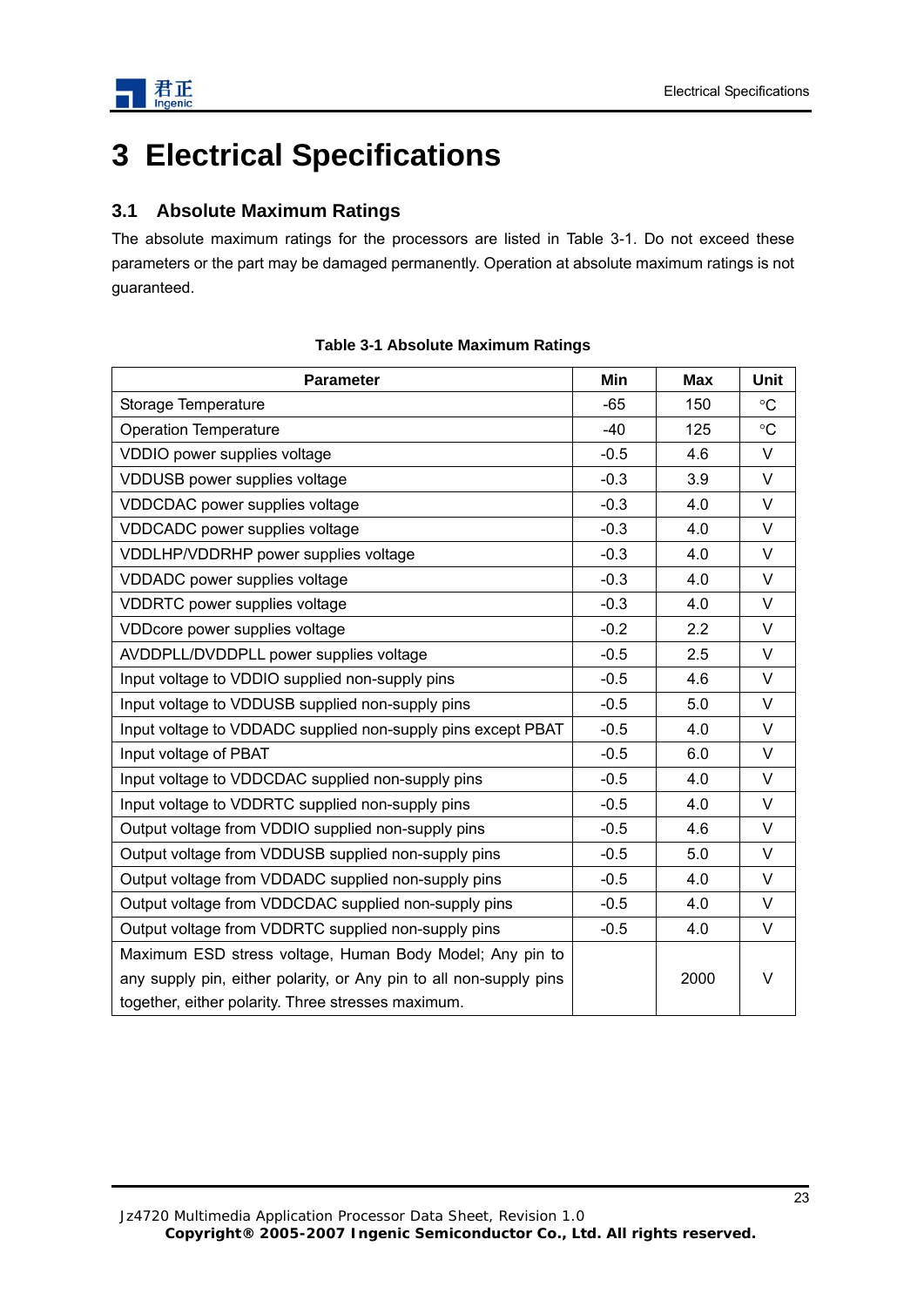

# <span id="page-27-0"></span>**3.2 Recommended operating conditions**

| Symbol                 | <b>Description</b>      | Min  | <b>Typical</b> | <b>Max</b> | <b>Unit</b> |
|------------------------|-------------------------|------|----------------|------------|-------------|
| $V_{IO}$               | VDDIO voltage           | 2.97 | 3.3            | 3.63       | V           |
| <b>V<sub>USB</sub></b> | <b>VDDUSB</b> voltage   | 3.0  | 3.3            | 3.6        | V           |
| $V_{CDC}$              | VDDCDAC/VDDCADC voltage | 3.0  | 3.3            | 3.6        | V           |
| $V_{HP}$               | VDDLHP/VDDRHP voltage   | 3.0  | 3.3            | 3.6        | V           |
| <b>VADC</b>            | <b>VDDADC</b> voltage   | 3.0  | 3.3            | 3.6        | V           |
| <b>V<sub>RTC</sub></b> | <b>VDDRTC</b> voltage   | 3.0  | 3.3            | 3.6        | V           |
| <b>VCORE</b>           | <b>VDDcore voltage</b>  | 1.62 | 1.8            | 1.98       | V           |
| V <sub>PLL</sub>       | VDDPLL analog voltage   | 1.62 | 1.8            | 1.98       | V           |

### **Table 3-3 Recommended operating conditions for VDDIO supplied pins**

| <b>Symbol</b>   | <b>Parameter</b>   | Min    | <b>Typical</b> | <b>Max</b> | Unit |
|-----------------|--------------------|--------|----------------|------------|------|
| V <sub>IH</sub> | Input high voltage | 2.0    |                | 3.6        |      |
| $V_{IL}$        | Input low voltage  | $-0.3$ |                | 0.8        |      |

### **Table 3-4 Recommended operating conditions for USB 2.0 Device DP/DM pins**

| Symbol           | <b>Description</b>                              | Min | <b>Typical</b> | Max   | Unit |
|------------------|-------------------------------------------------|-----|----------------|-------|------|
| V <sub>ILH</sub> | Input voltage range for full speed applications |     |                | V USB |      |
| V <sub>ILH</sub> | Input voltage range for high speed applications | 120 |                | 400   | mV   |

### **Table 3-5 Recommended operating conditions for USB 1.1 Host pins**

| <b>Symbol</b> | <b>Description</b>  | Min | <b>Typical</b> | <b>Max</b> | Unit |
|---------------|---------------------|-----|----------------|------------|------|
| VILH          | Input voltage range |     |                | V USB      |      |

### **Table 3-6 Recommended operating conditions for VDDCDC supplied pins**

| Svmbol | Parameter           | Min | Tvpical | <b>Max</b>       | Unit |
|--------|---------------------|-----|---------|------------------|------|
| VILH   | Input voltage range |     |         | V <sub>CDC</sub> |      |

### **Table 3-7 Recommended operating conditions for ADC pins**

| Symbol                                   | <b>Description</b>                                              |   | <b>Typical</b> | Max | Unit |
|------------------------------------------|-----------------------------------------------------------------|---|----------------|-----|------|
| $\mathsf{V}_{\mathsf{ILH\text{-}PBAT1}}$ | PBAT input voltage range when measuring low<br>voltage battery  | 0 |                | 2.5 |      |
| $\mathsf{V}_{\mathsf{ILH\text{-}PBAT2}}$ | PBAT input voltage range when measuring high<br>voltage battery | 0 |                | 5   |      |

 $\overline{24}$ 

Jz4720 Multimedia Application Processor Data Sheet, Revision 1.0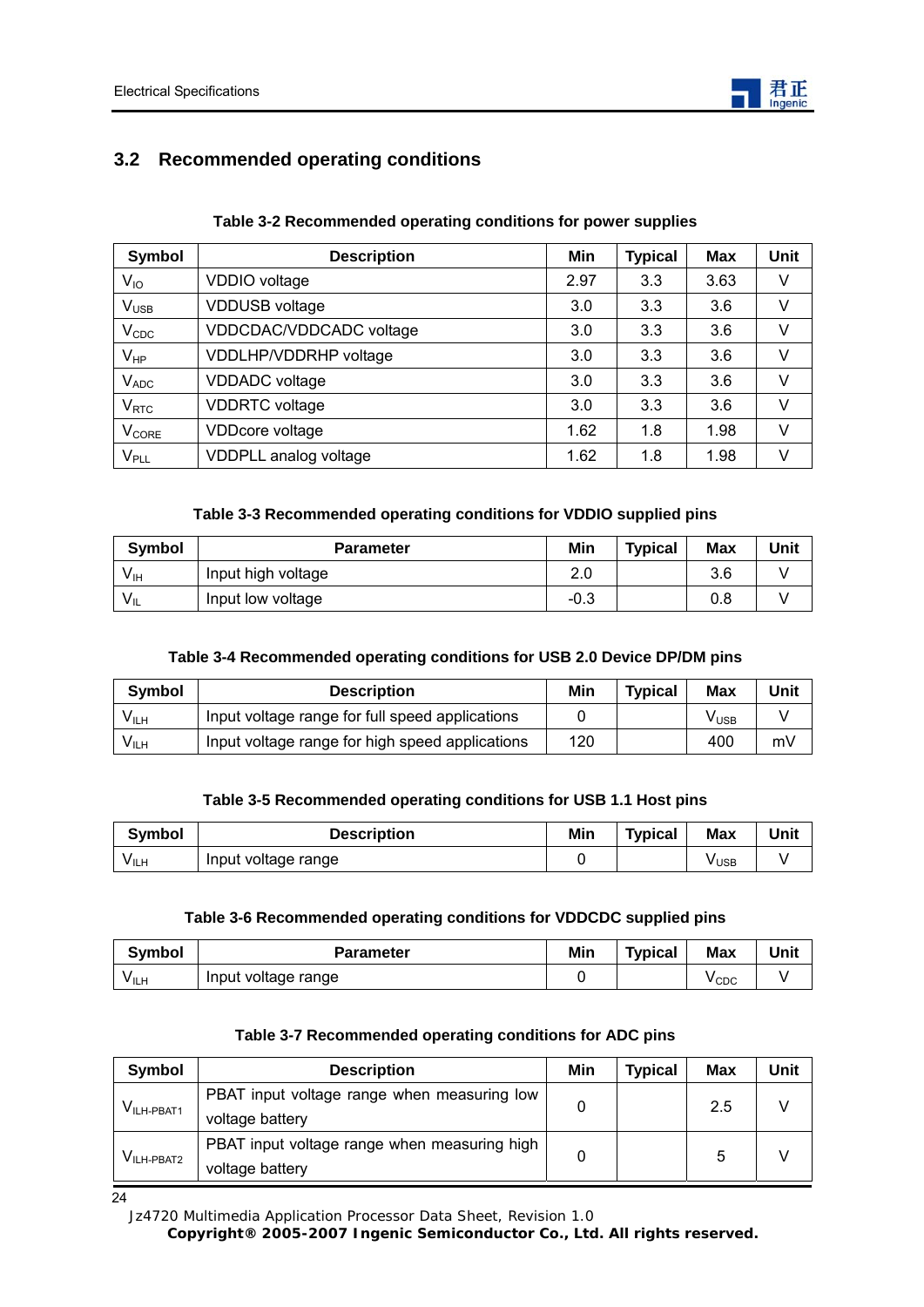| Ingenic              |                                 |  | <b>Electrical Specifications</b> |  |
|----------------------|---------------------------------|--|----------------------------------|--|
| VILH-ADIN1           | ADIN1 input low voltage range   |  | V ADC                            |  |
| V <sub>ILH-TSC</sub> | XN/XP/YN/YP input voltage range |  | V ADC                            |  |

## **Table 3-8 Recommended operating conditions for VDDRTC supplied pins**

| Symbol   | <b>Parameter</b>   | Min  | <b>Typical</b> | <b>Max</b> | Unit |
|----------|--------------------|------|----------------|------------|------|
| Vıн      | Input high voltage | 2.0  |                | 3.6        |      |
| $V_{IL}$ | Input low voltage  | -0.3 |                | 0.8        |      |

### **Table 3-9 Recommended operating conditions for others**

| <b>Symbol</b> | <b>Description</b>  | Min | Typical | <b>Max</b> | Unit   |
|---------------|---------------------|-----|---------|------------|--------|
| $\mathbf{v}$  | Ambient temperature |     |         | 85         | $\sim$ |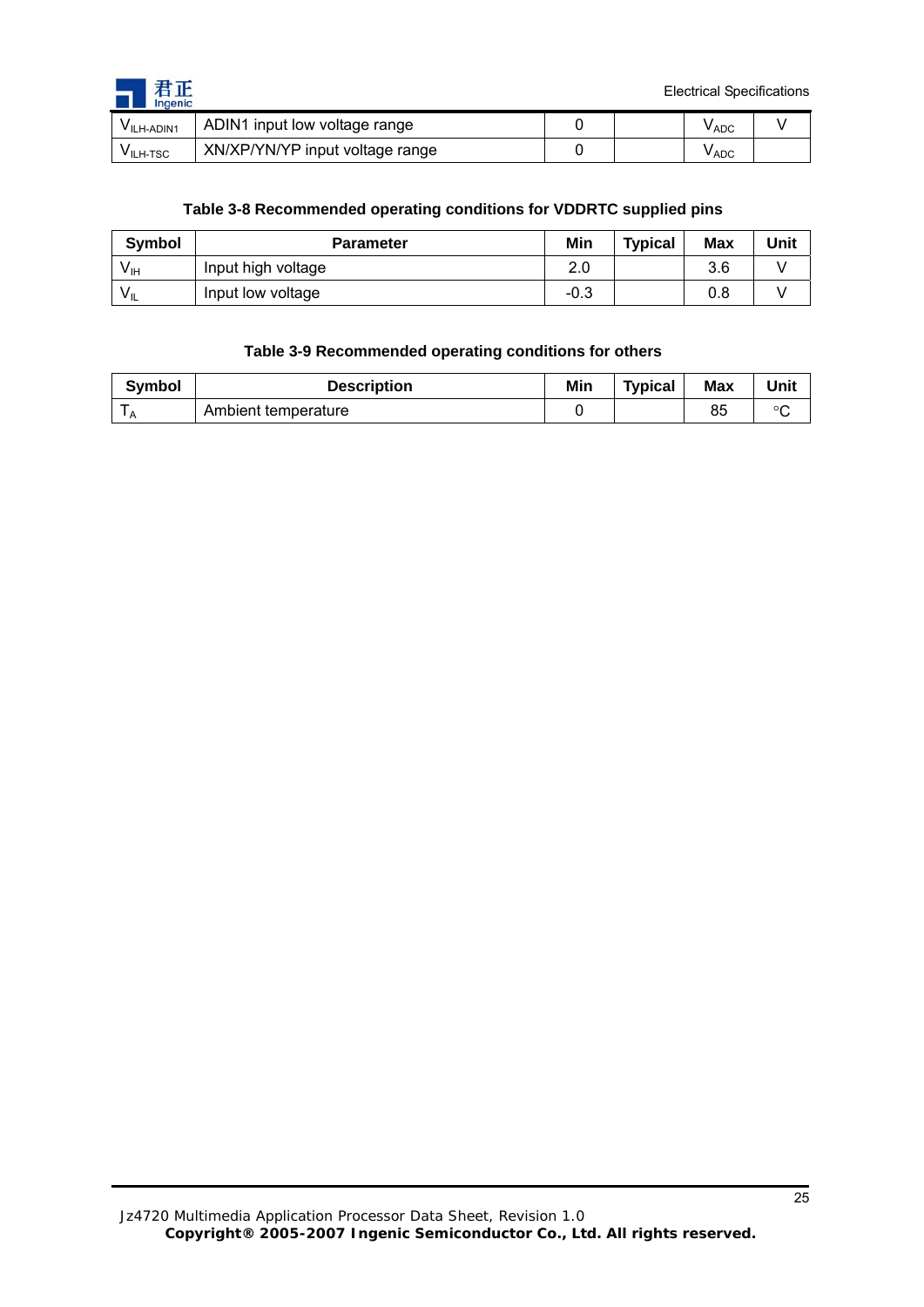

# <span id="page-29-0"></span>**3.3 DC Specifications**

The DC characteristics for each pin include input-sense levels and output-drive levels and currents. These parameters can be used to determine maximum DC loading, and also to determine maximum transition times for a given load. All DC specification values are valid for the entire temperature range of the device.

| <b>Symbol</b> | <b>Parameter</b>                                              | Min  | <b>Typical</b> | <b>Max</b> | <b>Unit</b> |
|---------------|---------------------------------------------------------------|------|----------------|------------|-------------|
| $V_T$         | Threshold point                                               | 1.46 | 1.59           | 1.75       | $\vee$      |
| $V_{T+}$      | Schmitt trig low to high threshold point                      | 1.44 | 1.50           | 1.56       | V           |
| $V_{T}$       | Schmitt trig high to low threshold point                      | 0.88 | 0.94           | 0.99       | V           |
| IL.           | Input Leakage Current                                         |      |                | ±10        | μA          |
| $I_{OZ}$      | Tri-State output leakage current                              |      |                | ±10        | μA          |
| $R_{PU}$      | Pull-up Resistor                                              | 50   | 65             | 100        | kΩ          |
| $R_{PD}$      | Pull-down Resistor                                            | 40   | 56             | 107        | kΩ          |
| C.            | Capacitance of the pins                                       | 4    | 5              | 10         | pF          |
| $V_{OL}$      | Output low voltage $@l_{OL} = 2, 4, 8, 12mA$                  |      |                | 0.4        | V           |
| $V_{OH}$      | Output high voltage $@l_{OH} = 2, 4, 8, 12mA$                 | 2.4  |                |            | V           |
|               | Low level output current $@V_{OL} = 0.4V$ for cells of        |      |                |            |             |
|               | 2mA                                                           | 2.2  | 3.7            | 4.6        |             |
| $I_{OL}$      | 4 <sub>m</sub> A                                              | 4.4  | 7.4            | 9.2        | mA          |
|               | 8mA                                                           | 8.9  | 14.7           | 18.4       |             |
|               | 12mA                                                          | 13.3 | 22.1           | 27.5       |             |
|               | High level output current @V <sub>OH</sub> =2.4V for cells of |      |                |            |             |
|               | 2mA                                                           | 2.5  | 5.1            | 7.9        |             |
| $I_{OH}$      | 4mA                                                           | 5.0  | 10.2           | 15.9       | mA          |
|               | 8 <sub>m</sub> A                                              | 10.0 | 20.4           | 31.7       |             |
|               | 12mA                                                          | 15.0 | 30.6           | 47.6       |             |

|  | Table 3-10 DC characteristics for VDDIO supplied pins |  |  |  |
|--|-------------------------------------------------------|--|--|--|
|  |                                                       |  |  |  |

|  |  |  | Table 3-11 DC characteristics for USB 2.0 Device DP/DM pins |
|--|--|--|-------------------------------------------------------------|
|--|--|--|-------------------------------------------------------------|

| <b>Symbol</b>              | <b>Description</b>  | Min | <b>Typical</b> | <b>Max</b> | Unit |
|----------------------------|---------------------|-----|----------------|------------|------|
| $V_{OL}$                   | Output low voltage  |     |                | Vusb       |      |
| $\mathsf{V}_{\mathsf{OH}}$ | Output high voltage |     |                | 400        | m∨   |

### **Table 3-12 DC characteristics for USB 1.1 Host pins**

| Symbol           | <b>Description</b>             | Min | <b>Typical</b> | <b>Max</b> | Unit |
|------------------|--------------------------------|-----|----------------|------------|------|
| V <sub>OLH</sub> | Output voltage range           |     |                | Vusb       |      |
| $V_{DI}$         | Differential input sensitivity | 0.2 |                |            |      |

26

Jz4720 Multimedia Application Processor Data Sheet, Revision 1.0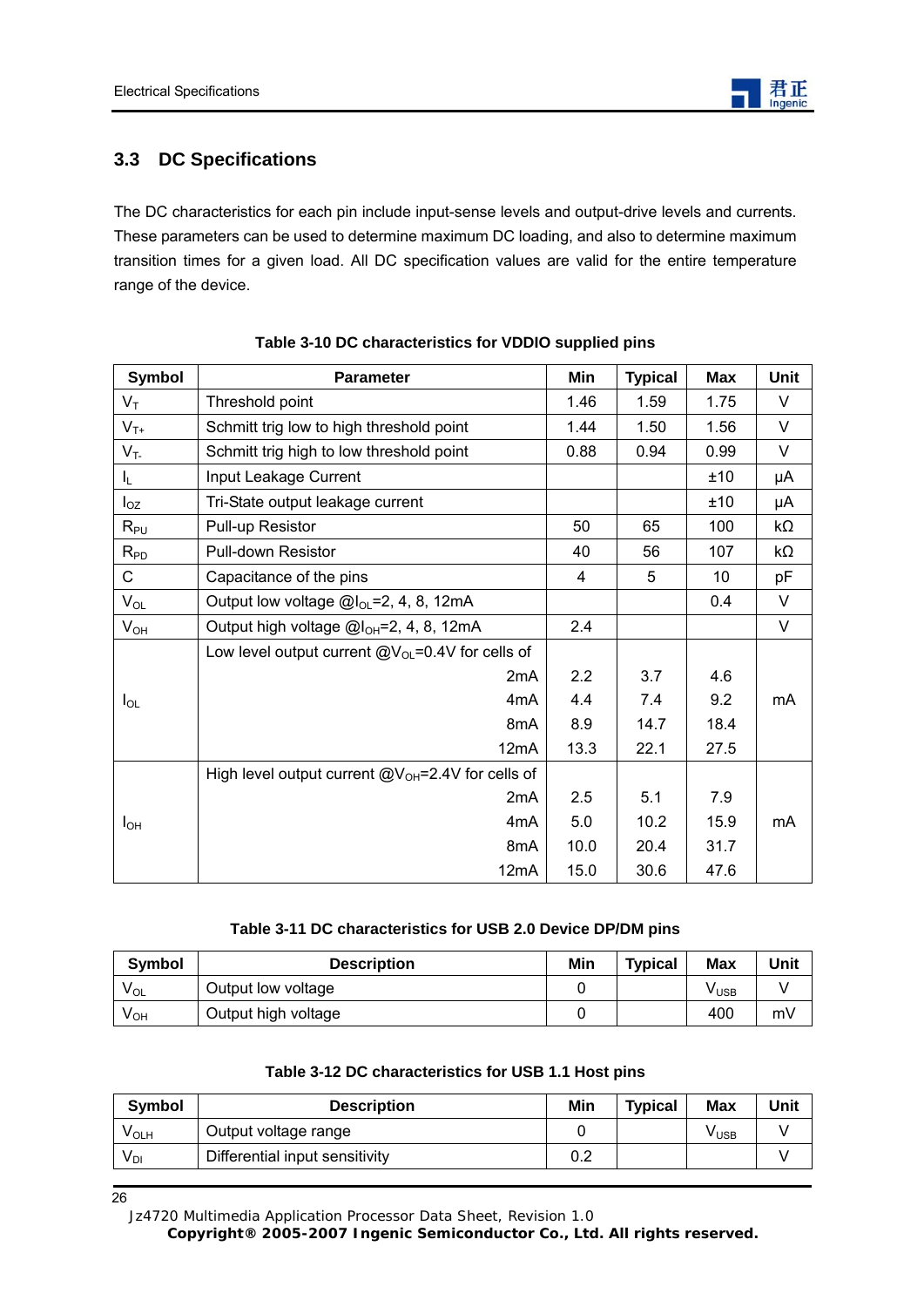

Electrical Specifications

| ________  |                                                                      |     |     |    |
|-----------|----------------------------------------------------------------------|-----|-----|----|
| $V_{CM}$  | Differential common mode range                                       | 0.8 | 2.5 |    |
| $V_{SE}$  | Single ended receiver threshold                                      | 0.8 | 2.0 |    |
| $I_{OZ}$  | Tri-State leakage current                                            |     | ±10 | μA |
| $Z_{DRV}$ | output resistance, including<br>damping<br><b>Driver</b><br>resistor | 24  | 44  |    |
| $V_{OL}$  | Static output low voltage                                            |     | 0.3 |    |
| $V_{OH}$  | Static output high voltage                                           | 2.8 |     |    |

## **Table 3-13 DC characteristics for VDDCDC supplied pins**

| <b>Symbol</b> | <b>Description</b>   |  | <b>Typical</b> | <b>Max</b>       | Unit |
|---------------|----------------------|--|----------------|------------------|------|
| ∨о∟н          | Output voltage range |  |                | V <sub>CDC</sub> |      |

### **Table 3-14 DC characteristics for ADC pins**

| Symbol          | <b>Description</b>              | Min             | Typical | Max            | Unit |
|-----------------|---------------------------------|-----------------|---------|----------------|------|
| Ѵ <sub>он</sub> | XN/XP/YN/YP output high voltage | $0.9 * V_{ADC}$ |         | V ADC          |      |
| $V_{OL}$        | XN/XP/YN/YP output low voltage  |                 |         | 0.1 $*V_{ADC}$ |      |

### **Table 3-15 DC characteristics for VDDRTC supplied pins**

| <b>Symbol</b>   | <b>Parameter</b>    | Min    | <b>Typical</b> | <b>Max</b> | Unit |
|-----------------|---------------------|--------|----------------|------------|------|
| V <sub>он</sub> | Output high voltage | 2.0    |                | 3.6        |      |
| $V_{OL}$        | Output low voltage  | $-0.3$ |                | 0.8        |      |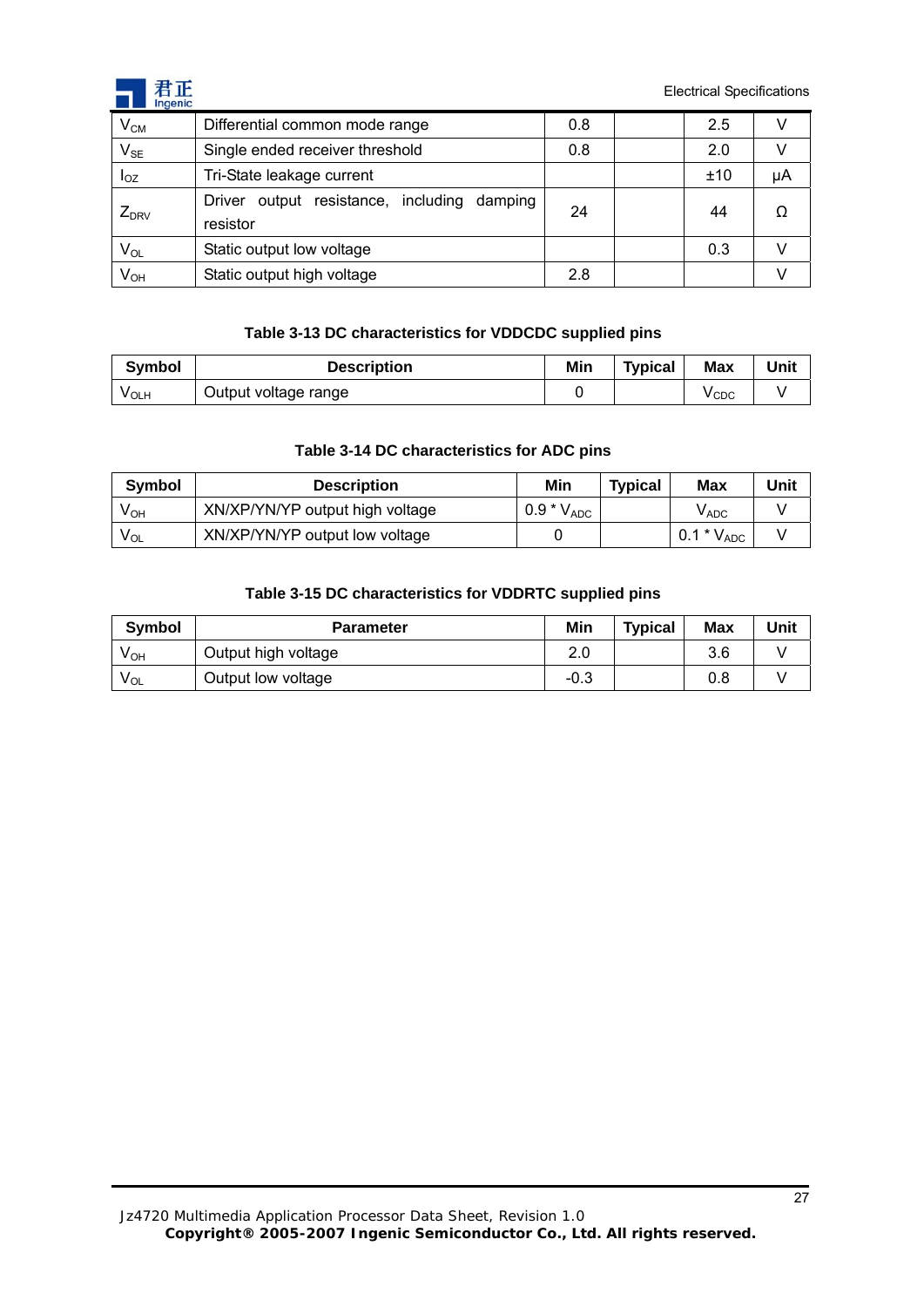

# <span id="page-31-0"></span>**3.4 Characteristics of CODEC**

| <b>Parameter</b>                    | <b>Conditions</b> | <b>Min</b> | <b>Typical</b> | <b>Max</b> | <b>Unit</b>  |
|-------------------------------------|-------------------|------------|----------------|------------|--------------|
| S/N (A-weighted)-DAC                | Note 1            |            | 90             |            | dB           |
| S/N (A-weighted)-ADC                | Note 1            |            | 85             |            | dB           |
| Dynamic range (A-weighted) @-60dB   | Fin@1kHz          |            | 90             |            | dB           |
| THD+N (A-weighted) @-6dB-DAC        | Note 2            |            |                |            | dB           |
| THD+N (A-weighted) @-6dB-ADC        | Note 3            | 70         |                |            | dB           |
| Inter-channel isolation             | Fin@1kHz          |            | 60             |            | dB           |
| Inter-channel gain mismatch         |                   |            | 0.1            | 0.2        | dB           |
| Closed loop gain                    |                   |            | $\Omega$       |            | dB           |
| Load resistance for HPOUTL & HPOUTR |                   | 32         |                |            | $\Omega$     |
| Power supply rejection @ 200Hz      |                   |            | 60             |            | dB           |
| Passband                            |                   | 0          |                | 0.42       | fs           |
| Passband ripple                     |                   |            |                | ±0.1       | dB           |
| Stopband                            |                   | 0.58       |                |            | fs           |
| Stopband attenuation                |                   | 76         |                |            | dB           |
| LLINEIN/MIC resistance              |                   |            | 40             |            | $K_{\Omega}$ |
| LLINEIN/MIC input range             |                   |            | 1.6            |            | $Vp-p$       |
| MICBIAS voltage                     |                   |            | $2/3$ Avd      |            | V            |
| MICBIAS drive current               |                   |            | $\overline{2}$ |            | mA           |
| HPOUT output peak value             |                   |            | 1.8            |            | $Vp-p$       |
| Analog supply voltage               |                   | 3.0        | 3.3            | 3.6        | $\vee$       |
| Digital supply voltage              |                   | 1.62       | 1.8            | 1.98       | $\vee$       |
| Standby current                     |                   |            | 3              |            | uA           |
|                                     | DAC enable        |            | 28             |            | mW           |
| Power Consumption (no tone)         | ADC enable        |            | 34             |            | mW           |
|                                     | ADC/DAC<br>enable |            | 62             |            | mW           |

### **Table 3-16 CODEC characteristics**

Note:

- 1. The ratio of the rms output level with 1KHz full-scale input to the rms output noise level. Measured "A-weighted" over a 20Hz to 0.44Fs bandwidth.
- 2. The ratio of the rms value of the signal to the rms sum of all the spectral components less than 0.44Fs bandwidth, including distortion components, tested at -6dB input. The headphone output THD+N>= 70dB under 32Ohm/16Ohm loading.

28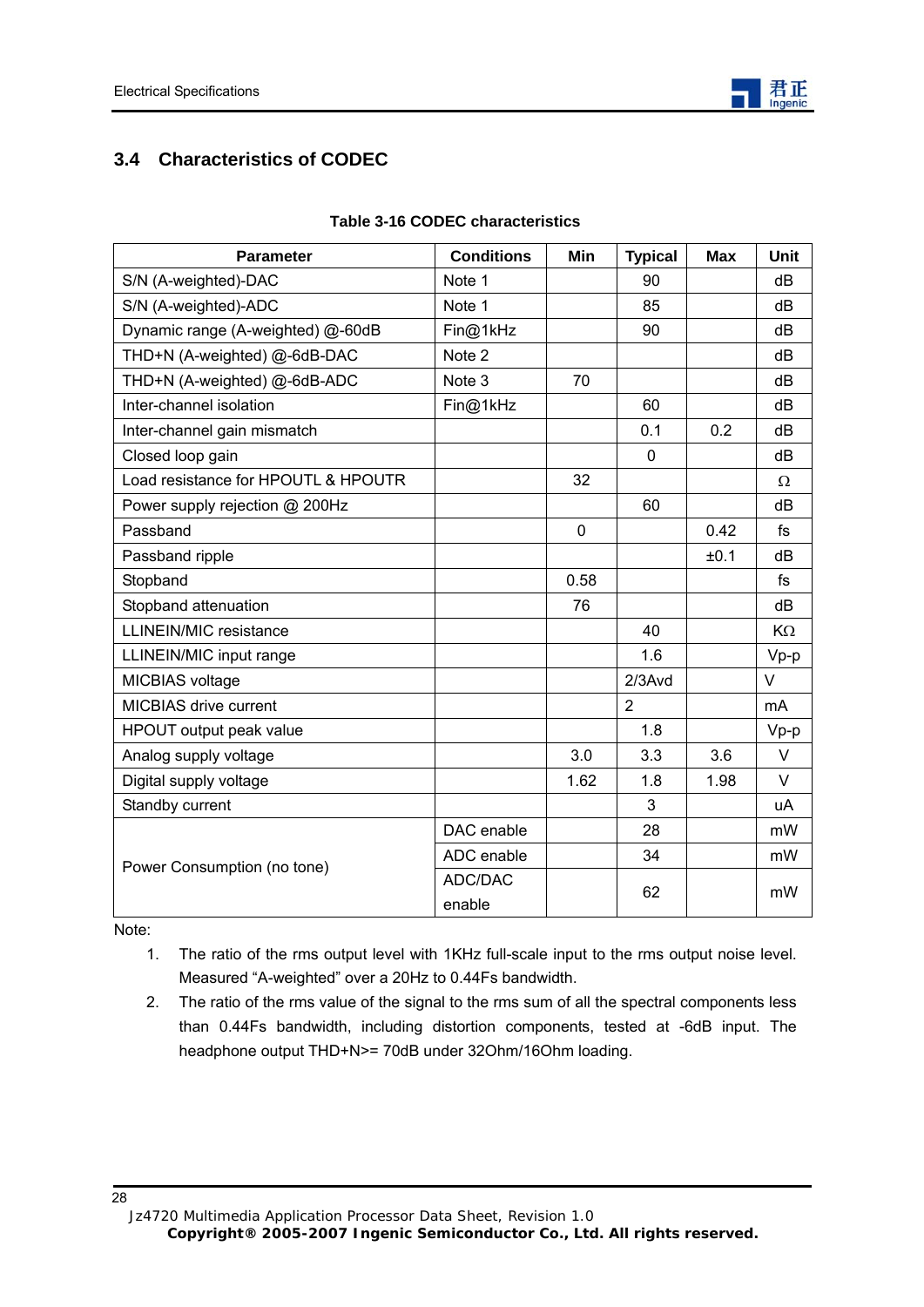<span id="page-32-0"></span>

## **3.5 Power Consumption Specifications**

Power consumption depends on the operating frequency, operating voltage, program used which determines internal and external switching activities, external loading and even environment ambient. The typical power consumption of both dynamic and static for the Jz4720 processor are provided here.

| Symbol           | <b>Description</b>     | <b>Conditions</b>                                                                                    | <b>Typical</b> | Unit |
|------------------|------------------------|------------------------------------------------------------------------------------------------------|----------------|------|
| <b>I</b> CORE    | VDDcore current        | VDDcore = $VDDPLL = 1.8V$ , $VDDIO1 = VDDUSE = 3.3V$ ,                                               |                | mA   |
| I <sub>PLL</sub> | <b>VDDPLL current</b>  | CPU clock = 360MHz, AHB/APB/SDRAM clock = 120MHz,<br>Program = run GCC to compile a C file in Linux, |                | mA   |
| <b>I</b> IO      | <b>VDDIO</b> current   | Temp = room, 12MHz crystal used for EXCLK,<br>CIM is not in use, LCD is in use                       |                | mA   |
| <b>I</b> RTC     | <b>VDDRTC current</b>  |                                                                                                      |                | uA   |
| <b>I</b> CORE    | <b>VDDcore current</b> | VDDcore = VDDPLL = $1.8V$ , VDDIO1 = VDDUSB = $3.3V$ ,                                               |                | mA   |
| <b>I</b> PLL     | <b>VDDPLL</b> current  | CPU clock = 180MHz, AHB/APB/SDRAM clock = 60MHz,<br>Program = run GCC to compile a C file in Linux,  |                | mA   |
| <b>I</b> IO      | <b>VDDIO</b> current   | Temp = room, 12MHz crystal used for EXCLK,<br>CIM is not in use, LCD is in use                       |                | mA   |
| <b>I</b> RTC     | <b>VDDRTC</b> current  |                                                                                                      |                | uA   |
| <b>ICORE</b>     | <b>VDDcore current</b> | VDDcore = $VDDPLL = 1.8V$ , $VDDIO1 = VDDUSE = 3.3V$ ,                                               |                | mA   |
| $I_{\sf PLL}$    | <b>VDDPLL current</b>  | CPU clock = 240MHz, AHB/APB/SDRAM clock = 120MHz,                                                    |                | mA   |
| <b>I</b> IO      | <b>VDDIO</b> current   | Program = run GCC to compile a C file in Linux,<br>Temp = room, 12MHz crystal used for EXCLK,        |                | mA   |
| <b>I</b> RTC     | <b>VDDRTC</b> current  | CIM is not in use, LCD is in use                                                                     |                | uA   |

**Table 3-17 Digital Dynamic Power Consumption Specifications** 

| Table 3-18 Digital Static Power Consumption Specifications |  |  |
|------------------------------------------------------------|--|--|
|------------------------------------------------------------|--|--|

| Symbol       | <b>Description</b>     | Conditions                                                                     | <b>Typical</b> | Unit |
|--------------|------------------------|--------------------------------------------------------------------------------|----------------|------|
| <b>ICORE</b> | <b>VDDcore current</b> |                                                                                |                | mA   |
| <b>I</b> PLL | <b>VDDPLL current</b>  | VDDcore = $VDDPLL = 1.8V$ , $VDDIO1 = VDDUSE = 3.3V$ ,                         |                | mA   |
| Iιo          | <b>VDDIO</b> current   | $Temp = room$ ,<br>Chip enters sleep mode with 12MHz oscillator disabled       |                | mA   |
| <b>IRTC</b>  | <b>VDDRTC</b> current  |                                                                                |                | uA   |
| <b>IRTC</b>  | <b>VDDRTC</b> current  | Chip enters hibernating mode with all powers except<br>VDDRTC off, Temp = room |                | uA   |

### **Table 3-19 CODEC Power Consumption Specifications**

**Table 3-20 USB Power Consumption Specifications** 

**Table 3-21 ADC Power Consumption Specifications**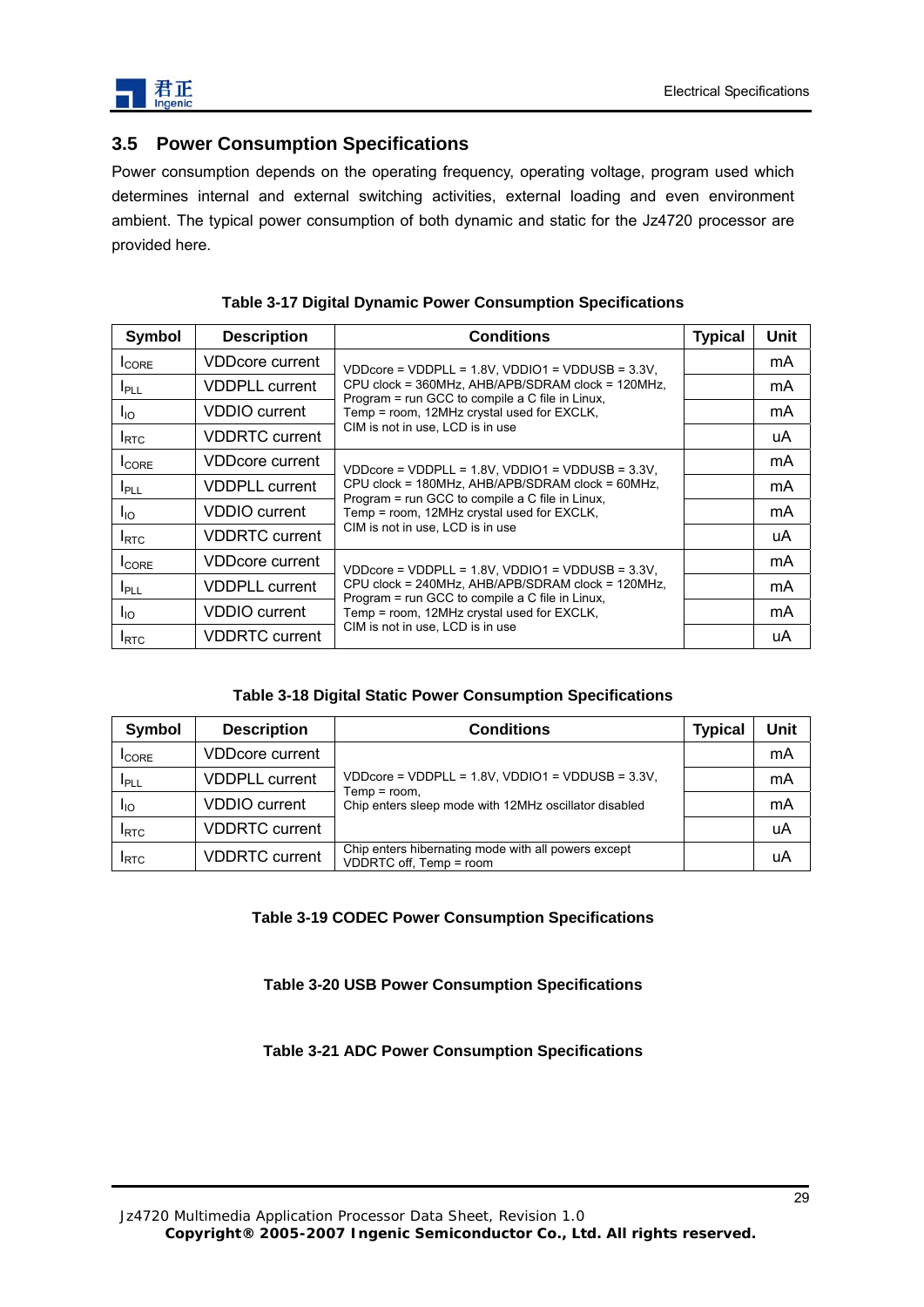

# <span id="page-33-0"></span>**3.6 Oscillator Electrical Specifications**

The processor contains two oscillators, each for a specific crystal: a 32.768KHz oscillator and a EXCLK oscillator. When choosing a crystal, match the crystal parameters as closely as possible.

## **3.6.1 32.768KHz Oscillator Specifications**

**3.6.2 EXCLK Oscillator Specifications**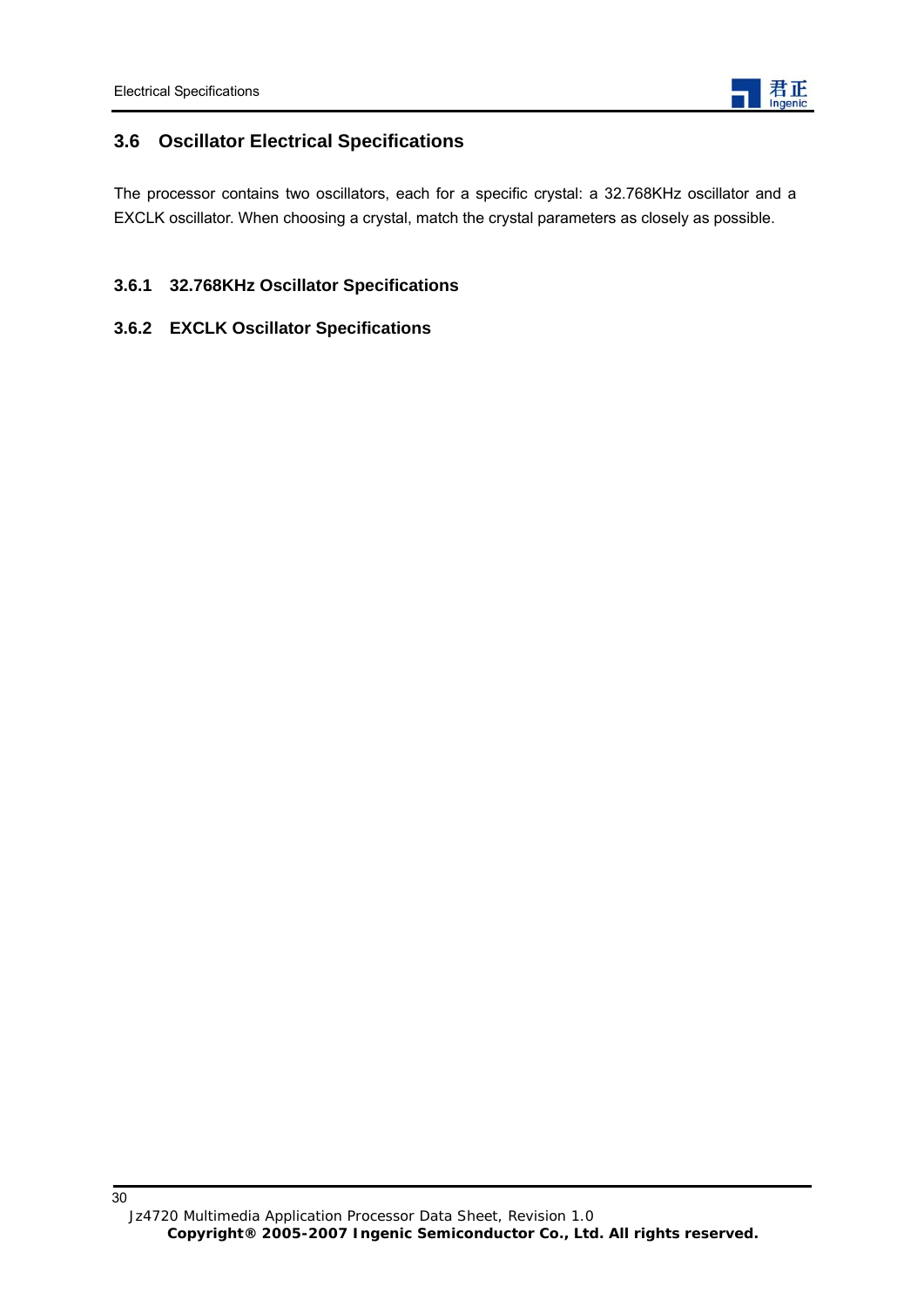<span id="page-34-0"></span>

# **3.7 Power On, Reset and BOOT**

## **3.7.1 Power-On Timing**

The external voltage regulator and other power-on devices must provide the Jz4720 processor with a specific sequence of power and resets to ensure proper operation. [Figure 3-1](#page-34-0) shows this sequence and is detailed in [Table 3-22.](#page-34-0)

On the processor, it is important that the power supplies be powered up in a certain order to avoid high current situations. The required order is:

- 1. VDDRTC
- 2. VDDA: VDDCDAC, VDDCADC, VDDLHP, VDDRHP
- 3. All other 3.3V VDDs (VDD33): VDDIO, VDDADC, VDDUSB
- 4. All 1.8V VDDs (VDD18): VDDCORE, VDDPLL



**Figure 3-1 Power-On Timing Diagram** 

| Symbol                | <b>Parameter</b>                      | Min                    | <b>Typical</b> | Max | Unit       |
|-----------------------|---------------------------------------|------------------------|----------------|-----|------------|
| <sup>I</sup> R VDDRTC | VDDRTC rise/stabilization time        | O                      | _              | 100 |            |
|                       | Delay between VDDRTC stable and VDD33 |                        |                | 10  | $ms^{[1]}$ |
| L <sub>D</sub> VDD33  | applies                               | -I <sub>R VDDRTC</sub> |                |     |            |
| LR VDD33              | VDD33 rise/stabilization time         | 0                      |                | 100 | ms         |

### **Table 3-22 Power-On Timing Parameters**

Jz4720 Multimedia Application Processor Data Sheet, Revision 1.0 **Copyright® 2005-2007 Ingenic Semiconductor Co., Ltd. All rights reserved.**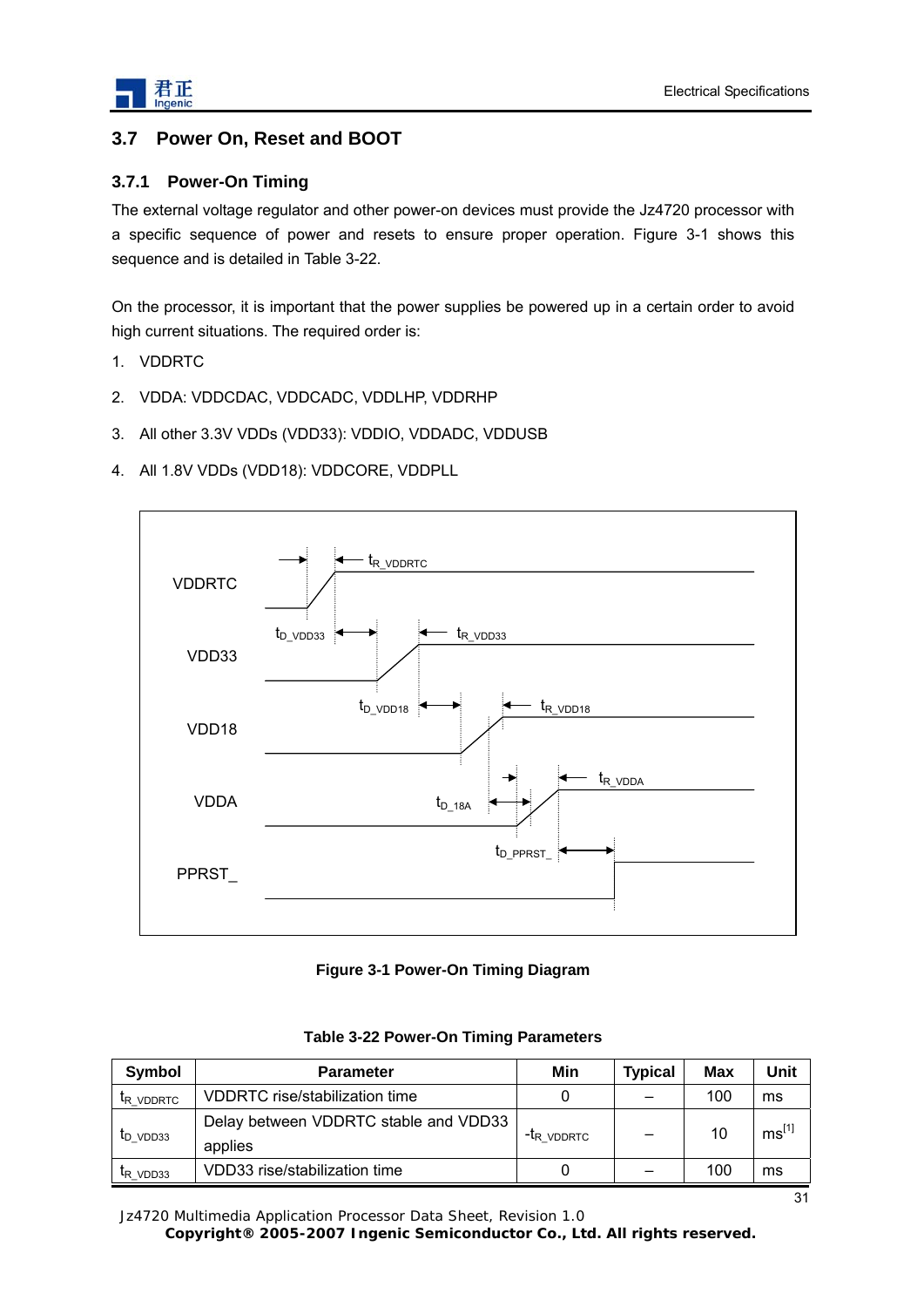

<span id="page-35-0"></span>

| $t_{D}$ v <sub>DD18</sub> | Delay between VDD33 stable and VDD18<br>applies                              | $-t_{R}$ $_{VDD33}/2$ | 10  | $ms^{[2]}$ |
|---------------------------|------------------------------------------------------------------------------|-----------------------|-----|------------|
| $t_{R}$ vDD18             | VDD18 rise/stabilization time                                                | 0                     | 100 | ms         |
| $t_{D}$ 18A               | Delay between VDD18 (actually VDDcore)<br>arriving 1.5V and VDDA arriving 1V | 0.01                  | 10  | ms         |
| t <sub>R</sub> VDDA       | VDDA rise/stabilization time                                                 | 0                     | 100 | ms         |
| $t_D$ PPRST_              | Delay between VDDA stable and PPRST<br>deasserted                            | 20                    |     | ms         |

Note:

- 1. VDD33 can be applied before VDDRTC stable. But the time of VDD33 arriving 50%, 90% voltage level should later than that of VDDRTC arriving the same level.
- 2. VDD18 can be applied before VDD33 stable. But the time of VDD18 arriving 50%, 90% voltage level should later than that of VDD33 arriving the same level.

## **3.7.2 Reset procedure**

There 3 reset sources: (1) PPRST pin reset; (2) WDT timeout reset; and (3) hibernating reset when exiting hibernating mode. After reset, program start from boot.

(1) PPRST\_ pin reset

This reset is trigged when PPRST\_ pin is put to logic 0. It happens in power on RTC power and RESET-KEY pressed to reset the chip from unknown dead state. The reset end time is a few RTCLK cycles after rising edge of PPRST\_.

(2) WDT reset

This reset happens in case of WDT timeout. The reset keeps for about a few RTCLK cycles.

(3) Hibernating reset

This reset happens in case of wakeup the main power from power down. The reset keeps for about 0ms ~ 125ms programable, start after WKUP\_ signal is recognized.

After reset, all GPIO shared pins, except WAIT\_ pin, are put to GPIO input function with the internal pull-up set to on. The WAIT pin is set to wait function with the internal pull-up set to on. The PWRON is output 0. The 32768Hz/12MHz oscillators are on. The JATG/UART is put to JTAG function and the TDO is output high-Z (suppose TRST is 0). The analog devices, the USB 2.0 PHY, USB 1.1 PHY, the CODEC DAC/ADC and the SAR-ADCs, are put in suspend mode.

## **3.7.3 BOOT**

Jz4720 support 3 different boot sources depending on BOOT\_SEL0 and BOOT\_SEL1 pin values. [Table 3-23](#page-35-0) lists them.

### **Table 3-23 Boot from 3 boot sources**

32

Jz4720 Multimedia Application Processor Data Sheet, Revision 1.0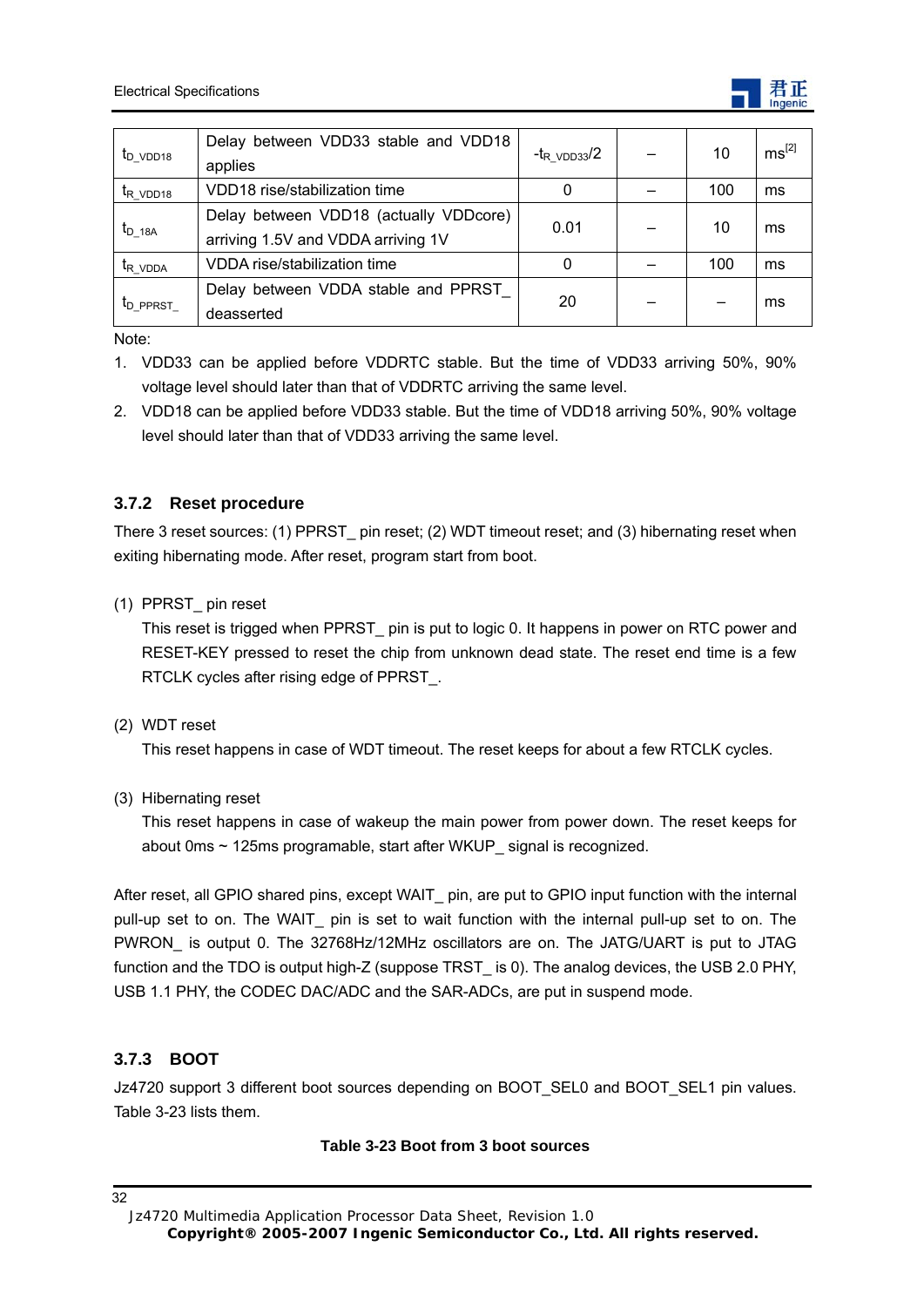<span id="page-36-0"></span>

| <b>BOOT SEL1</b> | <b>BOOT SELO</b> | <b>Boot Source</b>                   |
|------------------|------------------|--------------------------------------|
|                  |                  | Boot from NOR flash at CS4           |
|                  |                  | Boot from USB device                 |
|                  |                  | Boot from 512 page NAND flash at CS1 |
|                  |                  | Boot from 2k page NAND flash at CS1  |

When Jz4720 BOOT from NOR at CS4\_ or from NAND at CS1\_, some of the memory interface pins are set to function pin from the default GPIO pin and are used in executing BOOT ROM instructions. When BOOT from USB, none of any pins are used. [Table 3-24](#page-36-0) lists the cases.

| <b>Boot Source Condition</b> | GPIO pin state changed from RESET                            |  |  |
|------------------------------|--------------------------------------------------------------|--|--|
| USB.                         | None                                                         |  |  |
| 8-bits NOR flash at CS4      | A0~A22 (PB0~PB16, PC22, PD27, PD28, PC23, PB17, PB18);       |  |  |
|                              | CS4 (PB28); RD (PB29); WR (PB30); SDWE /BUFD (PB22);         |  |  |
|                              | D0~D7(PA1, PA3, PA5, PA7, PA8~PA11)                          |  |  |
| 16-bits NOR flash at CS4     | A0~A22 (PB0~PB16, PC22, PD27, PD28, PC23, PB17, PB18);       |  |  |
|                              | CS4 (PB28); RD (PB29); WR (PB30); SDWE /BUFD (PB22);         |  |  |
|                              | D0~D16(PA1, PA3, PA5, PA7, PA8~PA13, PA15, PA17, PA22, PA26, |  |  |
|                              | PA28, PA30)                                                  |  |  |
| 8-bits NAND flash at CS1     | CLE(PB15); ALE(PB16); CS1_(PB25); FRE(PC28); FEW(PC29);      |  |  |
|                              | FRB(PC30); SDWE /BUFD (PB22); D0~D7(PA1, PA3, PA5, PA7,      |  |  |
|                              | PA8~PA11)                                                    |  |  |
| 16-bits NAND flash at CS1    | CLE(PB15); ALE(PB16); CS1_(PB25); FRE(PC28); FEW(PC29);      |  |  |
|                              | FRB(PC30); SDWE_/BUFD_(PB22); D0~D15(PA1, PA3, PA5, PA7,     |  |  |
|                              | PA8~PA13, PA15, PA17, PA22, PA26, PA28, PA30)                |  |  |

| Table 3-24 Pins are used and are set to function pins during BOOT |  |
|-------------------------------------------------------------------|--|
|-------------------------------------------------------------------|--|